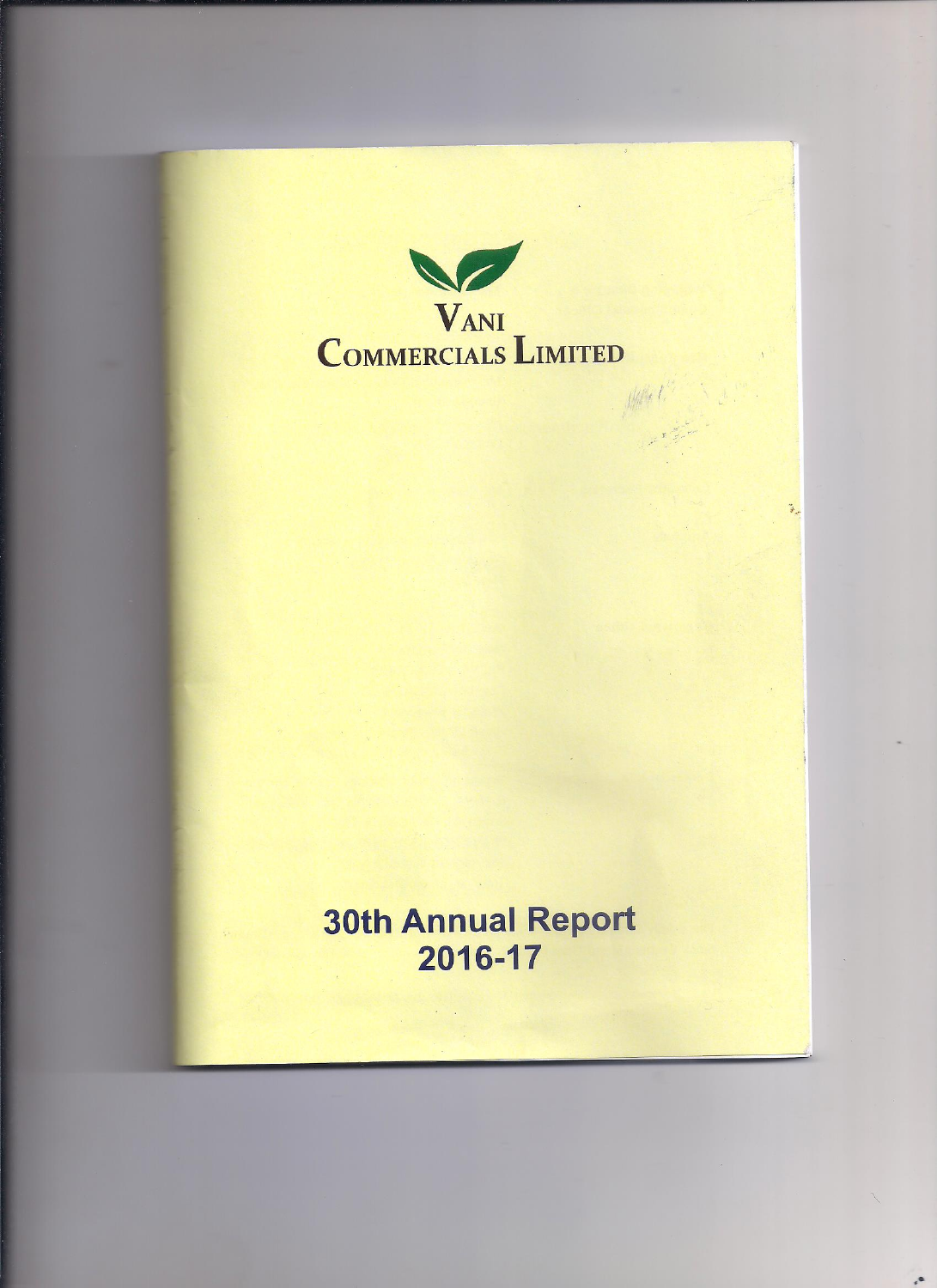# **CORPORATE INFORMATION**

| <b>Managing Director &amp;</b><br><b>Chief Financial Officer</b> |                             | : Ms. Neha Ashish Karia                                                                                                                                                                                                            |
|------------------------------------------------------------------|-----------------------------|------------------------------------------------------------------------------------------------------------------------------------------------------------------------------------------------------------------------------------|
| <b>Non Executive Directors</b>                                   | $\mathcal{L}_{\mathcal{A}}$ | Mr. Mukesh Kumar Sukhija<br>Mr. Pravinbhai Parsotambhai Shankhavara<br>(Independent)<br>Mr. Viralbhai Vijaybhai Dodiya<br>(Independent)                                                                                            |
| <b>Company Secretary</b>                                         | $\mathbb{R}^{\mathbb{Z}}$   | Mr. Praveen Kumar                                                                                                                                                                                                                  |
| <b>Auditors</b>                                                  |                             | M/s Satyendra Mrinal & Associates<br><b>Chartered Accountants</b><br>New Delhi                                                                                                                                                     |
| <b>Registered Office</b>                                         |                             | 'AASTHA', LP-11C, Pitampura,<br>New Delhi - 110034<br>Ph. No. 011-27324080<br>Fax: 011-27324070<br>Website: www.vanicommercials.com<br>Email Id: info@vanicommercials.com                                                          |
| <b>Details of RTA</b>                                            |                             | Skyline Financial Services Private Limited<br>D-153/A, 1st Floor, Okhla Industrial Area,<br>Phase - I, New Delhi - 110020<br>Ph. No. +91-(0) 11-6473 2681/6473 2682<br>Fax: +91-(0) 11-2681 2682<br>Email Id: admin@skylinerta.com |

The Equity Shares of the Company are listed at BSE Limited (BSE). (Gauhati Stock Exchange and Uttar Pradesh Stock Exchange since not functional.)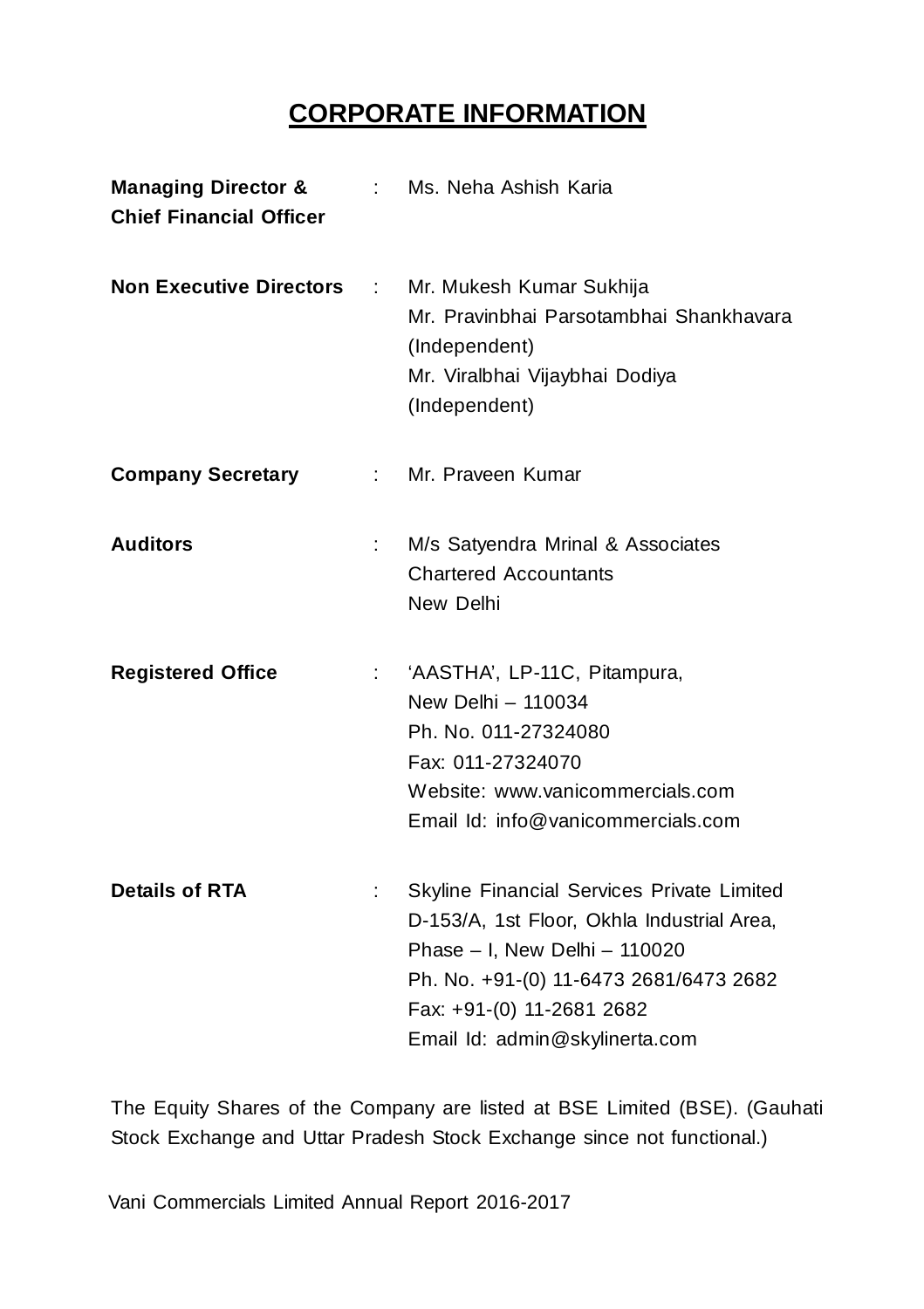# **CONTENTS**

| 1              | Notice of Annual General Meeting                | 1  |
|----------------|-------------------------------------------------|----|
| $\overline{2}$ | Director's Report                               | 13 |
| 3              | Annexure I - Nomination and Remuneration Policy | 21 |
| 4              | Annexure II - Form AOC-2                        | 24 |
| 5              | Annexure III - Form MGT-9                       | 25 |
| 6              | <b>Annexure IV-Secretarial Audit Report</b>     | 31 |
| $\overline{7}$ | Management Discussion and Analysis              | 34 |
| 8              | <b>Auditor's Report</b>                         | 38 |
| 9              | <b>Balance Sheet</b>                            | 45 |
| 10             | <b>Statement of Profit &amp; Loss</b>           | 46 |
| 11             | <b>Cash Flow Statement</b>                      | 47 |
| 12             | <b>Notes to Financial Statements</b>            | 48 |
|                | 13 Attendance Slip and Proxy Form               | 64 |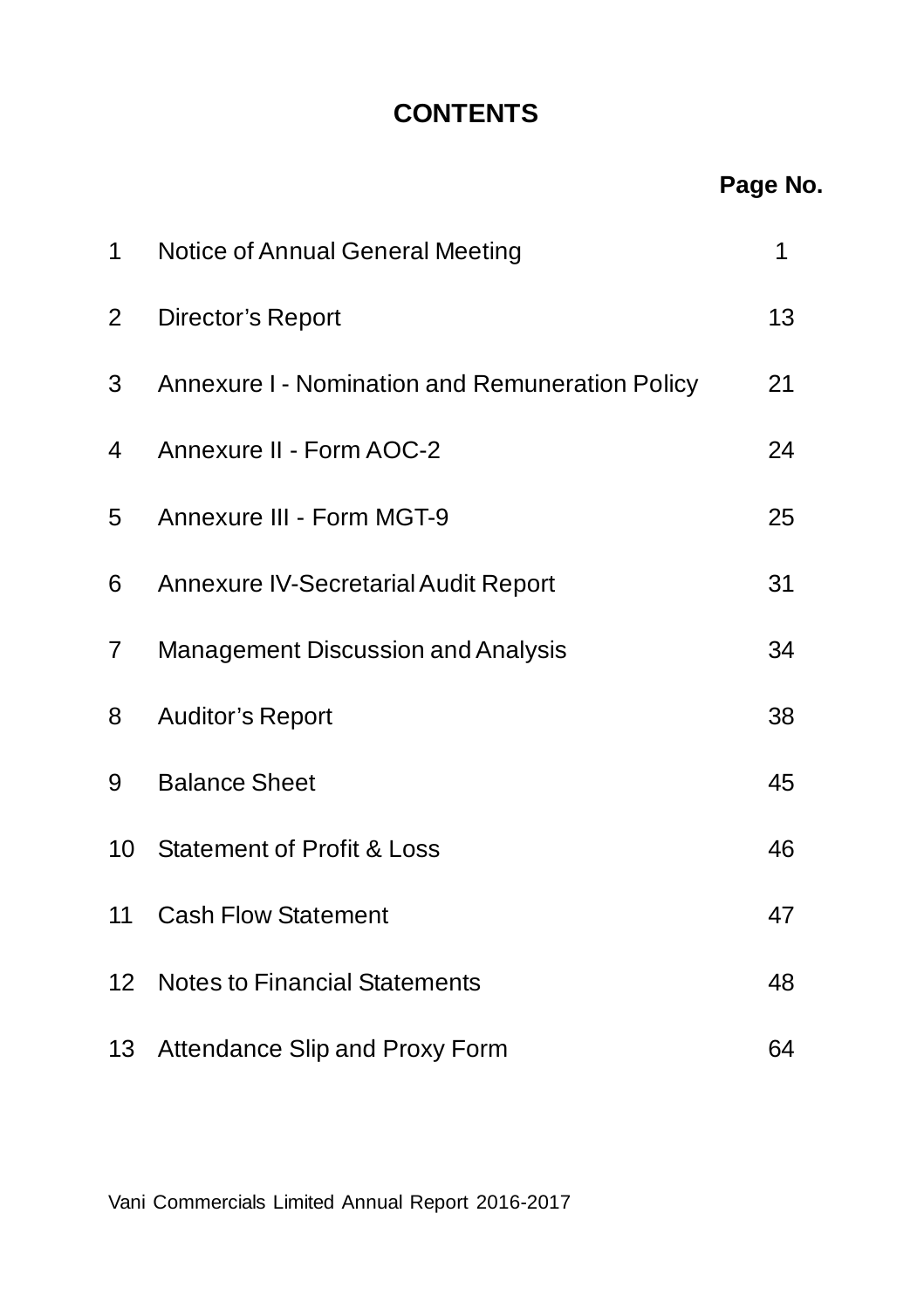# **NOTICE**

Notice is hereby given that the 30<sup>th</sup> Annual General Meeting of the Members of M/s Vani Commercials Limited will be held on Thursday, the 28<sup>th</sup> day of September, 2017 at 10:30 A.M. at Khushi Banquet, MP Mall, MP Block, Pitampura, New Delhi -110034 to transact the following business:

#### **Ordinary Business:**

- **1.** To receive, consider and adopt the Audited Financial Statements for the Financial Year ended 31<sup>st</sup> March, 2017 including the Reports of the Auditors' and the Board of Directors' thereon.
- **2.** To appoint a Director in place of Mr. Mukesh Kumar Sukhija (DIN: 01038078), who retires by rotation and being eligible, offers himself for re-appointment.
- **3.** Appointment of Auditors

#### **To consider and if thought fit to pass the following resolution as an Ordinary Resolution:**

**"RESOLVED THAT** pursuant to the provisions of section 139 and other applicable provisions, if any, of the Companies Act, 2013 and the Rules framed there under, as amended from time to time, the Company hereby appoints M/s MKRJ & Co., Chartered Accountants, New Delhi, as the Statutory Auditors of the Company to hold office from the conclusion of this Annual General Meeting till the conclusion of the 35<sup>th</sup> Annual General Meeting of the Company to be held in the year 2022 at such remuneration plus applicable taxes, as may be mutually agreed between the Board of Directors of the Company and the Auditors."

### **Special Business:**

# **4. Appointment of Mr. Pravinbhai Parsotambhai Shankhavara as Director To consider and if thought fit to pass the following resolution as an Ordinary Resolution:**

**"RESOLVED THAT** pursuant to provisions of Section 149, 150, 152 read with Schedule IV to the Companies Act, 2013, and all other applicable provisions of the Companies Act, 2013 and the Companies (Appointment and Qualification of Directors) Rules, 2014 (including any statutory modification(s) or re-enactment thereof for the time being in force) and Regulation 36 of the SEBI (Listing Obligations and Disclosure Requirements) Regulations, 2015, Mr. Pravinbhai Parsotambhai Shankhavara (DIN: 06998422) who was appointed as an Additional Director of the Company w.e.f 15<sup>th</sup> June, 2017 in terms of Section 161(1) of the Companies Act, 2013 and the Articles of Association of the Company and who holds office up to the date of this Annual General Meeting and in respect of whom the Company has received a notice in writing under Section 160 of the Act proposing his candidature for the office of the Director and a declaration that he meets the criteria for independence as provided in Section 149(6) of the Act and who is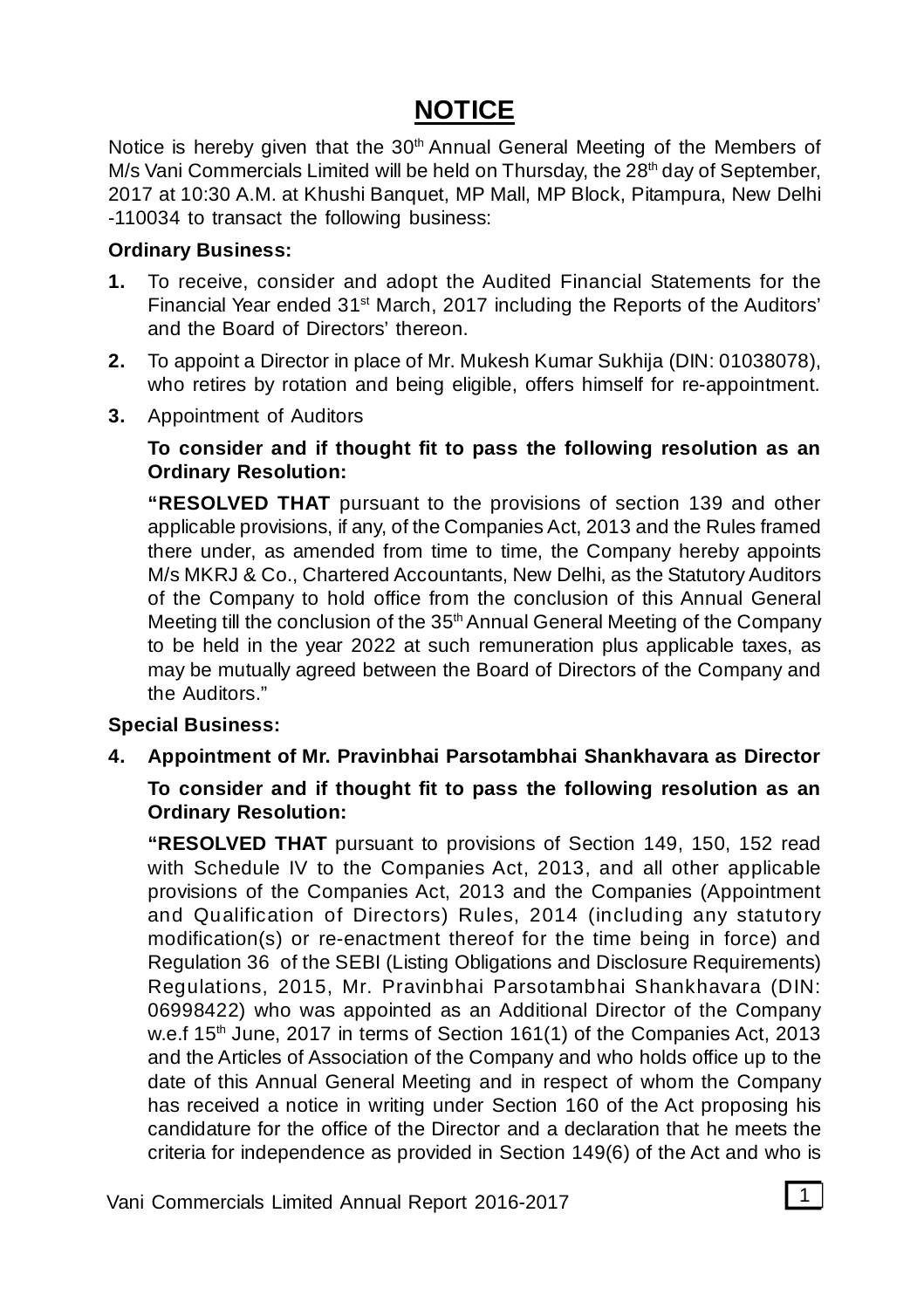eligible for appointment, be and is hereby appointed as an Independent Director of the Company to hold the office for 5(five) consecutive years for the maximum period upto 14<sup>th</sup> June, 2022."

# 5. **Appointment of Mr. Viralbhai Vijaybhai Dodiya as Director**

**To consider and if thought fit to pass the following resolution as an Ordinary Resolution:**

**"RESOLVED THAT** pursuant to provisions of Section 149, 150, 152 read with Schedule IV to the Companies Act, 2013, and all other applicable provisions of the Companies Act, 2013 and the Companies (Appointment and Qualification of Directors) Rules, 2014 (including any statutory modification(s) or re-enactment thereof for the time being in force) and Regulation 36 of the SEBI (Listing Obligations and Disclosure Requirements) Regulations, 2015, Mr. Viralbhai Vijaybhai Dodiya (DIN: 06998426) who was appointed as an Additional Director of the Company w.e.f 15<sup>th</sup> June, 2017 in terms of Section 161(1) of the Companies Act, 2013 and the Articles of Association of the Company and who holds office up to the date of this Annual General Meeting and in respect of whom the Company has received a notice in writing under Section 160 of the Act proposing his candidature for the office of the Director and a declaration that he meets the criteria for independence as provided in Section 149(6) of the Act and who is eligible for appointment, be and is hereby appointed as an Independent Director of the Company to hold the office for 5(five) consecutive years for the maximum period upto 14<sup>th</sup> June, 2022."

# **6. Appointment of Ms. Neha Ashish Karia as Director**

**To Consider and if thought fit, to pass the following resolution for the as an Ordinary Resolution:**

**"RESOLVED THAT** Ms. Neha Ashish Karia (DIN: 07287378), was appointed as an Additional Director of the Company w.e.f 14<sup>th</sup> August, 2017 in terms of Section 161(1) of the Companies Act, 2013 and the Articles of Association of the Company and who holds office up to the date of this Annual General Meeting and in respect of whom the Company has received a notice in writing under Section 160 of the Act proposing her candidature for the office of the Director, be and is hereby appointed a Director of the Company."

# **7. Appointment of Ms. Neha Ashish Karia as Managing Director**

### **To Consider and if thought fit, to pass the following resolution for the as an Ordinary Resolution:**

**"RESOLVED THAT** pursuant to the provisions of Section 196, 197 and 203 read with Schedule V and other applicable provisions, if any, of the Companies Act, 2013 and Articles of Association of the Company and the Companies (Appointment and Remuneration of Managerial Personnel) Rules, 2014 including any amendments thereto and the re-enactments thereof, also in terms of the approval accorded by the Board of Directors and the Nomination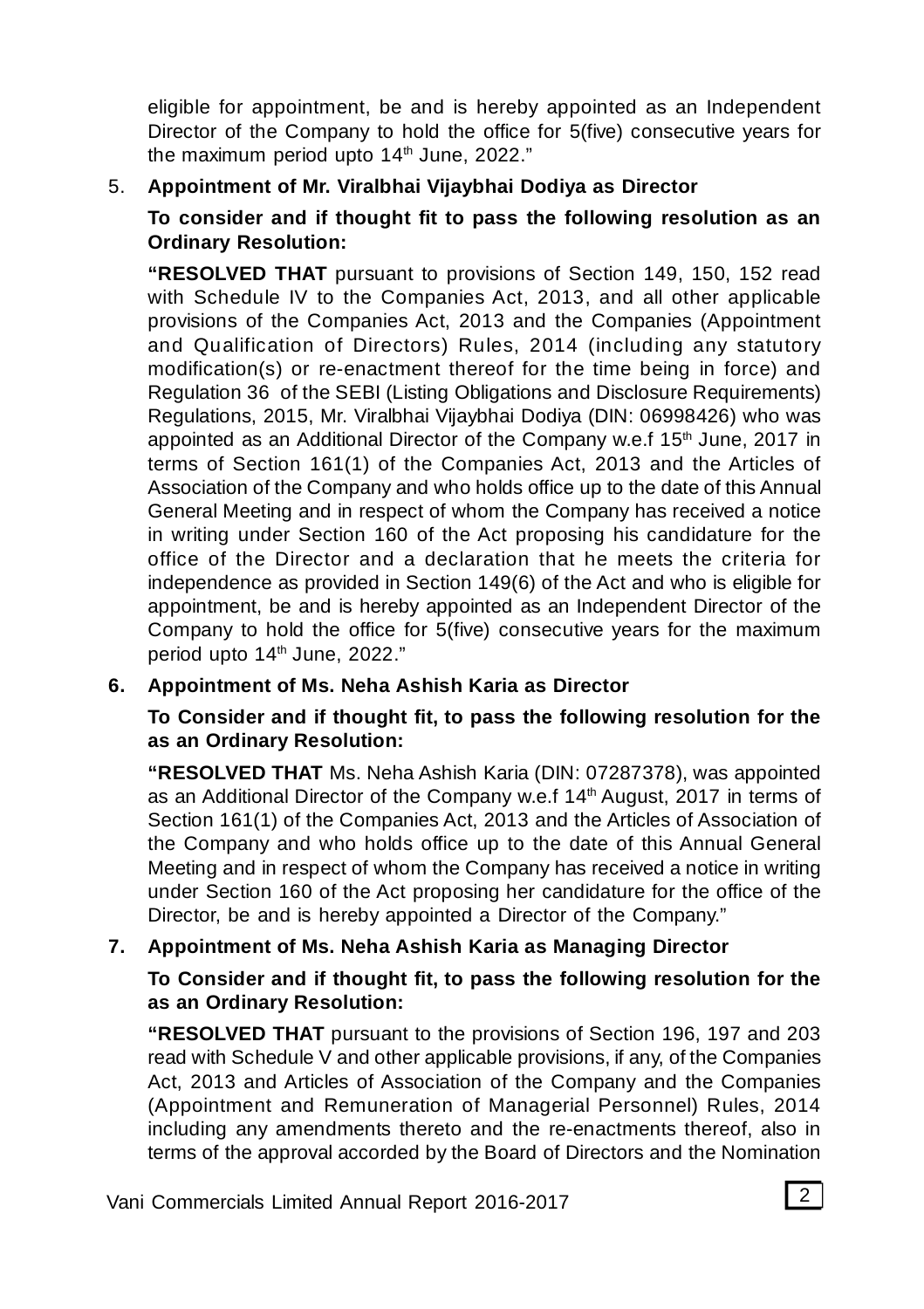& Remuneration Committee, consent of members be and is hereby accorded for appointment of Ms. Neha Ashish Karia (DIN: 07894660) as the Managing Director of the Company, liable to retire by rotation for a period of 3 (three) years with effect from 14th August, 2017".

**"RESOLVED FURTHER THAT** Ms. Neha Ashish Karia shall draw remuneration of  $\bar{\tau}$  1,00,000/- (Rupees One Lakh) p.m. from the Company unless otherwise re-considered by the Board any time during her tenure as the Managing Director."

> **By order of the Board of Directors** For **Vani Commercials Limited**

**Date: 29<sup>th</sup> August, 2017 Place: New Delhi M.No.: A32898**

**Praveen Kumar<br>Company Secretary** 

**Vani Commercials Limited** Regd. Off.: 'AASTHA', LP – 11C, Pitampura, New Delhi – 110034 CIN: L74899DL1988PLC106425 Email ID:info@vanicommercials.com

#### **Notes:**

- **1.** A MEMBER ENTITLED TO ATTEND AND VOTE AT THE ANNUAL GENERAL MEETING (THE "MEETING") IS ENTITLED TO APPOINT A PROXY TO ATTEND AND VOTE INSTEAD OF HIMSELF/HERSELF AND THE PROXY NEED NOT BE A MEMBER OF THE COMPANY. THE PROXY FORM IN ORDER TO BE EFFECTIVE MUST BE DEPOSITED WITH THE COMPANY NOT LESS THAN 48 HOURS BEFORE THE TIME FIXED FOR COMMENCEMENT OF THE MEETING i.e. upto  $10:30$  A.M. on  $26<sup>th</sup>$  September,  $2017$ .
- **2.** A person can act as proxy on behalf of members not exceeding fifty and holding in aggregate not more than ten percent of the total share capital of the Company carrying voting rights. A member holding more than ten percent of the total share capital of the Company carrying voting rights may appoint a single person as proxy and such person shall not act as proxy for any other person or shareholder.
- **3.** Corporate Members intending to send their authorised representatives are requested to send a duly certified copy of the Board Resolution authorizing the representatives to attend and vote on their behalf at the Meeting.
- **4.** The Register of Members and the Share Transfer Book of the Company shall remain closed from Tuesday 26<sup>th</sup> September 2017 to Thursday 28<sup>th</sup> September 2017 (both days inclusive).
- **5.** Details under Regulation 36(3) of the SEBI (Listing Obligations and Disclosure Requirements) Regulations, 2015 and SS-2 i.e. Secretarial Standards on General Meetings in respect of the Directors seeking appointment/reappointment at the Meeting is annexed to the Notice as **Annexure–A**.
- **6.** Notice of the Meeting of the Company, *inter alia,* indicating the process and manner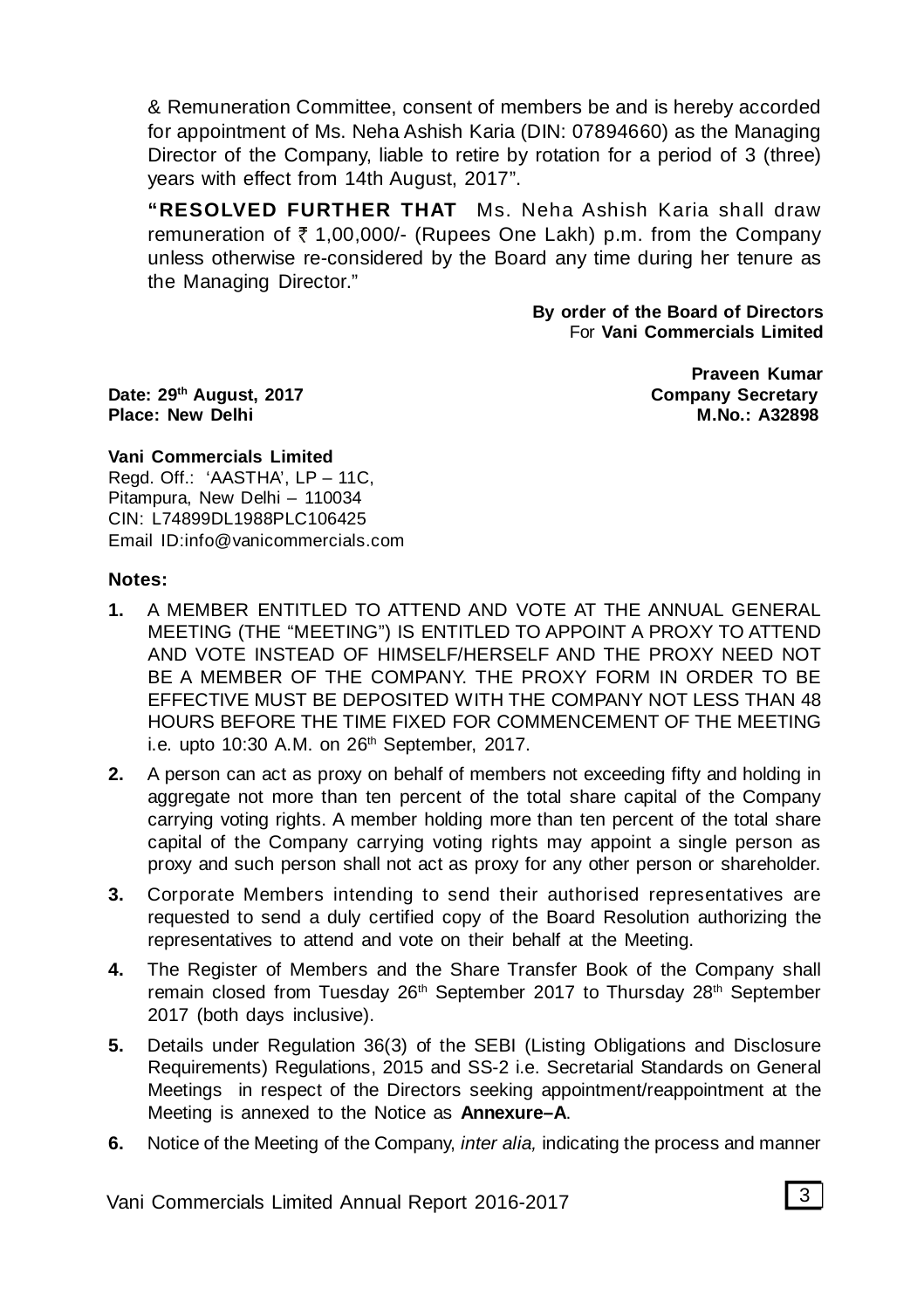of e–voting along with Attendance Slip and Proxy Form is being sent to the members, whose email ids are registered with the Company and Depository Participant(s) for communication purposes unless any member has requested for a hard copy of the same.

- **7.** Members may also note that the Notice of the Meeting and the Annual Report will also be available on the Company's website *www.vanicommercials.com* for download. The physical copies of the aforesaid documents will also be available at the Company's Registered Office for inspection at any time between 10:00 a.m. to 1:00 p.m. on any working days except Saturdays upto the date of Meeting. Even after registering for e-communication, members are entitled to receive such communication in physical form, upon making a request for the same, by post free of cost. For any communication, the shareholders may also send requests to the Company's investor email ID i.e. info@vanicommercials.com.
- **8.** Members who have not registered their e-mail addresses so far are requested to register their e-mail address for receiving all communications including Annual Report, Circulars, etc. from the Company electronically.

#### **9. Voting through electronic means:**

(i) In compliance with provisions of section 108 of the Act and Rule 20 of The Companies [Management and Administration] Rules, 2014 and Regulation 44 of the SEBI (Listing Obligations & Disclosure Requirements) Regulations, 2015, the Company is providing e-voting facility as an alternative mode of voting which will enable the members to cast their votes electronically.

Necessary arrangements have been made by the Company with Central Depository Services [India] Limited [CDSL] to facilitate e-voting. The detailed process, instructions and manner for availing e-Voting facility is annexed to the Notice as **Annexure–B**.

- (ii) Mr. Amit R Dadheech, Practicing Company Secretary [Membership No. A22889] has been appointed as the Scrutinizer to scrutinize the voting and remote e-voting process in a fair and transparent manner.
- (iii) Members who have cast their vote by remote e-voting prior to the meeting may also attend the meeting but shall not be entitled to cast their vote again.
- (iv) Members can opt for only one mode of voting i.e. either by e-voting or poll paper. In case Members cast their votes through both the modes, voting done by e-voting shall prevail and votes cast through Poll Paper shall be treated as invalid.
- (v) The e-voting period commences on Monday,  $25<sup>th</sup>$  September 2017 [9:00 a.m.] and ends on Wednesday, 27<sup>th</sup> September 2017 [5:00 p.m.]. During this period, Members holding shares either in physical form or demat form, as on 22<sup>nd</sup> September 2017 i.e. cut-off date, may cast their vote electronically. The e-voting module shall be disabled for voting thereafter. Once the vote on a resolution is cast by the Member, he / she shall not be allowed to change it subsequently or cast vote again.
- (vi) The voting rights of members shall be in proportion to their shares in the paid up equity share capital of the Company as on cut-off date. A person, whose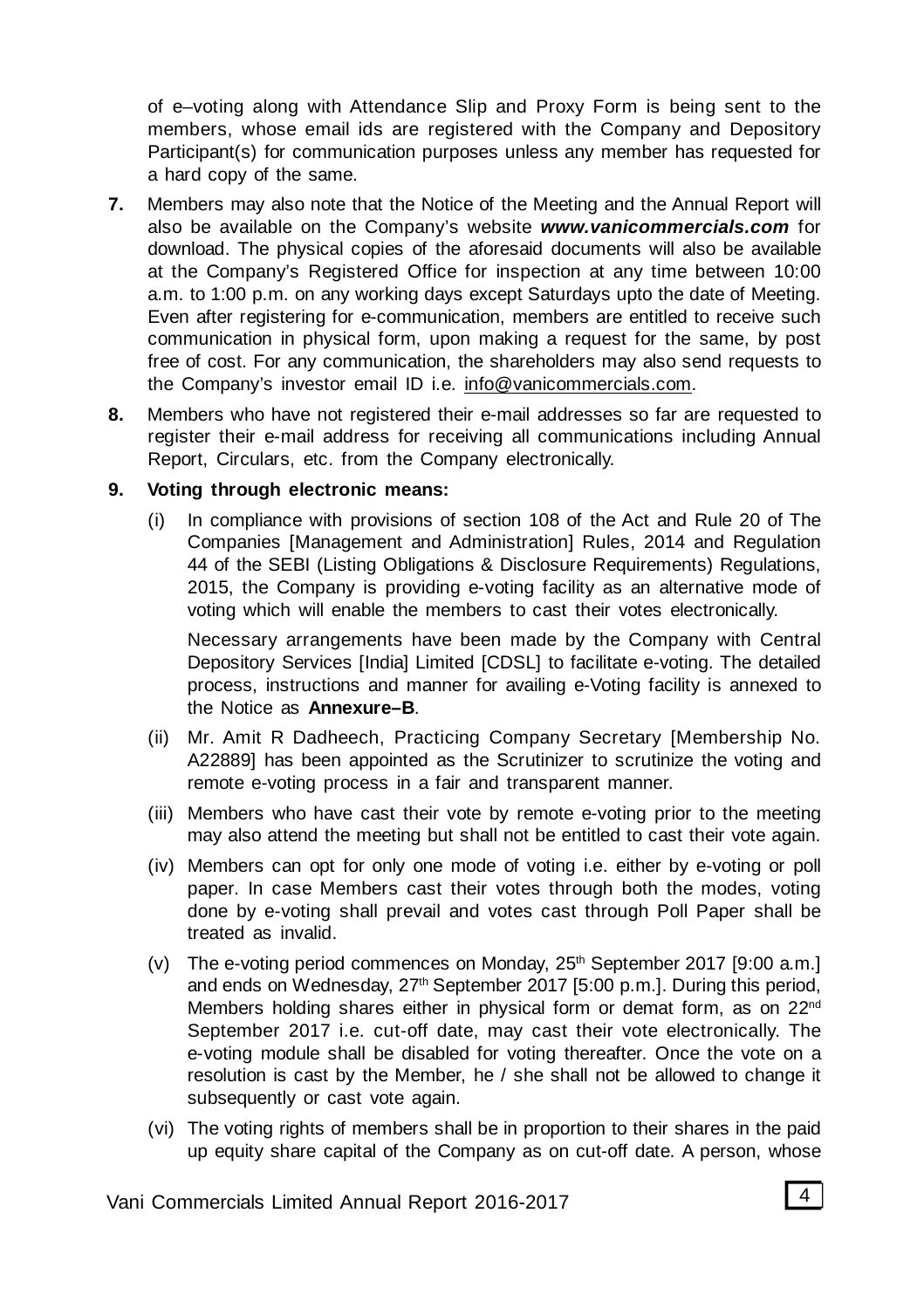name is recorded in the register of members or in the register of beneficial owners maintained by the depositories as on cut-off date only shall be entitled to avail facility of remote e-voting and poll process at the venue of the meeting.

- (vii) Any person, who acquires shares of the Company and becomes a member of the Company after dispatch of the Notice and holding shares as on cut-off date, may cast vote after following the instructions for e-voting as provided in the Notice convening the Meeting, which is available on the website of the Company and CDSL. However, if you are already registered with CDSL for remote e-voting then you can use your existing User ID and password for casting vote.
- (viii) The Scrutinizer shall, immediately after the conclusion of voting at the meeting, would count the votes cast at the meeting, thereafter unblock the votes cast through remote e-voting in the presence of at least two witnesses not in the employment of the Company and make, not later than 48 hours from conclusion of the meeting, a consolidated Scrutinizer's Report of the total votes cast in favour or against and will submit to the Chairman, who shall countersign the same.
- (ix) The results declared along with the Scrutinizer's Report shall be placed on the Company's website www.vanicommercials.com and on the website of CDSL i.e., www.evotingindia.com immediately after the result is declared. The Company shall simultaneously forward the results to BSE Limited [BSE], where the equity shares of the Company are listed.
- **10.** The route map giving the directions, to the venue of the AGM is annexed to the Notice as **Annexure–C**.

#### **11. REQUEST TO MEMBERS**

- (i) Members/Proxies attending the meeting are requested to bring their attendance slip along with their copy of Annual Report to the Meeting.
- (ii) Queries proposed to be raised at the Annual General Meeting may be sent to the Company at its registered office at least seven days prior to the date of AGM to enable the management to compile the relevant information to reply the same in the meeting.
- (iii) Members holding shares in demat form are requested to intimate all changes pertaining to their bank details, National Electronic Clearing Service [NECS], Electronic Clearing Services [ECS] mandates, nominations, power of attorneys, change in address, change of name, email address, contact numbers, etc. to their Depository Participant [DP]. Changes intimated to the DP will then be automatically reflected in the Company's records which will help the Company and the Company's Registrar and Transfer Agents to provide efficient and better services. Members holding shares in physical form are requested to intimate such changes to Registrar and Transfer Agents of the Company.
- (iv) In case of joint holders attending the Meeting, only such joint holder who is higher in the order of names will be entitled to vote. Members who hold shares in physical form in multiple folios in identical names or joint holding in the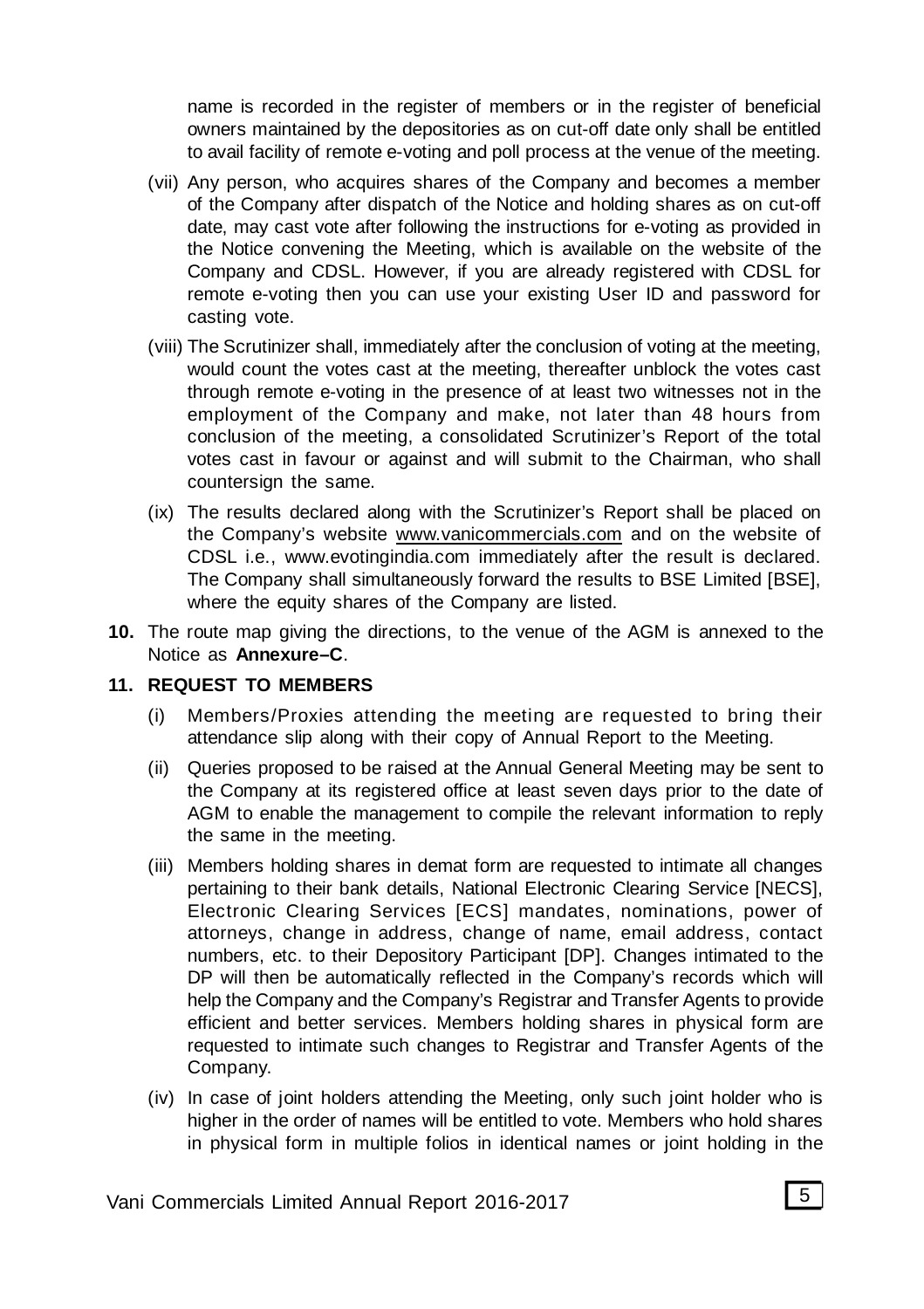same order of names are requested to send the share certificates to Registrar, for consolidation into a single folio.

(v) The Securities and Exchange Board of India (SEBI) has mandated the submission of Permanent Account Number (PAN) by every participant in securities market. Members holding shares in electronic form are, therefore, requested to submit their PAN to their Depository Participants with whom they are maintaining their demat accounts. Members holding shares in physical form can submit their PAN details to the Company / Registrar and Share Transfer Agents.

#### **Annexure-A to the Notice dated 29th August 2017- Details of Director seeking Appointment/ Reappointment**

| <b>Name of Director</b>                                                                         | Mukesh Kumar Sukhija                                                                                                                                                                  | Pravinbhai Parsotambhai<br>Shankhavara                                                                                                                | Viralbhai Vijaybhai<br>Dodiya                                                                                                                                                        | Neha Ashish Karia                                                                                                                                                                                                                                  |
|-------------------------------------------------------------------------------------------------|---------------------------------------------------------------------------------------------------------------------------------------------------------------------------------------|-------------------------------------------------------------------------------------------------------------------------------------------------------|--------------------------------------------------------------------------------------------------------------------------------------------------------------------------------------|----------------------------------------------------------------------------------------------------------------------------------------------------------------------------------------------------------------------------------------------------|
| Age                                                                                             | 42 years                                                                                                                                                                              | 36 years                                                                                                                                              | 40 years                                                                                                                                                                             | 38 years                                                                                                                                                                                                                                           |
| Date of Appointment by<br>the Board of Directors                                                | 28 <sup>th</sup> March 2014                                                                                                                                                           | 15th June 2017                                                                                                                                        | 15 <sup>th</sup> June 2017                                                                                                                                                           | 14 <sup>th</sup> August 2017                                                                                                                                                                                                                       |
| <b>Brief Resume and</b><br>nature of expertise in<br>functional areas                           | He<br>is a<br>commerce<br>graduate and member of<br>ICSI and the Bar Council<br>of India. He is having more<br>than 15 years<br>0f<br>experience in Legal &<br>Corporate Matters etc. | He is a Commerce<br>Graduate and running<br>a business of import<br>and export and has a<br>wide experience in the<br>field of Financial<br>Services. | He is a Commerce<br>Graduate and run-<br>ning a business of<br>Textiles and Gar-<br>ments and also pos-<br>sess a wide experi-<br>ence in the field of<br>Accounting & Fi-<br>nance. | She is Graduated from<br>Pune University and<br>having over 3 years of<br>experience in financial<br>market as she has<br>been dealing with<br>Mutual Funds and also<br>having experience in<br>market<br>analysis,<br>market segmentation<br>etc. |
| <b>Disclosure</b><br>0f<br>relationships<br>between directors<br>inter-se                       | Not Any                                                                                                                                                                               | Not Any                                                                                                                                               | Not Any                                                                                                                                                                              | Not Any                                                                                                                                                                                                                                            |
| Directorships held in<br>other<br>listed<br><b>Companies</b>                                    | Nil                                                                                                                                                                                   | Nil                                                                                                                                                   | Nil                                                                                                                                                                                  | Nil                                                                                                                                                                                                                                                |
| <b>Memberships</b><br>Chairmanships of<br><b>Committees of other</b><br><b>listed Companies</b> | Nil                                                                                                                                                                                   | Nil                                                                                                                                                   | Nil                                                                                                                                                                                  | Nil                                                                                                                                                                                                                                                |
| Number of shares<br>held in the Company                                                         | Nil                                                                                                                                                                                   | Nil                                                                                                                                                   | Nil                                                                                                                                                                                  | Nil                                                                                                                                                                                                                                                |

#### **Annexure-B to the Notice dated 29th August 2017- Instructions for e-Voting. The instructions for members for voting electronically are as under:**

(i) The remote e-voting period begins on Monday,  $25<sup>th</sup>$  September 2017 from 9:00 a.m. and ends on Wednesday, 27<sup>th</sup> September 2017 at 5:00 p.m. During this period members of the Company, holding shares either in physical form or in dematerialized form, as on Friday the 22<sup>nd</sup> day of September 2017, being the Cut-Off date may cast their vote electronically. The e-voting module shall be disabled by CDSL for voting thereafter.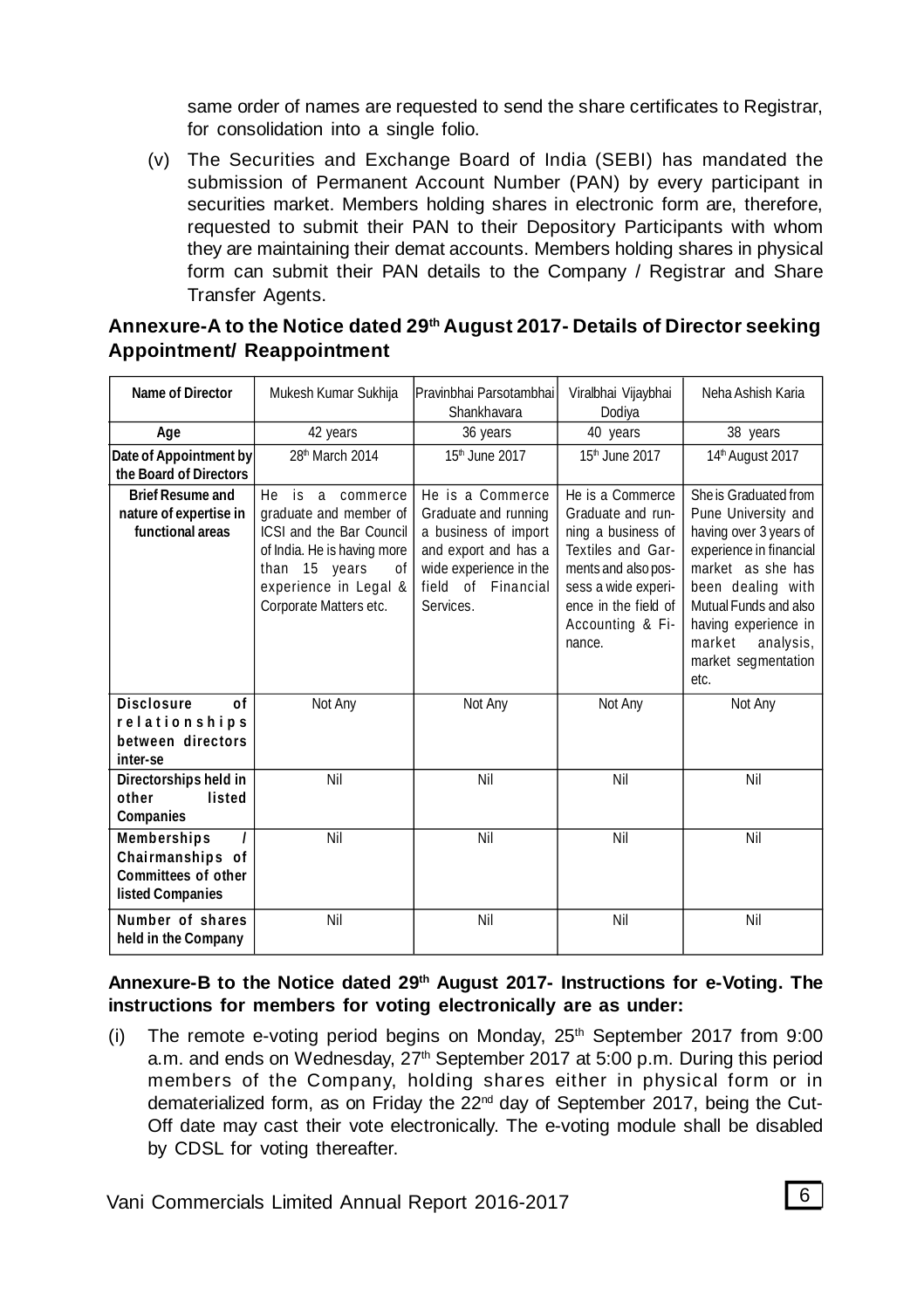- (ii) Members who have already voted prior to the meeting date would not be entitled to vote at the meeting venue.
- (iii) The Members should log on to the e-voting website www.evotingindia.com.
- (iv) Click on Members.
- (v) Now Enter your User ID
	- a. For CDSL : 16 digits beneficiary ID,
	- b. For NSDL : 8 Character DP ID followed by 8 Digits Client ID,
	- c. Members holding shares in Physical Form should enter Folio Number registered with the Company.
- (vi) Next enter the Image Verification as displayed and Click on Login.
- (vii) If you are holding shares in demat form and had logged on to www.evotingindia.com and voted on an earlier voting of any company, then your existing user ID and password is to be used. If you have forgotten password then enter User ID and image verification code and click on forgot password & enter the details as prompted by the system.
- (viii) If you are a first time user follow the steps given below:

|                         | For Members holding shares in Demat Form and<br><b>Physical Form</b>                                                                                                                                                                                                              |
|-------------------------|-----------------------------------------------------------------------------------------------------------------------------------------------------------------------------------------------------------------------------------------------------------------------------------|
| PAN                     | Enter your 10 digit alpha-numeric *PAN issued by<br>Income Tax Department (Applicable for both demat<br>shareholders as well as physical form)                                                                                                                                    |
|                         | Members who have not updated their PAN with<br>the Company/Depository Participant are requested<br>to use the first two letters of their name in CAPITAL<br>letters and the 8 digits of the sequence number in<br>the PAN field as provided in Admission Slip or on<br>email.     |
|                         | In case the sequence number is less than 8<br>digits enter the applicable number 0's before the<br>number after the first two characters of the name in<br>CAPITAL letters. Eg. If your name is Ramesh Kumar<br>with sequence number 1 then enter RA00000001 in<br>the PAN field. |
| Date of Birth (DOB)#    | Enter the Date of Birth as recorded in dd/mm/yyyy<br>format.                                                                                                                                                                                                                      |
| Dividend Bank Details # | Enter the Dividend Bank Details as recorded in your<br>demat account or in the company records for said<br>folio.                                                                                                                                                                 |
|                         | If both the details are not recorded with the depository or company please enter<br>your User ID in the Dividend Bank details field as mentioned in instruction (v).                                                                                                              |

#### **For Members holding shares in Demat and Physical Form**

# Please enter the DOB or Dividend Bank Details in order to Login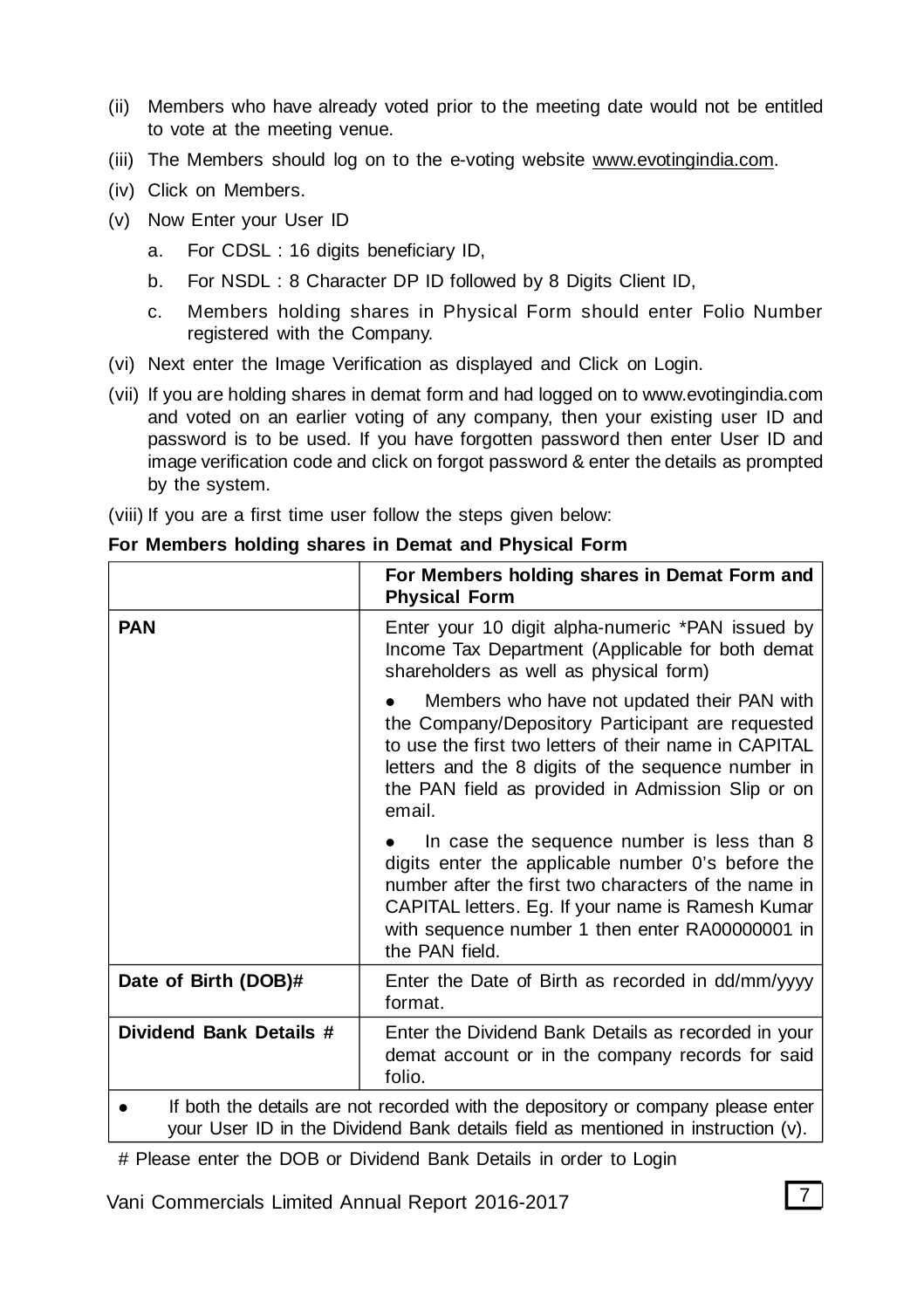- (ix) After entering these details appropriately, click on "SUBMIT" tab.
- (x) Members holding shares in physical form will then directly reach the Company selection screen. The above details can be used by then only for remote evoting on the resolutions contained in the notice. However, members holding shares in demat form then reach 'Password Creation' menu wherein they are required to mandatorily enter their login password in the new password field. Kindly note that this password is to be also used by the demat holders for voting for resolutions of any other company on which they are eligible to vote, provided that company opts for e-voting through CDSL platform. It is strongly recommended not to share your password with any other person and take utmost care to keep your password confidential.
- (xi) For Members holding shares in physical form, the details can be used only for e-voting on the resolutions contained in this Notice.
- (xii) Click on the EVSN of VANI COMMERCIALS LIMITED on which you choose to vote.
- (xiii) On the voting page, you will see "RESOLUTION DESCRIPTION" and against the same the option "YES/NO" for voting. Select the option YES or NO as desired. The option YES implies that you assent to the Resolution and option NO implies that you dissent to the Resolution.
- (xiv) Click on the "RESOLUTIONS FILE LINK" if you wish to view the entire Resolution details.
- (xv) After selecting the resolution you have decided to vote on, click on "SUBMIT". A confirmation box will be displayed. If you wish to confirm your vote, click on "OK", else to change your vote, click on "CANCEL" and accordingly modify your vote.
- (xvi) Once you "CONFIRM" your vote on the resolution, you will not be allowed to modify your vote.
- (xvii) You can also take a print of the votes cast by clicking on "Click here to print" option on the Voting page.
- (xviii) Members can also cast their vote using CDSL's Mobile App 'CDSL m-Voting' available for Android, Apple and Windows based mobiles. This app can be downloaded from Google Play Store, App Store and the Windows Phone Store respectively. Please follow the instructions as prompted by mobile app while voting on your mobile.
- (xix) If a demat account holder has forgotten the login password then Enter the User ID and the image verification code and click on Forgot Password & enter the details as prompted by the system.

#### **(xx) Note for Non – Individual Shareholders and Custodians**

- Non-Individual shareholders (i.e. other than Individuals, HUF, NRI etc.) and Custodian are required to log on to www.evotingindia.com and register themselves as Corporate.
- A scanned copy of the Registration Form bearing the stamp and sign of the entity should be emailed to helpdesk.evoting@cdslindia.com.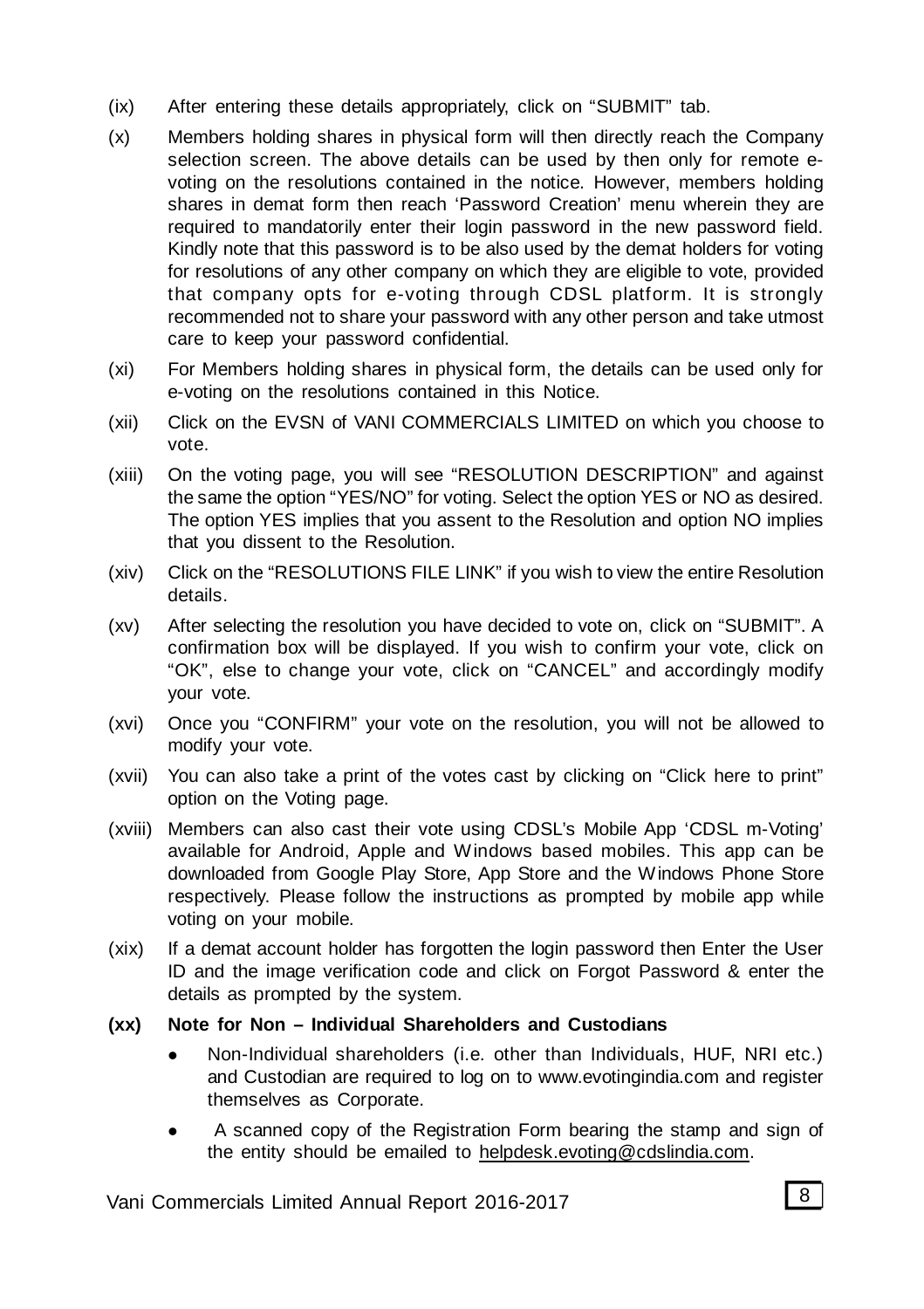- After receiving the login details a Compliance User should be created using the admin login and password. The Compliance User would be able to link the account(s) for which they wish to vote on.
- The list of accounts linked in the login should be mailed to helpdesk.evoting@cdslindia.com and on approval of the accounts they would be able to cast their vote.
- A scanned copy of the Board Resolution and Power of Attorney (POA) which they have issued in favour of the Custodian, if any, should be uploaded in PDF format in the system for the scrutinizer to verify the same.
- (xxi) Those who become Members of the Company after dispatch of the Notice but on or before 22<sup>nd</sup> September 2017 (cut-off date) may follow the steps from S. No. (i) to (xx) mentioned above for casting of vote.
- (xxii) In case you have any queries or issues regarding e-voting, you may refer the Frequently Asked Questions ("FAQs") and e-voting manual available at www.evotingindia.com, under help section or write an email to helpdesk.evoting@cdslindia.com.

#### **Contact Details:**

**Central Depository Services (India) Limited 17th Floor, PJ Towers, Dalal Street, Fort, Mumbai-400001 Phone No:+91-22-22723333/8588 Email ID:** helpdesk.evoting@cdslindia.com

> **By order of the Board of Directors Vani Commercials Limited**

**Date: 29th August, 2017 Company Secretary Place: New Delhi** 

**Praveen Kumar<br>Company Secretary**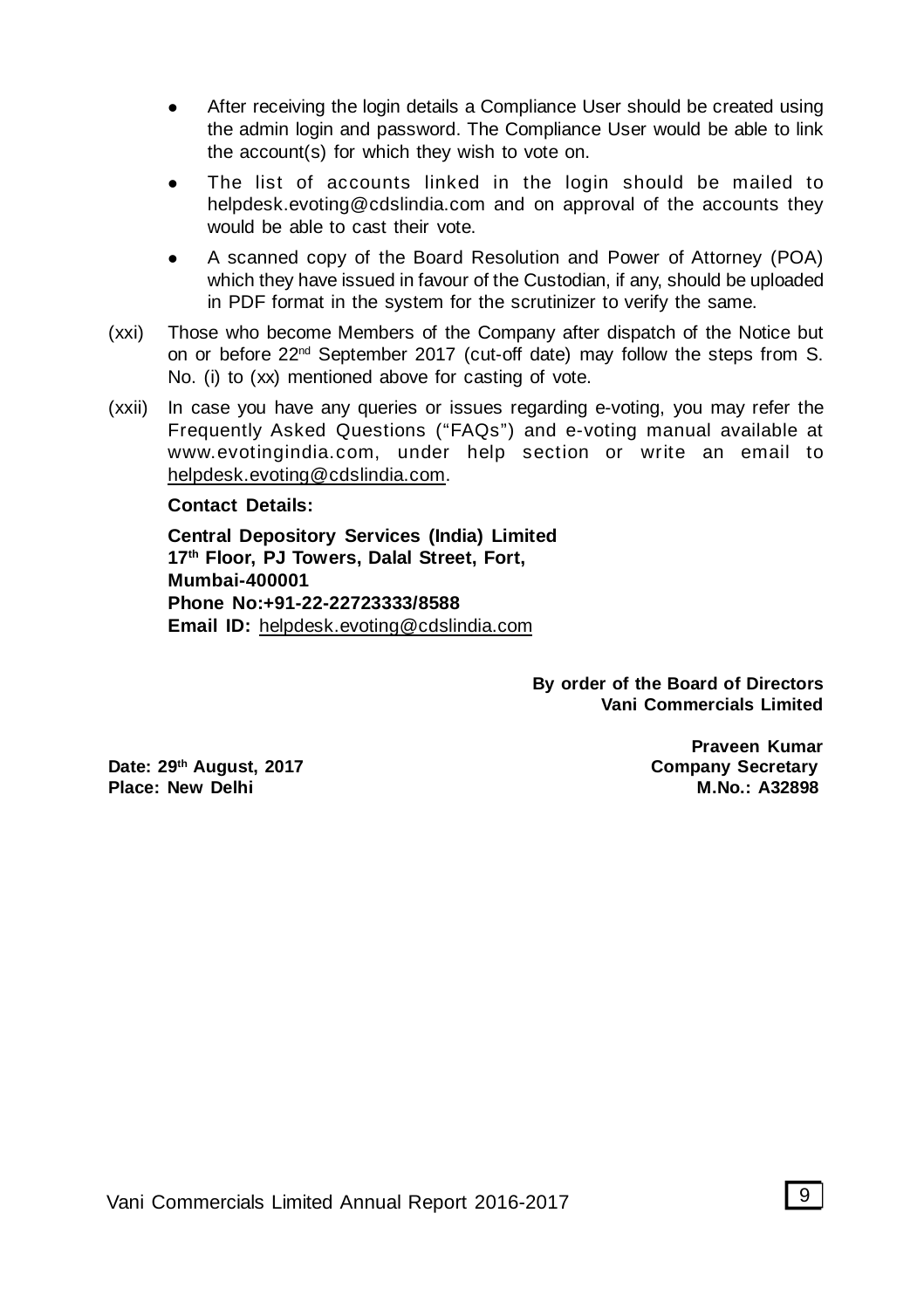# **Explanatory Statement pursuant to the provisions of section 102 of the Companies Act, 2013**

#### **Item No.4:**

The Board of Directors of the Company, pursuant to the provisions of Section 161(1) of the Act and the Articles of Association of the Company, has appointed Mr. Pravinbhai Parsotambhai Shankhavara (DIN: 06998422) as an Additional Director of the Company with effect from 15<sup>th</sup> June 2017, in the category of Independent Director. In terms of the provisions of Section 161(1) of the Act, Mr. Pravinbhai Parsotambhai Shankhavara would hold office up to the date of the ensuing Annual General Meeting. The Company has received a notice in writing along with the deposit of requisite amount under Section 160 of the Act proposing the candidature of Mr. Pravinbhai Parsotambhai Shankhavara for the office of Director of the Company.

Mr. Pravinbhai Parsotambhai Shankhavara is not disqualified from being appointed as a Director in terms of Section 164 of the Act and has given his consent to act as a Director. Mr. Pravinbhai Parsotambhai Shankhavara possesses appropriate skills, experience and knowledge as required for the Independent Director.

Brief resume of Mr. Pravinbhai Parsotambhai Shankhavara, nature of his expertise in specific functional areas and names of other listed companies in India in which he holds directorships and details of memberships / chairmanships of Board Committees of the listed companies in India and other details is enclosed with the notice.

Keeping in view his vast expertise and knowledge, it will be in the interest of the Company that Mr. Pravinbhai Parsotambhai Shankhavara is appointed as Independent Director.

Save and except Mr. Pravinbhai Parsotambhai Shankhavara and his relatives, none of the other Directors / Key Managerial Personnel of the Company / their relatives are, in any way, concerned or interested, financially or otherwise, in the resolution set out at Item No. 4 of the Notice. The Board recommends the Ordinary Resolution set out at Item No. 4 of the Notice for approval by the shareholders.

#### **Item No.5:**

The Board of Directors of the Company, pursuant to the provisions of Section 161(1) of the Act and the Articles of Association of the Company, has appointed Mr. Viralbhai Vijaybhai Dodiya (DIN: 06998426) as an Additional Director of the Company with effect from 15<sup>th</sup> June 2017, in the category of Independent Director. In terms of the provisions of Section 161(1) of the Act, Mr. Viralbhai Vijaybhai Dodiya would hold office up to the date of the ensuing Annual General Meeting. The Company has received a notice in writing along with the deposit of requisite amount under Section 160 of the Act proposing the candidature of Mr. Viralbhai Vijaybhai Dodiya for the office of Director of the Company.

Mr. Viralbhai Vijaybhai Dodiya is not disqualified from being appointed as a Director in terms of Section 164 of the Act and has given his consent to act as a Director. Mr. Viralbhai Vijaybhai Dodiya possesses appropriate skills, experience and knowledge as required for the Independent Director.

Brief resume of Mr. Viralbhai Vijaybhai Dodiya, nature of his expertise in specific functional areas and names of other listed companies in India in which he holds directorships and details of memberships / chairmanships of Board Committees of the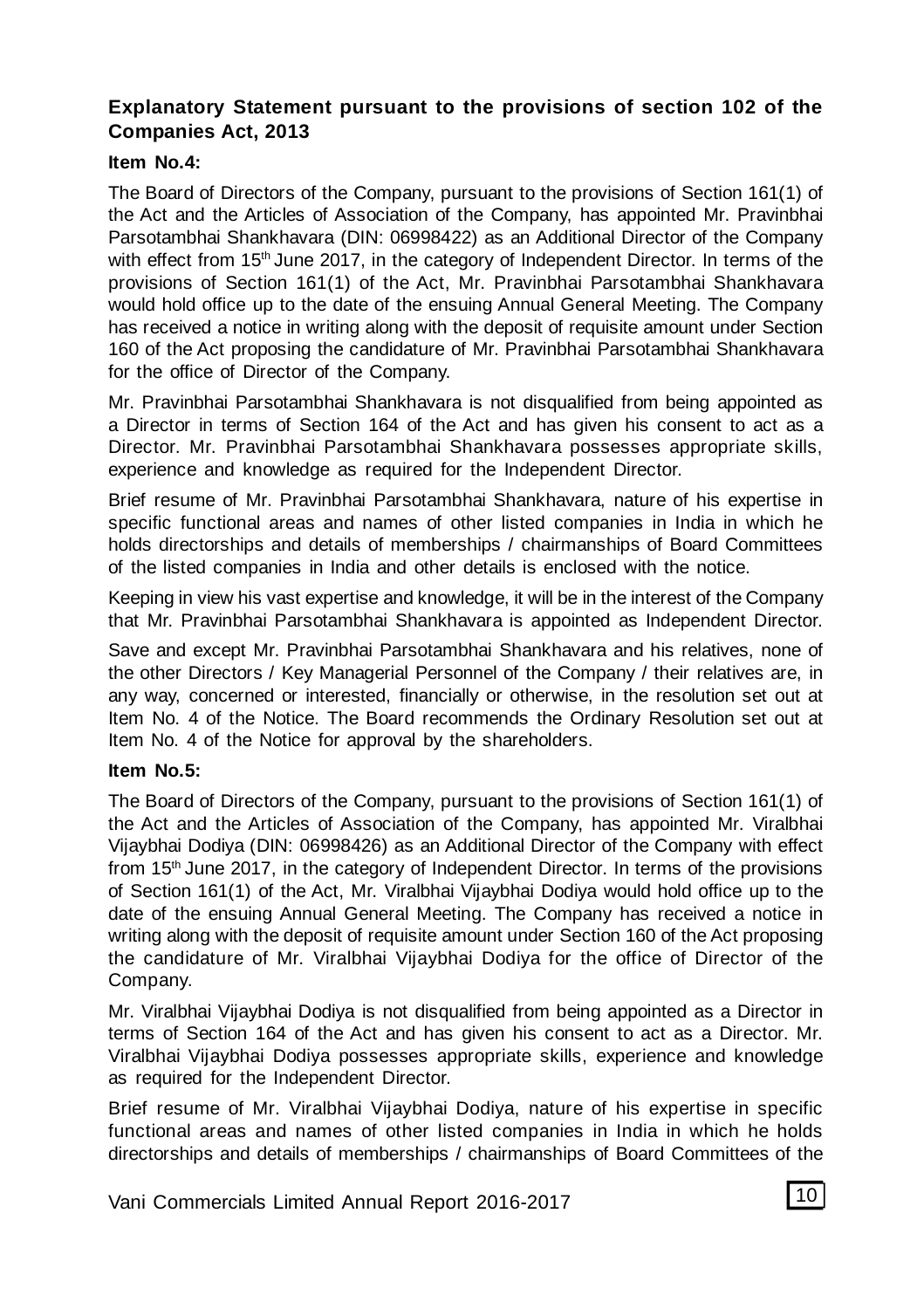listed companies in India and other details is enclosed with the notice.

Keeping in view his vast expertise and knowledge, it will be in the interest of the Company that Mr. Viralbhai Vijaybhai Dodiya is appointed as Independent Director.

Save and except Mr. Viralbhai Vijaybhai Dodiya and his relatives, none of the other Directors / Key Managerial Personnel of the Company / their relatives are, in any way, concerned or interested, financially or otherwise, in the resolution set out at Item No. 5 of the Notice. The Board recommends the Ordinary Resolution set out at Item No. 5 of the Notice for approval by the shareholders.

#### **Item No.6 & 7:**

The Board of Directors of the Company, pursuant to the provisions of Section 161(1) of the Act and the Articles of Association of the Company, has appointed Ms. Neha Ashish Karia as an Additional Director of the Company with effect from 14th August, 2017. In terms of the provisions of Section 161(1) of the Act, Ms. Neha Ashish Karia would hold office up to the date of the ensuing Annual General Meeting. The Company has received a notice in writing alongwith the deposit of requisite amount under Section 160 of the Act proposing the candidature of Ms. Neha Ashish Karia for the office of Director of the Company. Further on recommendation of Nomination and Remuneration Committee, the Board of Directors had appointed, Ms. Neha Ashish Karia as the Managing Director for a period of 3 (three) years w.e.f  $14<sup>th</sup>$  August 2017, subject to the approval of members in the General Meeting.

Ms. Neha Ashish Karia is not disqualified from being appointed as a Director in terms of Section 164 of the Act and has given her consent to act as a Director. Ms. Neha Ashish Karia possesses appropriate skills, experience and knowledge, inter alia, in the field of financial market.

Further the Board recommends her appointment as the Managing Director for a tenure for 3 (three) years to expire on 13<sup>th</sup> August 2020.

Brief resume of Ms. Neha Ashish Karia, nature of her expertise in specific functional areas and names of other public limited companies in India in which she holds directorships and details of memberships / chairmanships of Board Committees of the public limited companies in India and other details is enclosed with the notice.

Keeping in view her knowledge, it will be in the interest of the Company that Ms. Neha Ashish Karia is appointed as Director and the Managing Director of the Company.

Save and except Ms. Neha Ashish Karia and her relatives, none of the other Directors / Key Managerial Personnel of the Company / their relatives are, in any way, concerned or interested, financially or otherwise, in the resolution set out at Item No. 6 & 7 of the Notice. The Board recommends the Ordinary Resolution set out at Item No. 6 & 7 of the Notice for approval by the shareholders.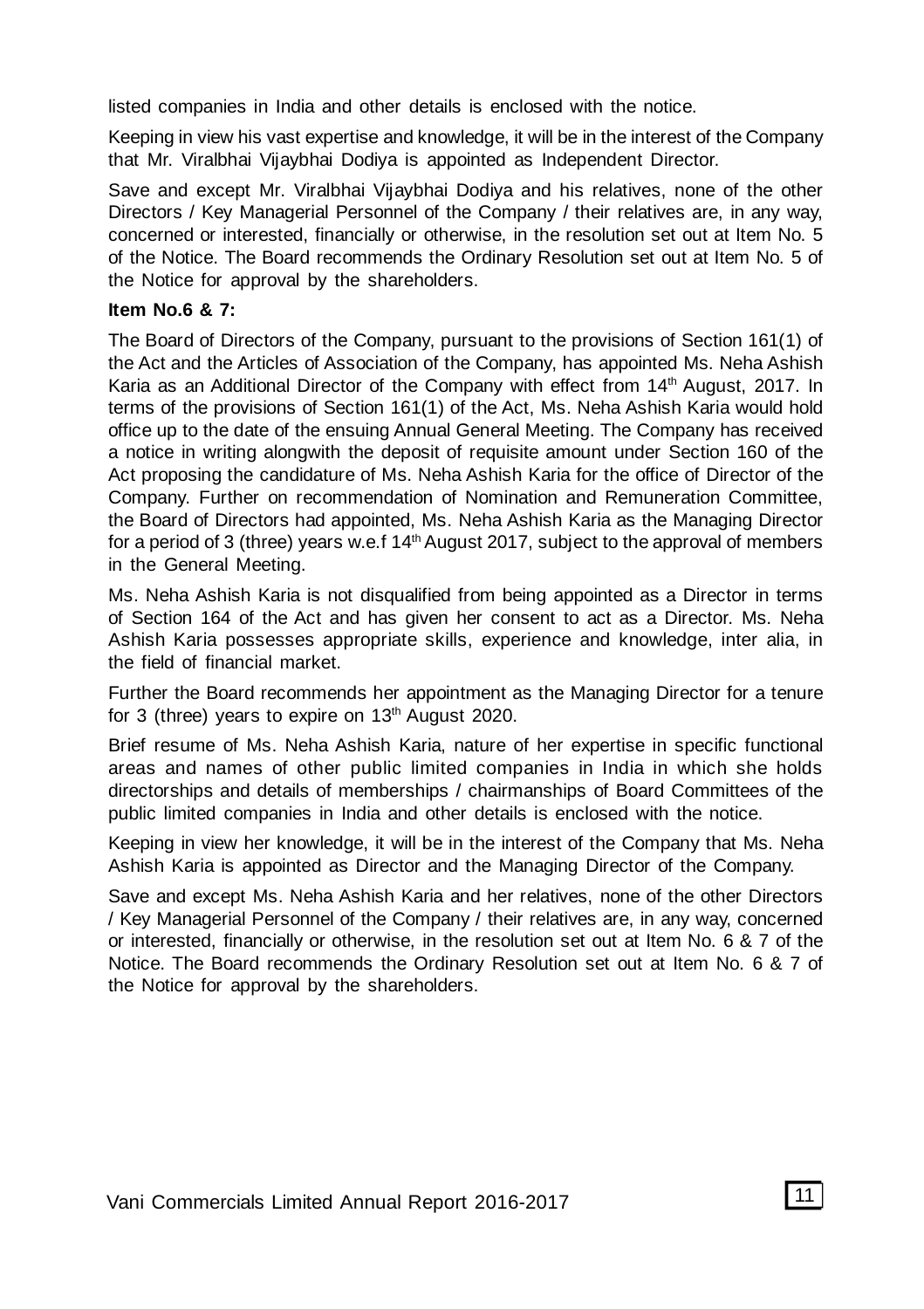'Annexure-C'



Vani Commercials Limited Annual Report 2016-2017

 $12$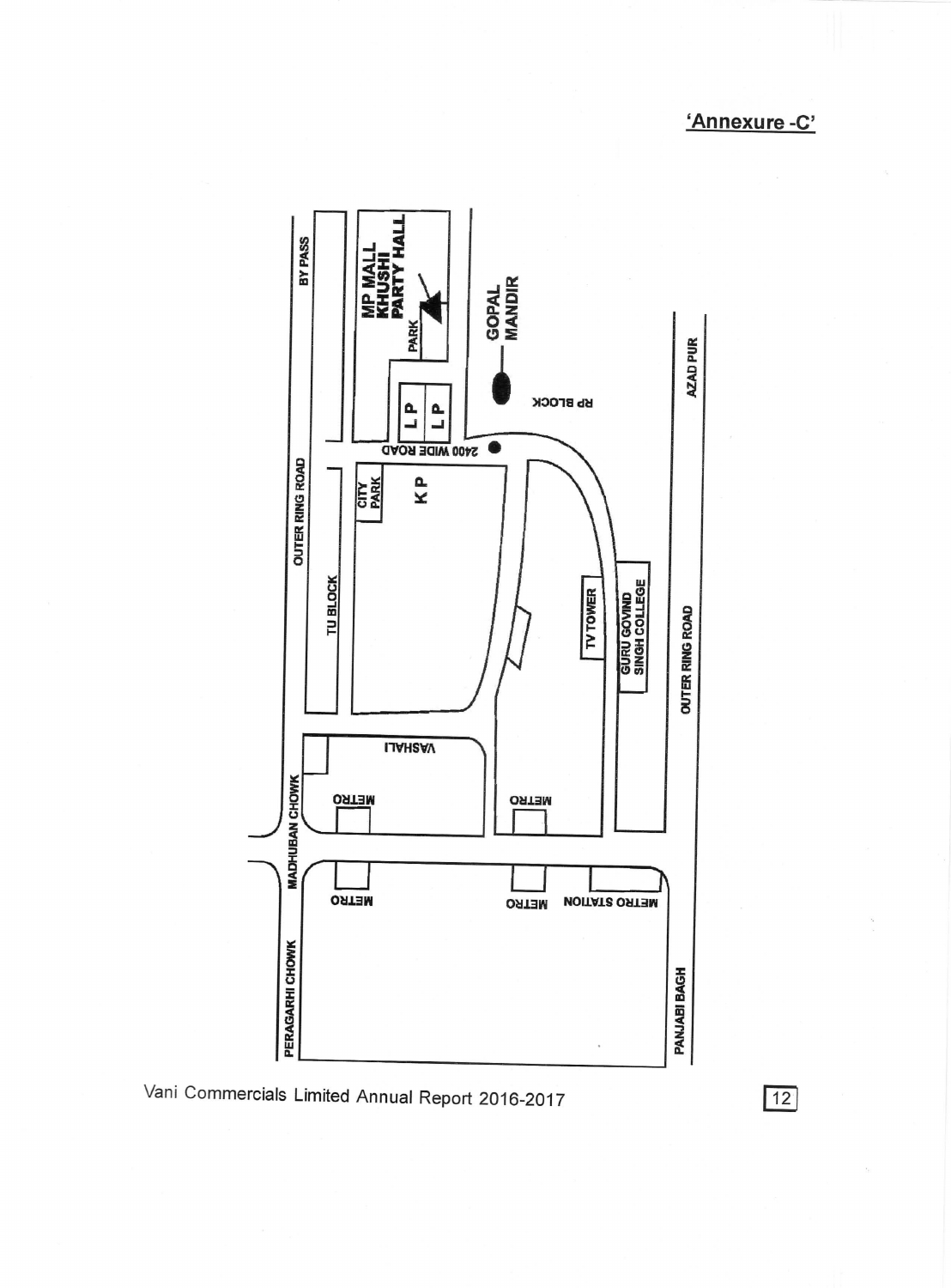# **DIRECTOR'S REPORT**

To, The Members of Vani Commercials Limited

Your Directors have pleasure in presenting the 30<sup>th</sup> Director's Report of your Company together with the Audited Financial Statements and the Auditors' Report of your Company for the financial year ended, 31<sup>st</sup> March, 2017.

# **1. FINANCIAL HIGHLIGHTS AND STATE OF COMPANY'S AFFAIRS**

| (a)                                |                     | (Amount in $\overline{\tau}$ ) |
|------------------------------------|---------------------|--------------------------------|
| <b>Particulars</b>                 | <b>Current year</b> | <b>Previous Year</b>           |
| Total Income                       | 29,48,478.00        | 29,89,236.00                   |
| <b>Total Expenses</b>              | 25,95,498.44        | 26,21,344.00                   |
| Profit/ (Loss) Before Tax          | 3,52,979.56         | 3,67,892.00                    |
| <b>Tax Expenses</b>                |                     |                                |
| Current Tax                        | 1, 11, 231.00       | 96,793.00                      |
| Deferred Tax                       | (2159.00)           | (391.00)                       |
| Provision for Standard Assets      | 47,204.00           | 51,482.00                      |
| Profit/(Loss) after Tax            | 1,96,703.56         | 2,20,008.00                    |
| Transfer to Statutory Reserves     | 39,341.00           | 44,002.00                      |
| Net Profit Transferred to Reserves | (32.450.44)         | (82, 738.00)                   |

**(b)** During the year, your Company recorded Total Income of  $\bar{\tau}$  29,48,478.00 (previous year  $\bar{\tau}$  29,89,236.00). The Company recorded a Net Profit of  $\bar{\tau}$  1,96,703.56 during the financial year ended 31<sup>st</sup> March, 2017 as against net profit of  $\bar{\tau}$  2,20,008.00 in the previous year. As the Company is NBFC, it made provision for Standard Assets.

### **(c) Transfer To Reserves In Terms Of Section 134 (3) (j) Of The Companies Act, 2013**

No amount is being carried to the General Reserves.

### **(d) Transfer To Statutory Reserves**

For the financial year ended 31<sup>st</sup> March, 2017, the Company is proposed to carry an amount of  $\bar{\tau}$  39,341.00 to Statutory Reserve Account as required under the provisions of Section 45-IA of RBI Act, 1934.

### **(e) Dividend**

Your Directors do not recommend any dividend for the year ended 31<sup>st</sup> March, 2017.

### **(f) Material Changes And Commitments**

There are no material changes from the end of Financial Year till the date of this report.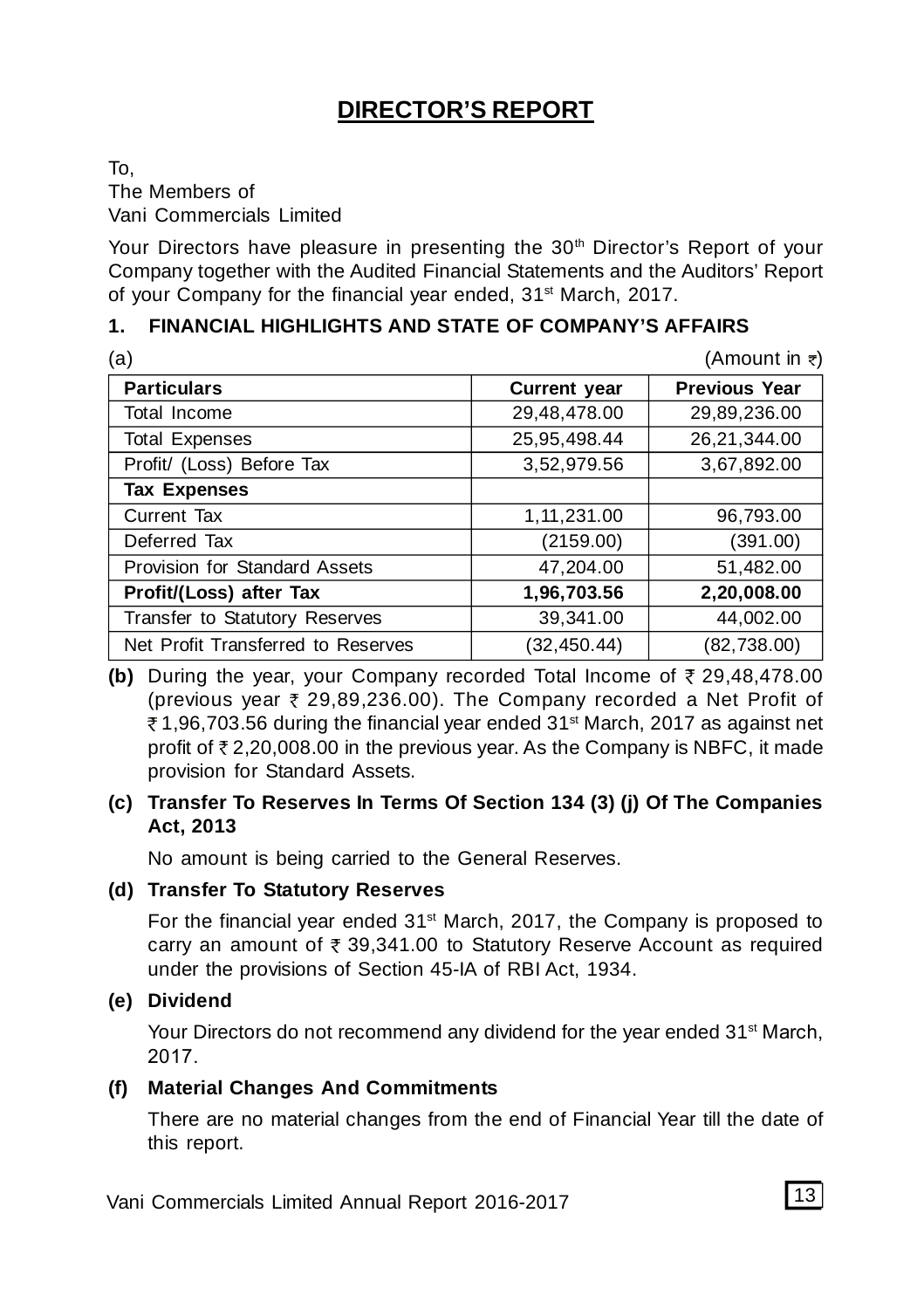# **2. PUBLIC DEPOSITS**

During the year under report, your Company did not accept any deposits from the public in terms of the provisions of Chapter V of the Companies Act, 2013 and under provision of Section 45-IA of the RBI Act, 1934.

# **3. DIRECTORS AND KEY MANAGERIAL PERSONNEL**

#### **(a) Changes in Board of Directors**

Mr. Pravinbhai Parsotambhai Shankhavara & Mr. Viralbhai Vijaybhai Dodiya were appointed as the Additional Directors under the category of Independent Director w.e.f. 15<sup>th</sup> June 2017.

Ms. Neha Ashish Karia joined the Board as Additional Director on 14<sup>th</sup> August 2017, further she was also appointed as the Managing Director of the Company for a period of 3 (three) years w.e.f. the same date, subject to consent of Members. Further the Board has recommended to Members her appointment as the Managing Director for a period of three vears effective from 14<sup>th</sup> August 2017.

Mr. Vidya Sagar Bhatia and Mr. Gaurav Mutreja resigned from the post of the Independent Director on 27<sup>th</sup> June 2017 and 14<sup>th</sup> August 2017 respectively. Ms. Pooja Bhatia resigned from the directorship w.e.f.  $14<sup>th</sup>$ August 2017.The Board Members expressed their gratitude to the directors resigning from the Company for the contributions made towards the growth of the Company.

In accordance with the provisions of Section 167(1)(b) of Companies Act, 2013, Mr. Divesh Kumar Bajaj vacated his office of Managing Director, Director of the Company w.e.f 11<sup>th</sup> August 2017 as he had not attended any Board Meeting since  $12<sup>th</sup>$  August 2016. Further he also ceased to be the CFO of the Company w.e.f  $11<sup>th</sup>$  August 2017.

### **(b) Retirement by rotation**

In accordance with the provisions of Section 152(6) of the Act and the Articles of Association of the Company, Mr. Mukesh Kumar Sukhija (DIN: 01038078) will retire by rotation at the ensuing Annual General Meeting ('AGM') of the Company and, being eligible, offers himself for reappointment. Your Board has recommended his re-appointment.

### **(c) Changes in Directors and Key Managerial Personnel during the year**

Mr. Satinder Pal Singh resigned from the position of Company Secretary with effect from 24<sup>th</sup> May, 2016 and thereafter Mr. Praveen Kumar was appointed as the Company Secretary from the same date, he held office of Company Secretary till 31<sup>st</sup> October 2016.

Again Mr. Praveen Kumar was appointed as the Company Secretary w.e.f. 16<sup>th</sup> January, 2017 and he is holding the office of Company Secretary of the Company till date.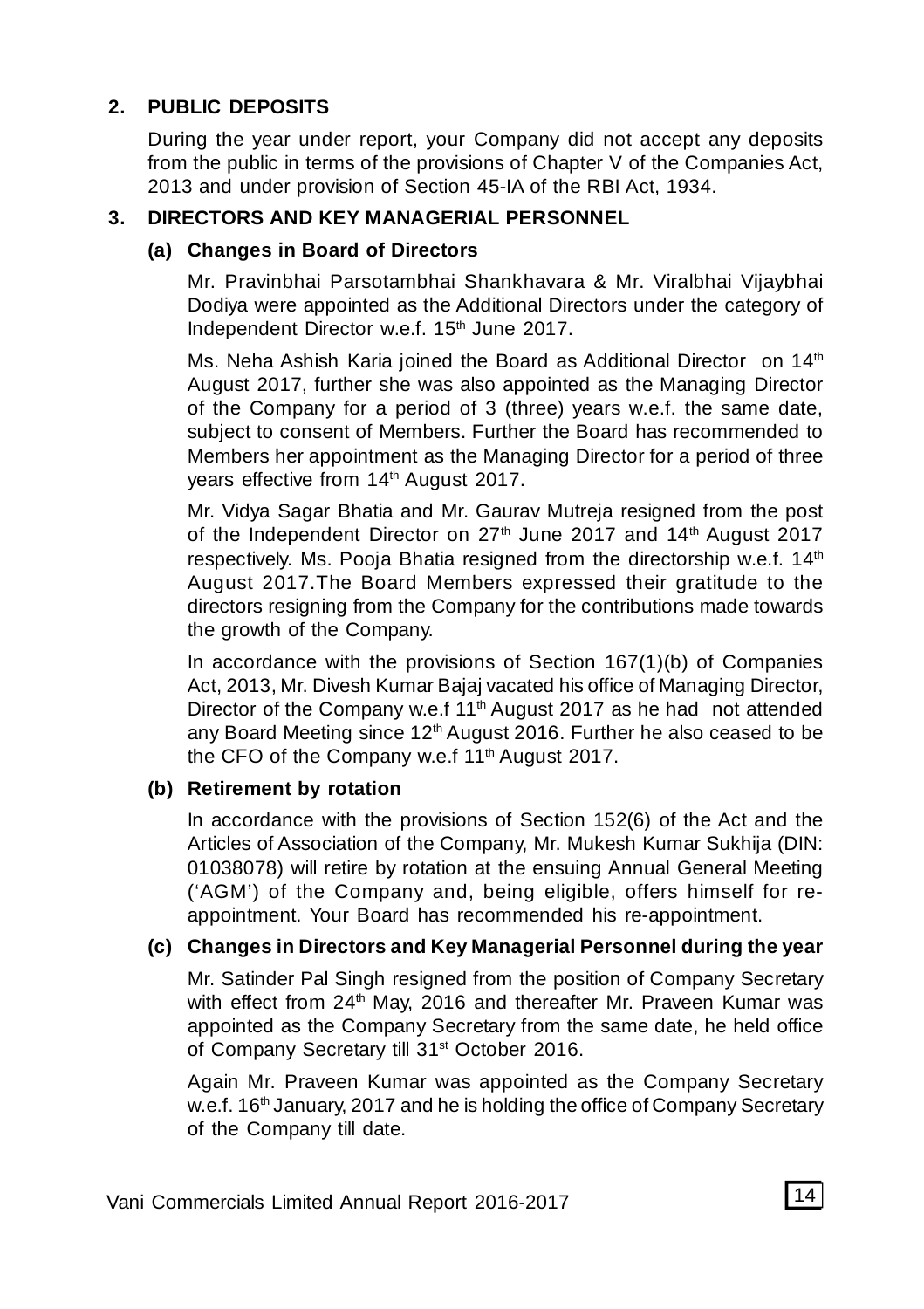# **(d) Declaration of Independence by the Independent Directors**

The Independent Directors of your Company have confirmed that they meet with the criteria of Independence as prescribed under Section 149(6) of the Act read with Rule 5 of the Companies (Appointment and Qualification of Directors) Rules, 2014.

Framework for Familiarization Programme for the Independent Directors and the details of Familiarization Programme imparted to Independent Directors is made available on the website of the Company.

# **(e) Attributes, qualifications and appointment of Directors**

The Nomination and Remuneration Committee has adopted the attributes and qualifications as provided in Section 149(6) of the Act and Rule 5 of the Companies (Appointment and Qualification of Directors) Rules, 2014, in respect of Independent Directors. The Committee has also adopted the same attributes and qualifications, to the extent applicable, in respect of Non-Independent Directors.

All the Non-Executive Directors of the Company, fulfil the fit and proper criteria for appointment as Directors. Further, all Directors of the Company, other than Independent Directors, are liable to retire by rotation. One-third of the Directors who are liable to retire by rotation, retire every year and are eligible for re-election.

# **(f) Remuneration Policy**

The Board, on the recommendation of the Nomination and Remuneration Committee, approved the Remuneration Policy for the Directors, Key Managerial Personnel and other employees of the Company, a copy of which is enclosed as **Annexure: I** to this Report.

# **(g) Board Evaluation**

The Board carried out annual performance evaluation of its own performance and that of the individual Directors as also functioning of the Board Committees, as required in terms of Section 134 (3) (p) of the Act. The performance evaluation of the Board and individual Directors was based on criteria approved by the Nomination and Remuneration Committee. The Directors expressed their satisfaction with the overall evaluation process.

# **4. NUMBER OF BOARD MEETINGS**

During the year ended 31<sup>st</sup> March, 2017, 6 (Six) meetings of the Board were held on 30<sup>th</sup> April, 2016, 24<sup>th</sup> May, 2016, 12<sup>th</sup> August, 2016, 10<sup>th</sup> November, 2016, 16<sup>th</sup> January, 2017 and 11<sup>th</sup> February, 2017.

### **5. BOARD COMMITTEES**

Presently, the Company has three Board Committees with the following members: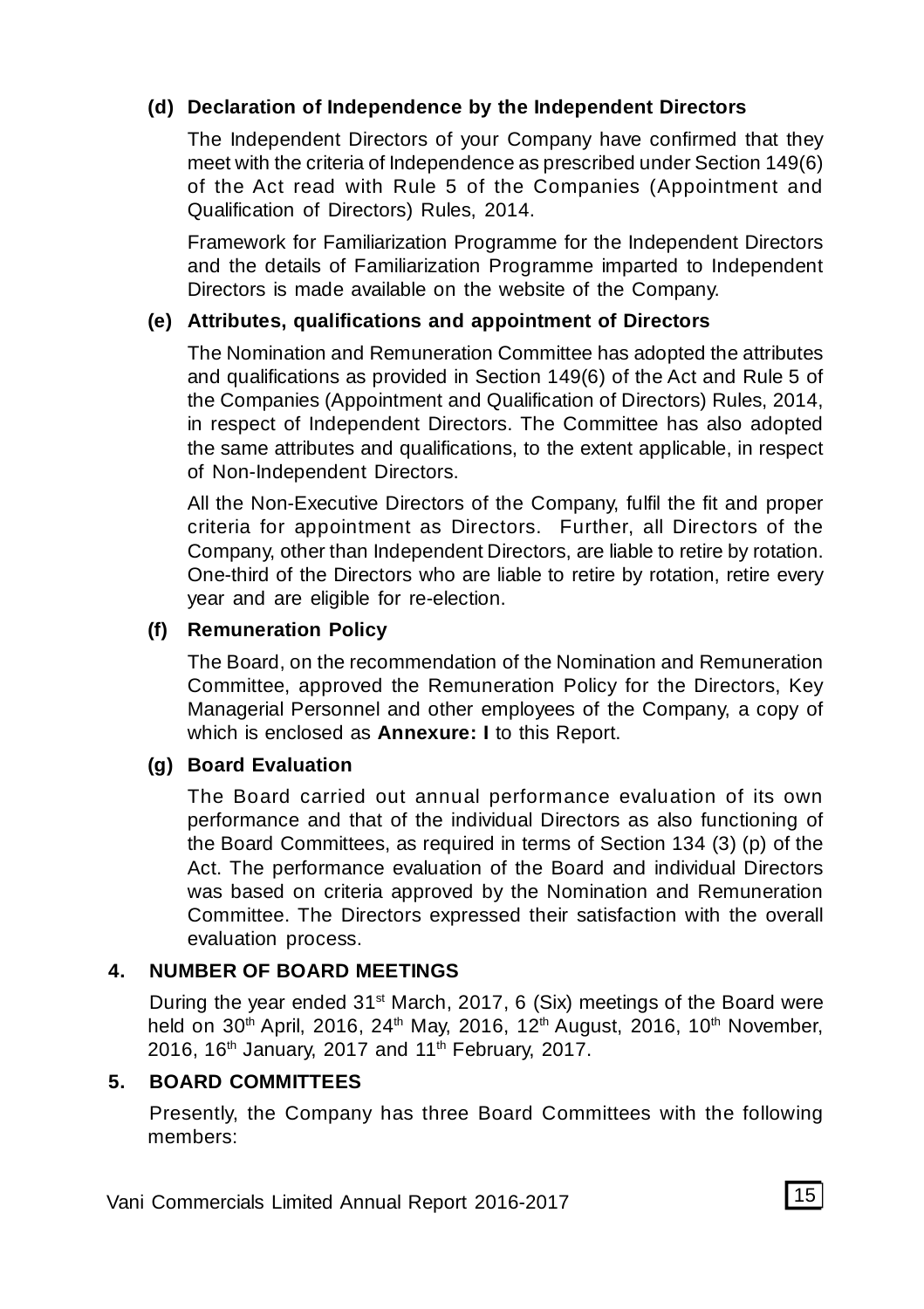| Audit Committee                                 | Mr. Viralbhai Vijaybhai Dodiya, Chairman<br>Mr. Pravinbhai Parsotambhai Shankhavara, Member<br>Ms. Neha Ashish Karia, Member |
|-------------------------------------------------|------------------------------------------------------------------------------------------------------------------------------|
| Nomination and<br><b>Remuneration Committee</b> | Mr. Pravinbhai Parsotambhai Shankhavara, Chairman<br>Mr. Viralbhai Vijaybhai Dodiya, Member<br>Ms. Neha Ashish Karia, Member |
| Stakeholders Relationship<br>Committee          | Ms. Neha Ashish Karia, Chairman<br>Mr. Viralbhai Vijaybhai Dodiya, Member<br>Mr. Pravinbhai Parsotambhai Shankhavara, Member |

### **6. DIRECTORS' RESPONSIBILITY STATEMENT**

As required under Section 134(5) of the Act, your Directors confirm having: -

- i) followed in the preparation of the Annual Accounts, the applicable Accounting Standards with proper explanation relating to material departures, if any;
- ii) selected such accounting policies and applied them consistently and made judgments and estimates that are reasonable and prudent so as to give a true and fair view of the state of affairs of the Company at the end of the financial year and of the profit of the Company for that period;
- iii) taken proper and sufficient care for the maintenance of adequate accounting records in accordance with the provisions of the Act for safeguarding the assets of your Company and for preventing and detecting fraud and other irregularities;
- iv) prepared the Annual Accounts on a going concern basis; and
- v) proper systems have been devised to ensure compliance with the provisions of all applicable laws and such systems are adequate and operating effectively.
- vi) having laid down the internal financial controls to be followed by the Company and such internal financial controls are adequate and operating effectively.

### **7. SUBSIDIARIES, ASSOCIATES AND JOINT VENTURES**

The Company does not have any subsidiary, associate or joint venture.

#### **8. LISTING INFORMATION**

The Equity Shares of the Company are presently listed only at BSE and listing fee for 2017-2018 has been paid.

#### **9. DEMATERIALIZATION OF SHARES**

The securities of the Company are admitted with NSDL and CDSL, the ISIN allotted to the Company is INE661Q01017.

#### **10. REPORT ON CORPORATE GOVERNANCE**

In terms of Regulation 15(2) of SEBI (Listing Obligations and Disclosure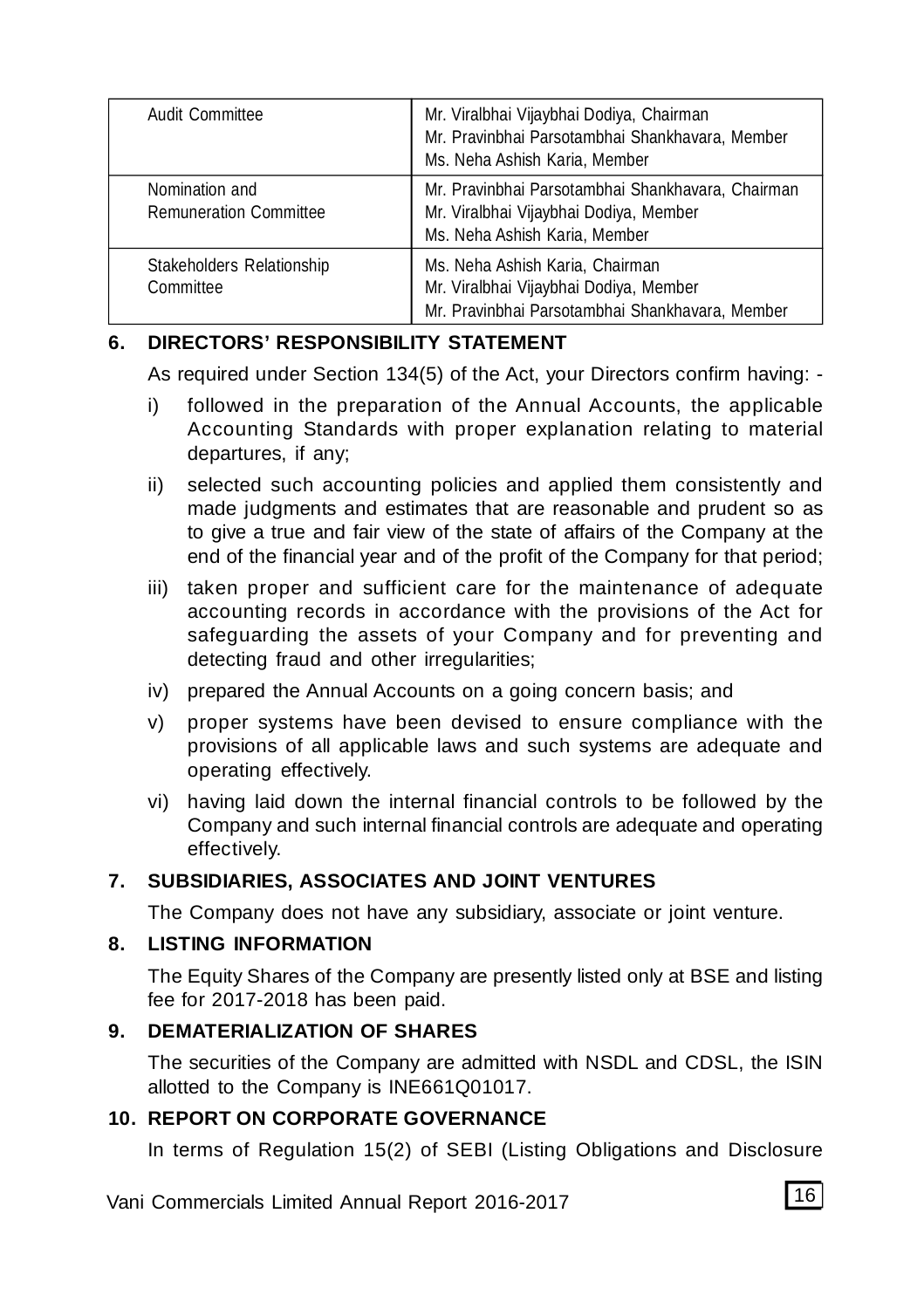Requirements) Regulations, 2015, the provision of Regulation 27 of the SEBI (Listing Obligations and Disclosure Requirements) Regulations, 2015 are not applicable to the Company since the paid up capital of the Company is below  $\overline{3}$  10 crores and also the net worth of the Company is below  $\overline{3}$  25 Crores. Thus, the Company is not required to attach the Corporate Governance report with the Report of the Board of Directors.

# **11. CORPORATE SOCIAL RESPONSIBILITY**

As on the Financial Year ended 31<sup>st</sup> March 2017, the Net Worth of the Company as is  $\bar{\zeta}$  4,13,55,052.56, the Turnover of the Company is  $\bar{\zeta}$  29,48,478.00 and the Net profit of the Company is  $\bar{z}$  1,96,703.56, accordingly the provisions of Section 135(1) of the Companies Act, 2013 are not applicable.

# **12. PARTICULARS OF EMPLOYEES AND RELATED DISCLOSURES**

The Company provides a gender friendly workplace, during the year under review, there were no cases filed pursuant to Sexual Harassment of Women at Workplace (Prevention, Prohibition and Redressal) Act, 2013.

None of the employees of your Company is covered under the provisions of Rule 5(2) of the Companies (Appointment and Remuneration of Managerial Personnel) Rules, 2014.

#### **13. RISK MANAGEMENT**

The Board has approved the Risk Management Policy of the Company. The Company's risk management framework is designed to address risks intrinsic to operations, financials and compliances arising out of the overall strategy of the Company. The Company manages, monitors and reports on the principal risks and uncertainties that can impact its ability to achieve its objectives. The responsibility for management of risks vests with the Managers/ officers responsible for the day-to-day conduct of the affairs of the Company. Risk focused audits are carried out periodically by the Internal Auditors, which lead to identification of areas where risk management processes need to be strengthened. Annual update is provided to the Board on the effectiveness of the Company's risk management systems and policies.

### **14. INTERNAL FINANCIAL CONTROLS & INTERNAL AUDIT**

The Company has adequate internal financial controls with respect to the financial statements, commensurate with the size and scale of the operations of the Company. During the year such controls were tested and no reportable material weakness in operation has been observed. Internal audit of the Company has been carried out during the year. The Audit Committee reviews the internal audit findings, provides guidance on internal controls and ensures that the internal audit recommendations are implemented.

# **15. PARTICULARS OF LOANS, GUARANTEES AND INVESTMENTS**

The Company is a Non Banking Financial Company, registered with the Reserve Bank of India, thus the provisions of the Section 186 of the Companies Act, 2013 do not apply to the Company.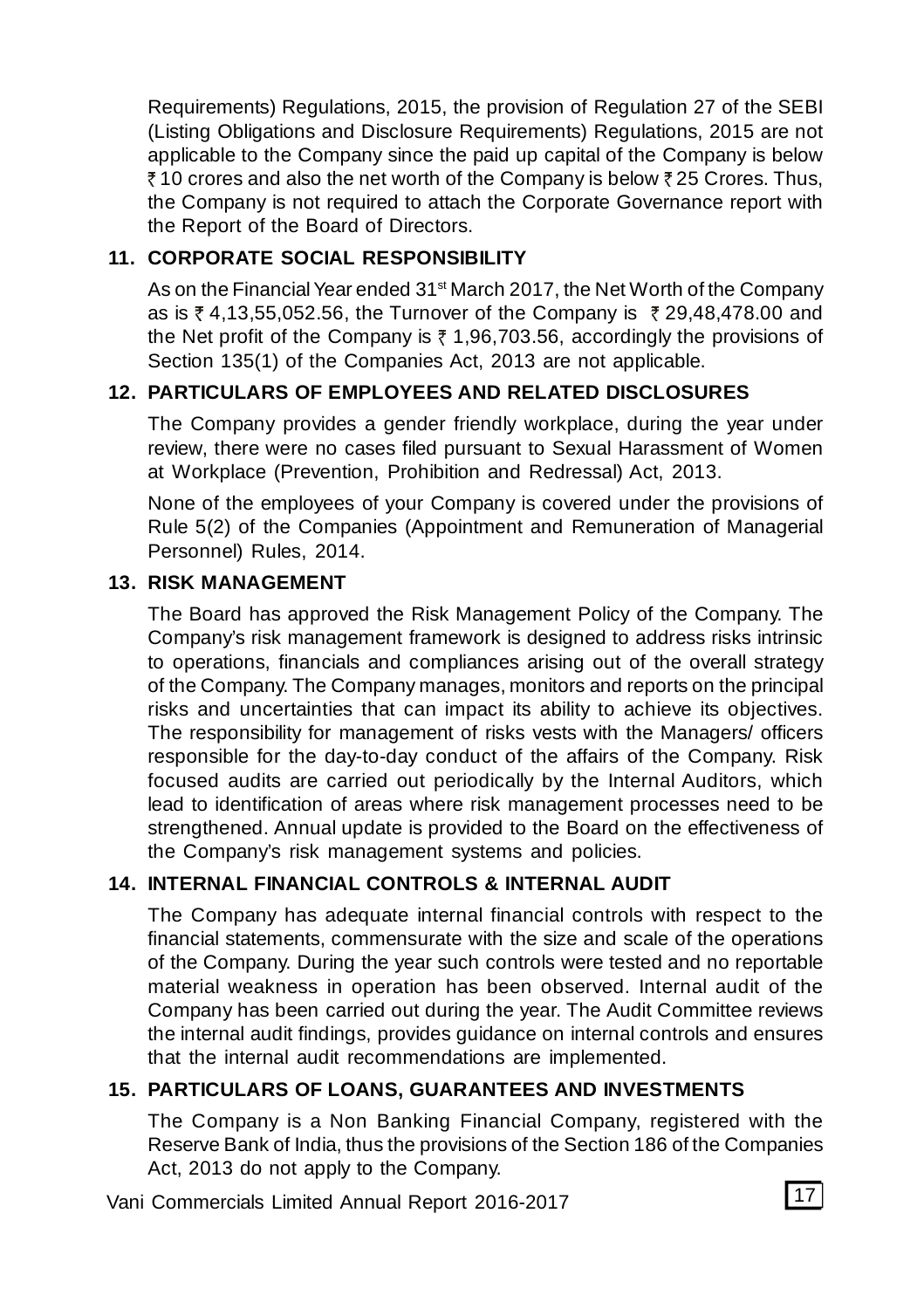### **16. RELATED PARTY TRANSACTIONS**

During the Financial Year 2016-2017, all the contracts / arrangements/ transactions entered by the Company with related parties were in ordinary course of business / on an arm's length basis.

The details in **Form AOC-2** of material transactions entered into by the company with its related party are provided in **Annexure: II** to this Report.

The Policy on materiality of related party transactions and dealing with related dealing with related party transactions as approved by the Board is available on the website of the Company at weblink http://www.vanicommercials.com/ wp-content/uploads/2015/08/Policy-on-materiality-of-Related-Party-Transactions-and-on-dealing-with-Related-Party-Transactions.pdf

#### **17. SIGNIFICANT AND MATERIAL ORDERS PASSED BY THE REGULATORS / COURTS / TRIBUNALS**

During the year under review, no significant or material orders were passed by the Regulators / Courts / Tribunals which would impact the going concern status of the Company and its future operations.

#### **18. EXTRACT OF ANNUAL RETURN**

The details forming part of the extract of the Annual Return in Form MGT-9 are provided under **Annexure: III** to this Report.

#### **19. AUDITORS AND AUDIT REPORT**

M/s Satyendra Mrinal & Associates, Chartered Accountants, who are the statutory auditors of the Company, hold office till the conclusion of the forthcoming AGM. Since their term is expiring at the forthcoming AGM, thus pursuant to the provisions of section 139 of the Companies Act, 2013 and the Rules framed thereunder, it is proposed to appoint M/s MKRJ & Co., Chartered Accountants, as the Statutory Auditors of the Company, who have given their consent for the same, from the conclusion of the  $30<sup>th</sup> AGM$  till the conclusion of the 35<sup>th</sup> AGM of the Company to be held in the year 2022 subject to ratification of their appointment at every AGM to be held after this AGM.

The comments made by the Auditors' in their Report are self explanatory and do not call for any further comments. The Auditors' Report does not contain any qualification, reservation or adverse remark.

### **20. CONSERVATION OF ENERGY, TECHNOLOGY ABSORPTION, FOREIGN EXCHANGE EARNINGS AND OUTGO**

#### CONSERVATION OF ENERGY:

Steps taken on conservation of energy and impact thereof: Efforts to conserve electricity by operating only necessary lights, fittings and fixtures were made during the financial year 2016-17.

Steps taken by the company for utilizing alternate sources of energy: NIL

Capital investment on energy conservation equipment: NIL.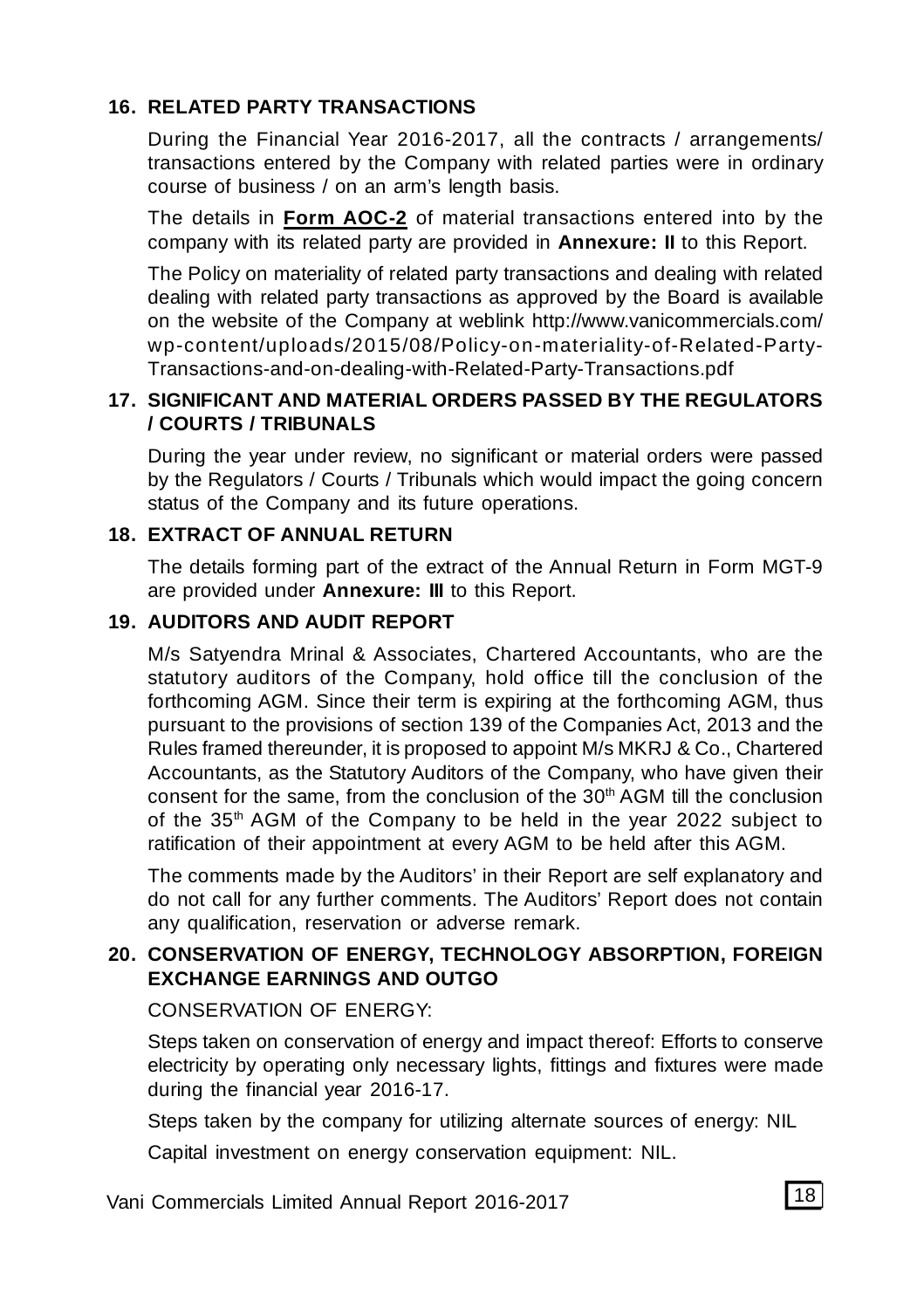#### TECHNOLOGY ABSORPTION:

- (I) Efforts, in brief, made towards technology absorption and benefits derived as a result of the above efforts, e.g. product improvement, cost reduction, product development, import substitution, etc : Nil
- (II) In case of imported technology (imported during the last 3 years reckoned from the beginning of the financial year), following information may be furnished:
	- A) Details of technology imported NIL
	- B) Year of import –NIL
	- C) Whether the technology been fully absorbed NIL
	- D) If not fully absorbed, areas where absorption has not taken place, and the reasons therefore – NIL
- III) Expenditure incurred on research and development NIL

#### FOREIGN EXCHANGE EARNINGS AND OUTGO

There were no foreign exchange earnings or outflow during the year.

### **21. SECRETARIAL AUDITOR & SECRETARIAL AUDIT REPORT**

In terms of Section 204 of the Companies Act, 2013, the Company has appointed Ms. Anju Yadav, Practicing Company Secretary as the Secretarial Auditor of the Company for the financial year 2016-17. The Secretarial Audit Report given by Ms. Anju Yadav, Practicing Company Secretary is provided under **Annexure: IV** to this Report.

The comments made by the Secretarial Auditor are self explanatory and do not require any further comments. The Secretarial Audit Report does not contain any qualification, reservation or adverse remark.

### **22. ESTABLISHMENT OF VIGIL MACHENISM**

The Vigil Mechanism Policy of the Company is formulated in terms of section 177 (9) of the Companies Act, 2013 read with the provisions of the Listing Agreement with the Stock Exchange(s) and thereby also incorporates Whistle Blower Policy. That as per the said policy protected disclosures can be made by the whistle blower to the dedicated e-mail / telephone line/ letter to Chairman of Audit Committee.

The Policy on Vigil Mechanism and Whistle Blower Policy as approved by the Board is available on the website of the Company at weblink http:// www.vanicommercials.com/wp-content/uploads/2015/08/Vigil-Mechanismand-Whistle-Blower-Policy.pdf

# **23. ACKNOWLEDGEMENT**

Your directors would like to express their sincere appreciation for the assistance and corporation received from the financial institutions, banks, Government authorities, customers, vendors and members during the year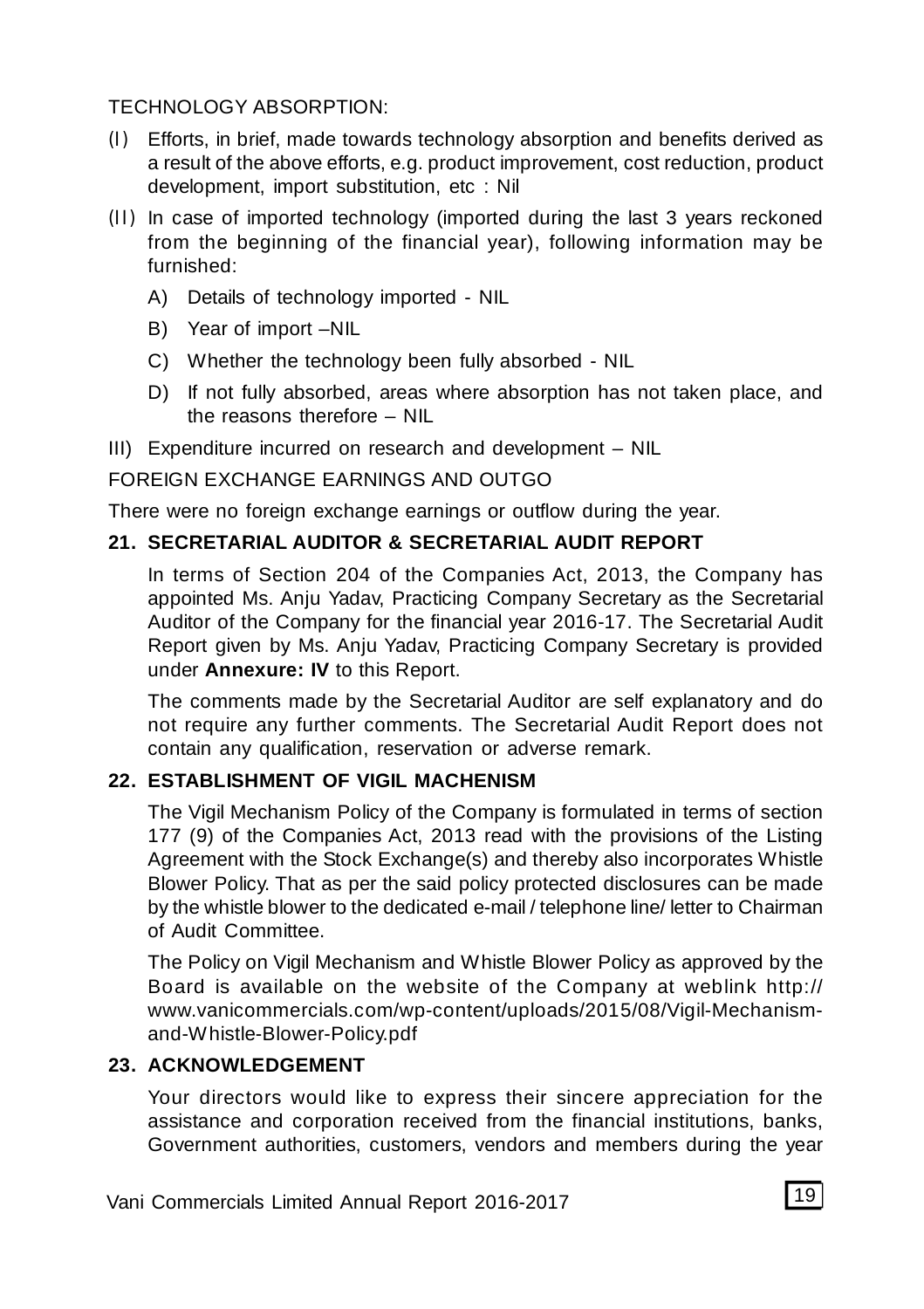under review. Your directors also wish to place on record their deep sense of appreciation for the committed services by the Company's executives, staff and workers.

> **By order of the Board of Directors Vani Commercials Limited**

 $Place: New Delhi$ 

**Neha Ashish Karia Mukesh Kumar Sukhija Date: 14/08/2017 Managing Director Director**

**Vani Commercials Limited** Regd. Off.: 'AASTHA', LP – 11C, Pitampura, New Delhi – 110034 CIN: L74899DL1988PLC106425 Email ID:info@vanicommercials.com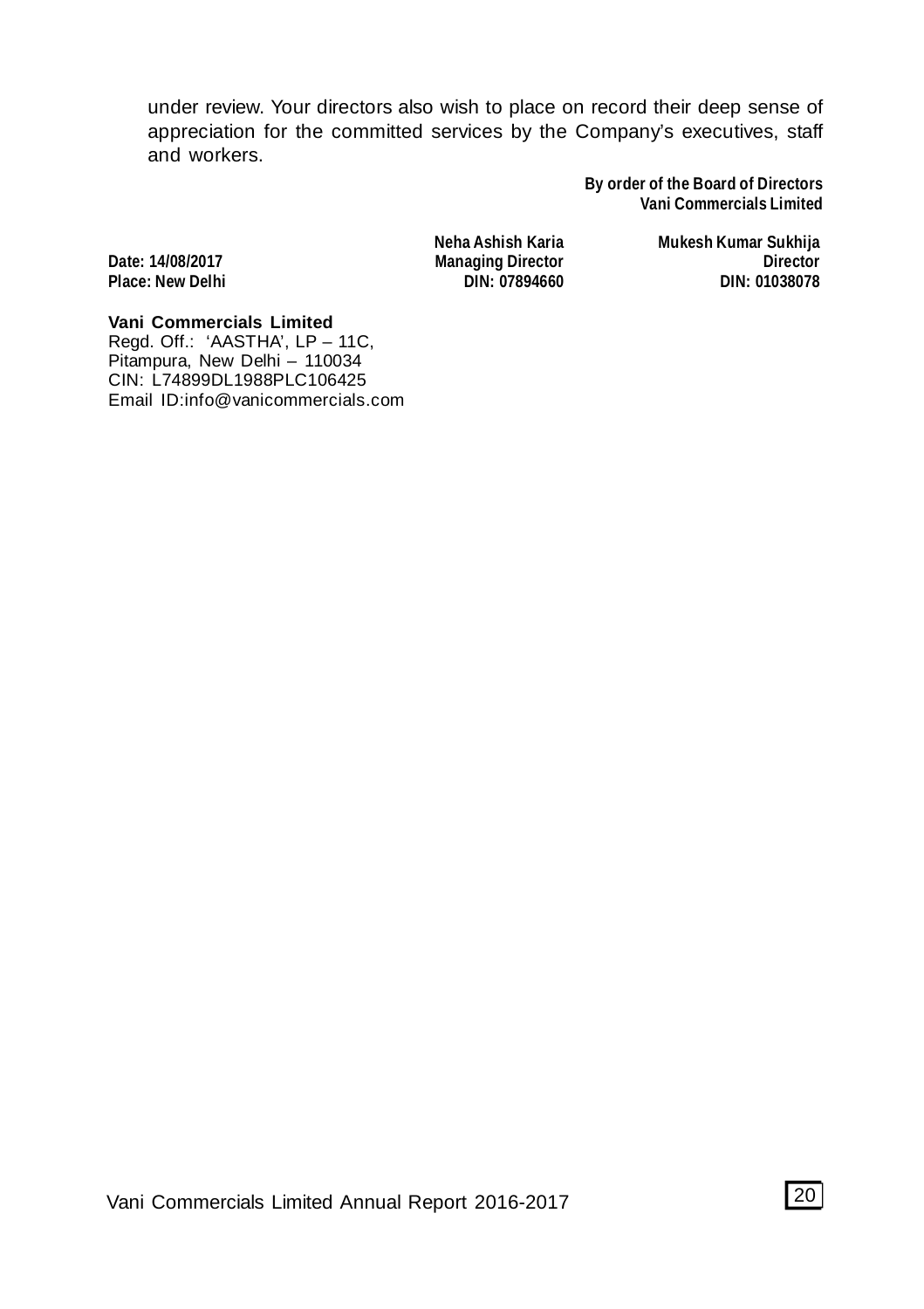# **NOMINATION & REMUNERATION POLICY (DIRECTORS, KMP & SENIOR MANAGEMENT)**

# **INTRODUCTION**

In pursuance of the Company's philosophy to consider its employees as its invaluable assets, to pay equitable remuneration to all Directors, Key Managerial Personnel (KMP) and employees of the Company, to harmonize the aspirations of human resources consistent with the goals of the Company and, in terms of the provisions of the Companies Act, 2013, this policy on nomination and remuneration of Directors, Key Managerial Personnel and Senior Management has been formulated by the Nomination & Remuneration Committee and approved by the Board of Directors.

# **OBJECTIVE**

The objective and purpose of the Policy are as given below:

- 1. To lay down criteria and terms and conditions with regard to identifying persons who are qualified to become Directors (Executive and Non-Executive) and persons who may be appointed in Senior Management and Key Managerial positions and to determine their remuneration.
- 2. To carry out evaluation of the performance of Directors, as well as Key Managerial and Senior Management Personnel.
- 3. To provide them reward linked directly to their effort, performance, dedication and achievement of Organization's goals as entrusted on them.
- 4. To retain, motivate and promote talent and to ensure long term retention of talented managerial persons and create competitive advantage. In the context of the aforesaid objectives the following policy has been framed and recommended by the Nomination & Remuneration Committee and adopted by the Board of Directors.

### **PART – A**

POLICY FOR APPOINTMENT AND REMOVAL OF DIRECTOR, KMP AND SENIOR MANAGEMENT

### **APPOINTMENT**

- 1. The candidate for a position at Director, KMP or Senior Management level is met by the Managing Director in consultation with the other Directors. The interview is targeted at assessing the candidate on his/ her functional & leadership capabilities and cultural fitment to the organization.
- 2. The MD assesses the shortlisted candidates.
- 3. The selected candidate's details and the proposed compensation is shared with the Nomination & Remuneration Committee for their review and suggestions. The same is shared with the Board at the next board meeting.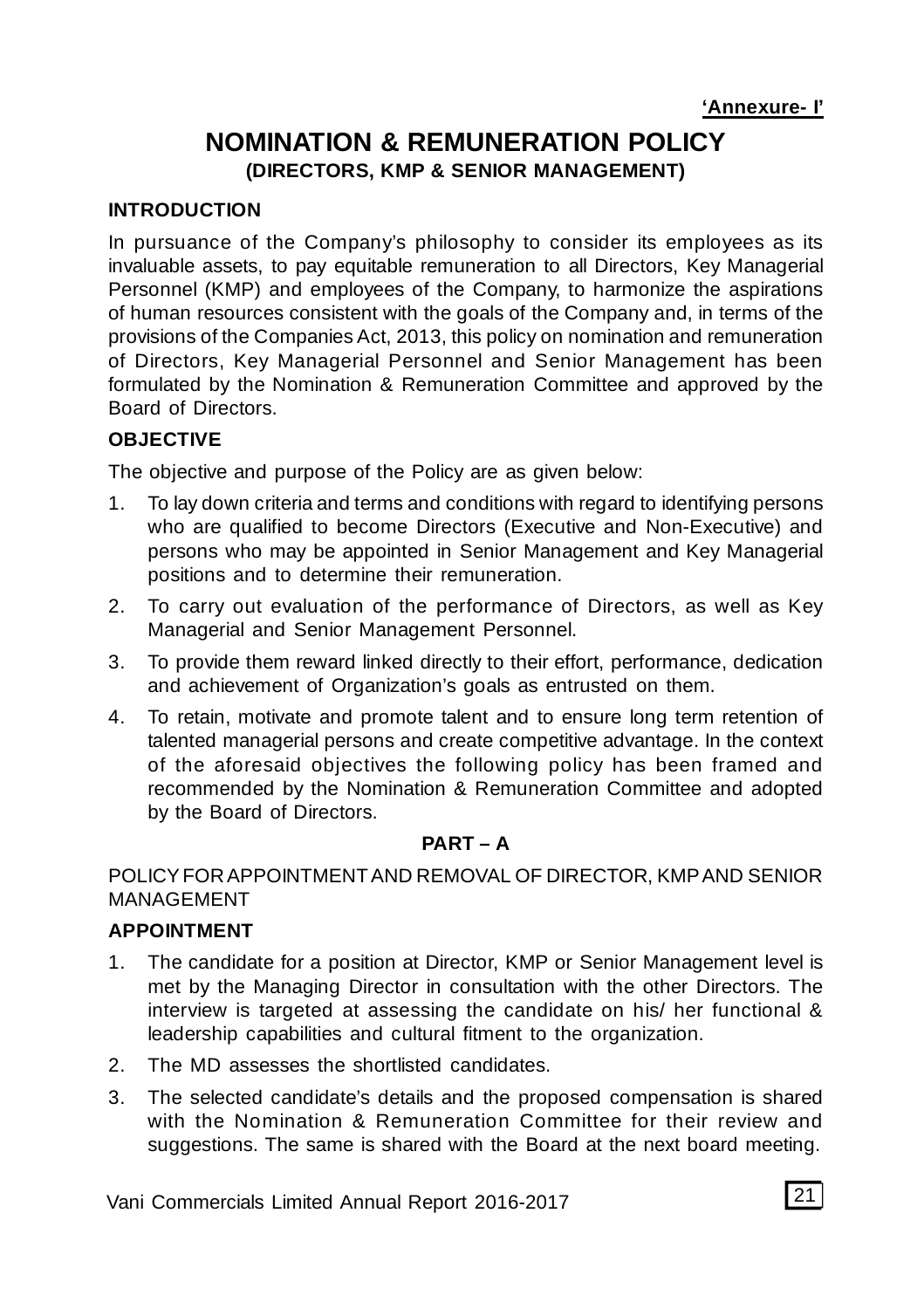# **TERM/ TENURE**

The tenure for Directors shall be governed by the terms defined in the Companies Act, 2013. However, the tenure for other KMP and Senior Management Personnel will be governed by Terms of Appointment in accordance with the Recruitment Policy of the Company.

# **EVALUATION**

The performance of the KMP and Senior Management Personnel is evaluated at regular intervals (half yearly/ yearly) by the Managing Director. The performance evaluation of Independent Directors shall be done by the Board, excluding the Director being evaluated, basis the contributions made to the Board deliberations on various matters including business strategy, financial strategy, operations, cost and risk management, etc., and suggestions given in this regard.

### **REMOVAL**

Due to reasons for any disqualification mentioned in the Companies Act, 2013, rules made thereunder or under any other applicable Act, rules and regulations, the Managing Director may recommend, to the Committee and the Board with reasons recorded in writing, removal of a Director, subject to the provisions and compliance of the said Act, rules and regulations.

For other KMP or Senior Management Personnel, the removal will be governed by the Terms of Appointment in accordance with the Recruitment Policy of the Company and the subsequent approval of the Managing Director.

### **RETIREMENT**

The Director, KMP and Senior Management Personnel shall retire as per the applicable provisions of the Companies Act, 2013 and the prevailing policy of the Company. The Managing Director will have the discretion to retain the Director, KMP, Senior Management Personnel in the same position / remuneration or otherwise even after attaining the retirement age, for the benefit of the Company.

### **PART – B**

POLICY RELATING TO EVALUATION AND REMUNERATION OF THE KMP AND SENIOR MANAGEMENT PERSONNEL

### **EVALUATION PROCESS:**

The three Point Rating scale for performance review of Executive Director, KMP, and Senior Management is to be followed:

- 1. Rating on Basic Job Responsibilities: indicating whether the basic job responsibilities have been met during the year.
- 2. Rating on Goals: Annual rating on each goal on a five-point scale. Weighted average of the ratings is calculated to arrive at a 'Weighted Goal Score'.
- 3. Rating on Capabilities Factors: The qualitative aspects of the performance is assessed using the Capabilities Factors by the supervisor on a five-point scale.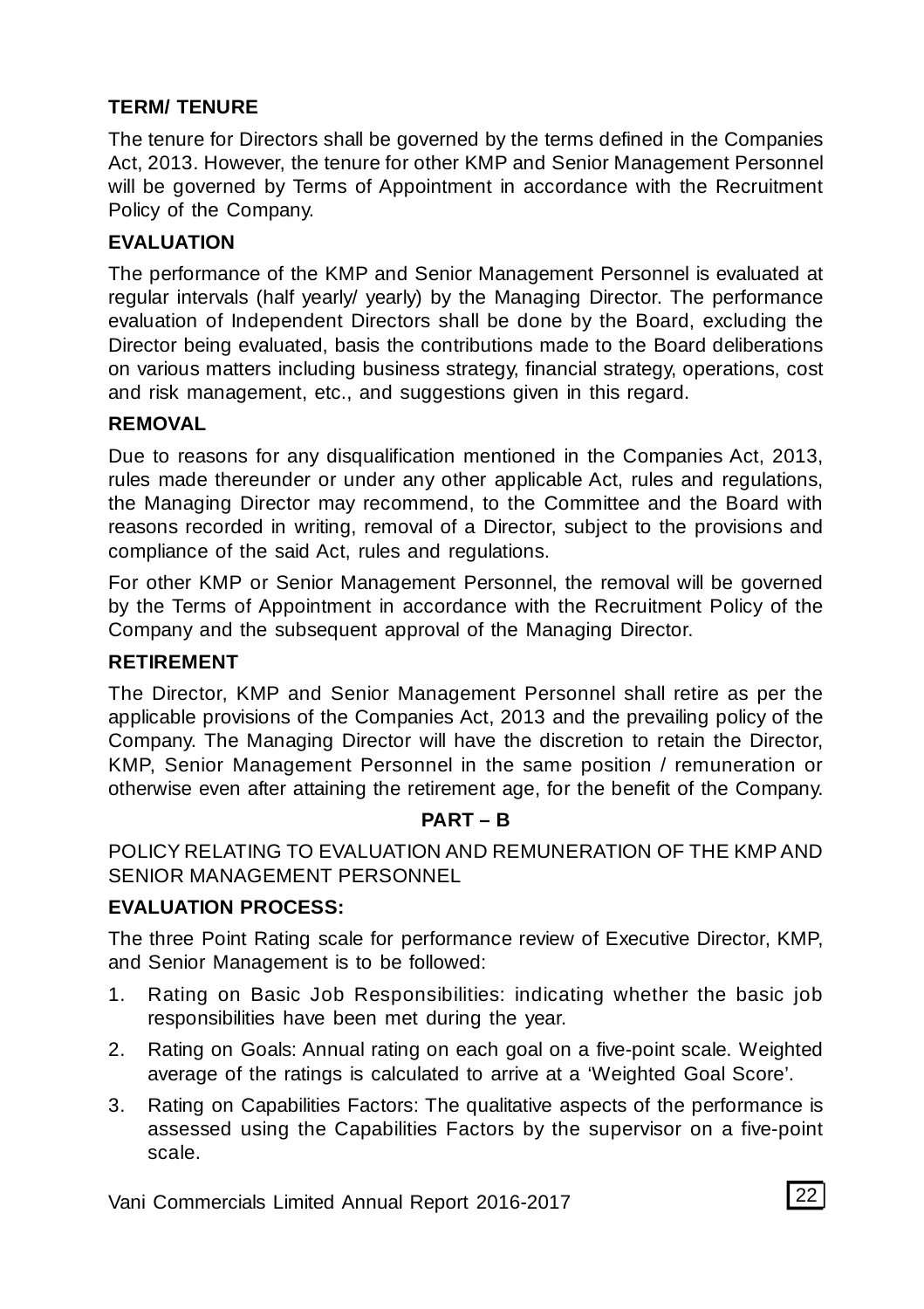Based on a holistic view of the Three Point Rating, the supervisor provides an overall Rating. This rating is reviewed by the Managing Director along with the immediate reporting officer, who does a Qualitative review of the performance based on the efforts put in by the employee, results achieved and impact of the external and internal factors, to arrive at a 'Final Annual Rating'.

The revision in the total remuneration is directly linked to the 'Final Annual Rating' for all employees.

- 1. The remuneration/ compensation/ commission etc. to the KMP and Senior Management Personnel will be determined by the Managing Director in consultation with other Directors (except the Independent Directors) in accordance with the Recruitment Policy of the Company, which is based upon the Final Annual Rating, employee potential and market benchmark compensation. The revised remuneration is shared with the Nomination & Remuneration Committee for review.
- 2. The remuneration/ compensation/ commission etc. shall be subject to the prior/ post approval of the shareholders of the Company and Central Government, wherever required.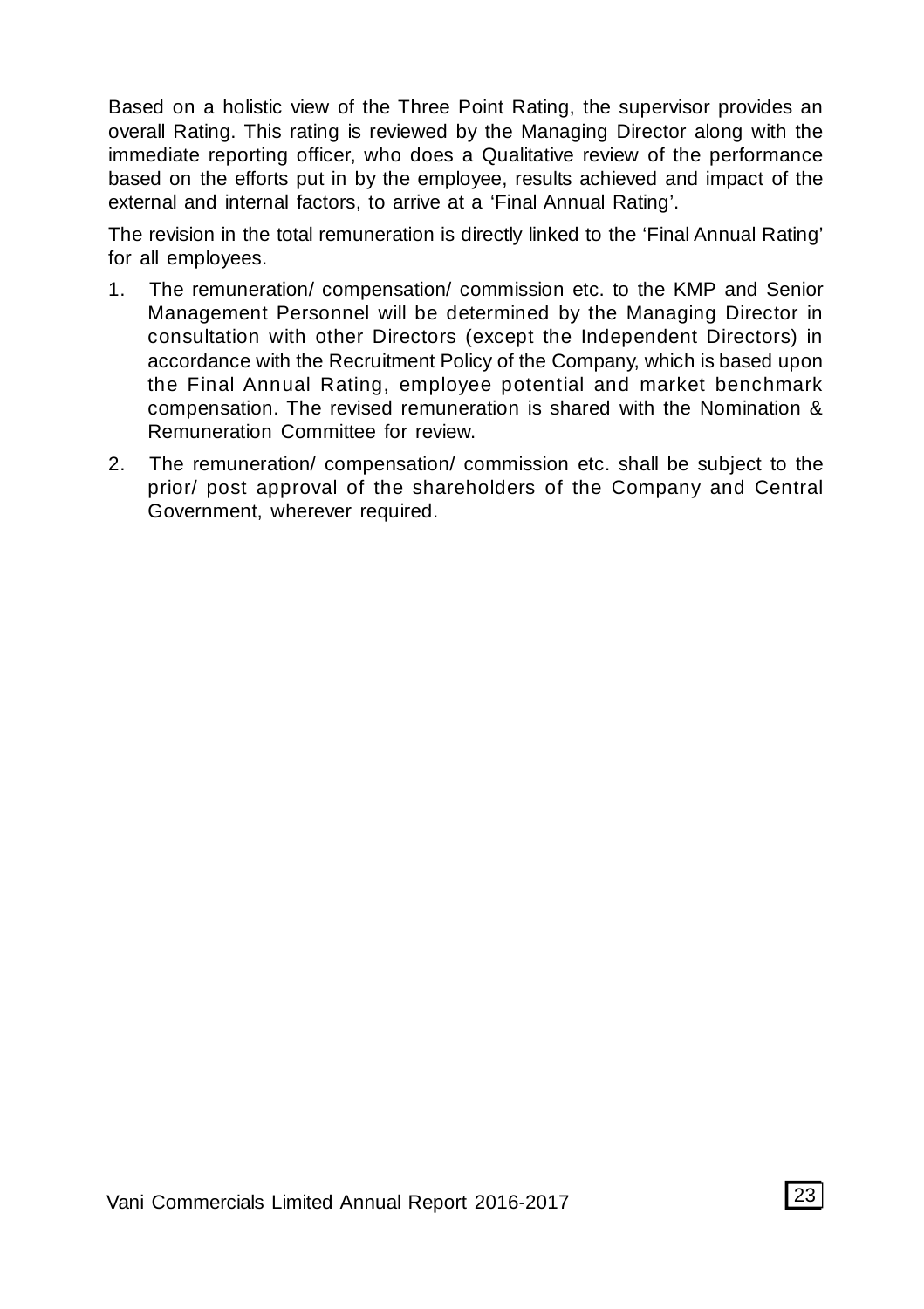|         | ċ                 |
|---------|-------------------|
| Ņ<br>ٺ  | أدماه             |
| Ś       | i                 |
| ş       | مطالبا تكم        |
| ξ       |                   |
| ī.<br>L | 3<br>$\mathbf{c}$ |

**'Annexure-II'**

Annexure-II'

(Pursuant to clause (h) of sub-section (3) of section 134 of the Act and Rule 8(2) of the Companies (Accounts) Rules, 2014) (Pursuant to clause (h) of sub-section (3) of section 134 of the Act and Rule 8(2) of the Companies (Accounts) Rules, 2014)

Form for disclosure of particulars of contracts/arrangements entered into by the company with related parties referred to in sub-section (1) of **Form for disclosure of particulars of con**t**racts/arrangements entered into by the company with related parties referred to in sub-section (1) of** section 188 of the Companies Act, 2013 including certain arms length transactions under third proviso thereto **section 188 of the Companies Act, 2013 including certain arms length transactions under third proviso thereto**

1. Details of contracts or arrangements or transactions not at arm's length basis **1. Details of contracts or arrangements or transactions not at arm's length basis**

| Date(s)   Amount paid   Date on which the                          | special resolution was | advances, if   passed in general | meeting as required | under first proviso to | Section 188   |         |
|--------------------------------------------------------------------|------------------------|----------------------------------|---------------------|------------------------|---------------|---------|
|                                                                    | as                     |                                  | Μu                  |                        |               |         |
|                                                                    |                        | approval                         | by the              | <b>Board</b>           |               |         |
|                                                                    | entering into          | such contracts                   | or arrange-         | ments or               | ransactions   |         |
| Nature of   Duration of the   Salient terms of   Justification for | the contracts or       | arrangements / arrangements      | or transactions     | including the          | value, if any | NOT ANY |
|                                                                    | contracts/             |                                  | transactions        |                        |               |         |
|                                                                    | contracts /            | arrangements/                    | trans actions       |                        |               |         |
| S.No.   Name(s) of                                                 | the related            | party and                        | nature of           | elationship            |               |         |
|                                                                    |                        |                                  |                     |                        |               |         |

# 2. Details of material contracts or arrangement or transactions at arm's length basis **2. Details of material contracts or arrangement or transactions at arm's length basis**

| By order of the Board of Directors |                      |                                                |                 |              |                             |       |
|------------------------------------|----------------------|------------------------------------------------|-----------------|--------------|-----------------------------|-------|
|                                    |                      | as rent to Mr. Mukesh<br>Kumar Sukhija         |                 |              | (Director)                  |       |
| $\stackrel{<}{\simeq}$             | ∖<br>Z               | ,50,000.00 has been given<br>An amount of Rs.  | 36 Months       | Rent         | Kumar Sukhija<br>Mr. Mukesh |       |
|                                    |                      |                                                |                 | transactions |                             |       |
|                                    |                      | value, if any                                  | ransactions     | ments/       | relationship                |       |
|                                    |                      | arrangements /   or transactions including the |                 | arrange-     | nature of                   |       |
| advances, if any                   | by the Board, if any | contracts or arrangements                      | contracts/      | contracts/   | related party and           |       |
| Amount paid as                     | Date(s) of approval  | Salient terms of the                           | Duration of the | Nature of    | Name(s) of the              | S.No. |
|                                    |                      |                                                |                 |              |                             |       |

**Date: 14/08/2017 Place: New Delhi**

Date: 14/08/2017<br>Place: New Delhi

**Vani Commercials Limited**

Vani Commercials Limited Mukesh Kumar Sukhija

**Neha Ashish Karia Mukesh Kumar Sukhija Managing Director Director DIN: 07894660 DIN: 01038078**

Neha Ashish Karia Managing Director<br>DIN: 07894660

Director DIN: 01038078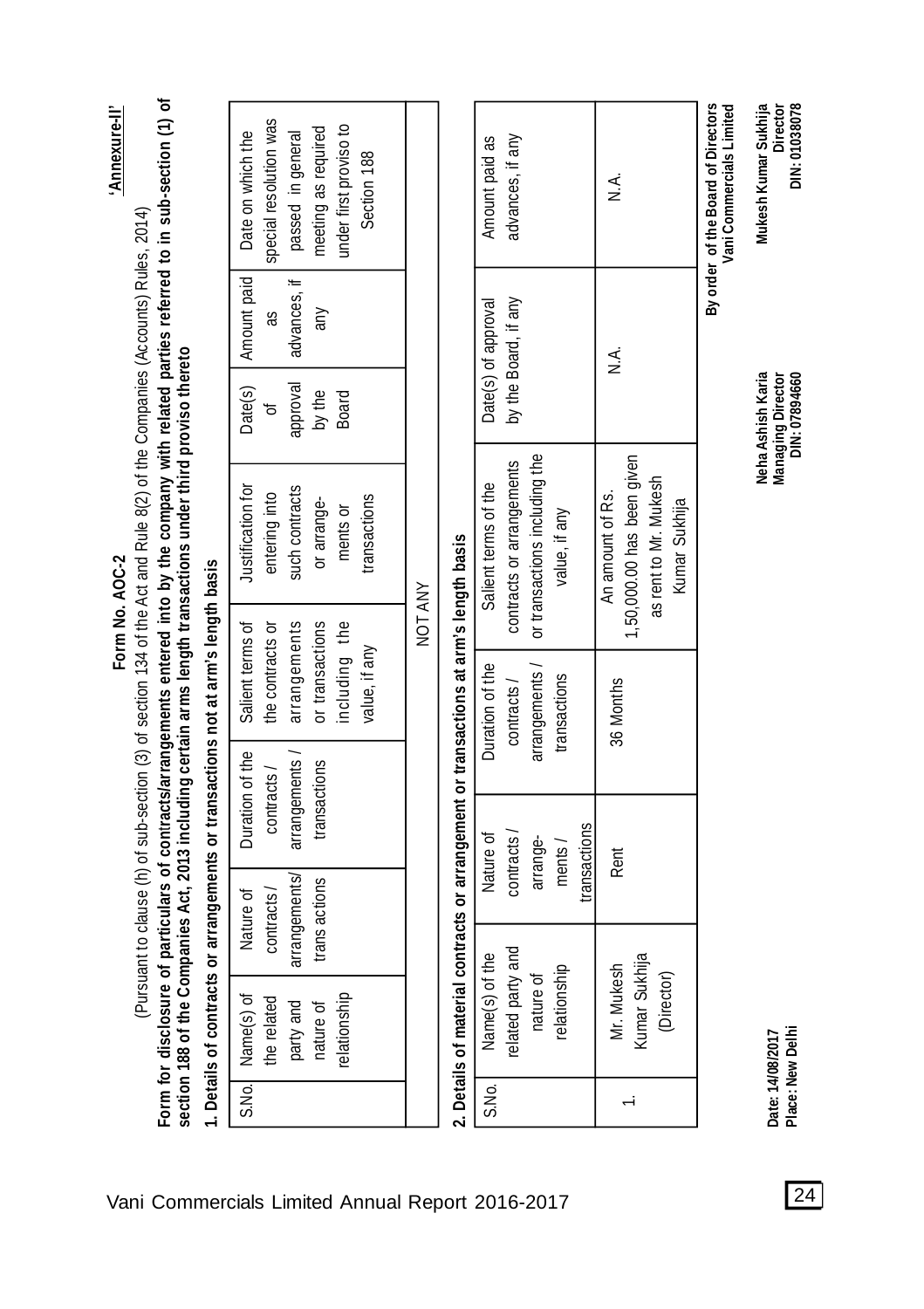#### **Form No. MGT-9 EXTRACT OF ANNUAL RETURN As on the financial year ended on 31/03/2017 [Pursuant to Section 92(3) of the Companies Act, 2013 and rule 12(1) of the Companies (Management and Administration) Rules, 2014]**

# **I. REGISTRATION AND OTHER DETAILS :**

| i) CIN                                                                                                                         | L74899DL1988PLC106425                                                                                                                                                                                             |
|--------------------------------------------------------------------------------------------------------------------------------|-------------------------------------------------------------------------------------------------------------------------------------------------------------------------------------------------------------------|
| ii) Registration Date                                                                                                          | 24/02/1988                                                                                                                                                                                                        |
| iii) Name of the Company                                                                                                       | VANI COMMERCIALS LIMITED                                                                                                                                                                                          |
| iv) Category / Sub-Category of the Company                                                                                     | Public Company, Limited by shares, NBFC &<br>Company having Share Capital                                                                                                                                         |
| v) Address of the Registered office and contact details                                                                        | AASTHA, LP - 11C, PITAMPURA,<br>NEW DELHI - 110034<br>Telephone: 011-27324080<br>Fax Number: 011-27324070<br>Email: info@vanicommercials.com                                                                      |
| vi) Whether listed company                                                                                                     | Yes                                                                                                                                                                                                               |
| vii) Name and Address of Registrar &<br>Transfer Agents (RTA)                                                                  |                                                                                                                                                                                                                   |
| Name of Registrar & Transfer Agents<br>Address<br>Town / City<br>State<br>Pin Code<br>Telephone<br>Fax Number<br>Email Address | Skyline Financial Services Private Limited<br>D-153 A, 1st Floor, Okhla Industrial Area, Phase-I<br>New Delhi<br>Delhi<br>110020<br>+91-(0)11-6473 2681/ 6473 2682<br>+91-(0)11-2681 2682<br>admin@skylinerta.com |

# **II. PRINCIPAL BUSINESS ACTIVITIES OF THE COMPANY :**

All the business activities contributing 10 % or more of the total turnover of the company shall be stated:-

| S.No | Name and Description of  | NIC Code of the         | % to total turnover |
|------|--------------------------|-------------------------|---------------------|
|      | main products / services | <b>Product/ service</b> | of the company      |
|      | Other credit granting    | 64920                   | 97.00               |

### **III. PARTICULARS OF HOLDING, SUBSIDIARY AND ASSOCIATE COMPANIES :**

| S.No.   | Name and Address<br>of the Company | <b>CIN/GLN</b> | Holdina/<br>Subsidiary/<br><b>Associates</b> |  | % of shares held   Applicable Section |  |  |
|---------|------------------------------------|----------------|----------------------------------------------|--|---------------------------------------|--|--|
| Not Anv |                                    |                |                                              |  |                                       |  |  |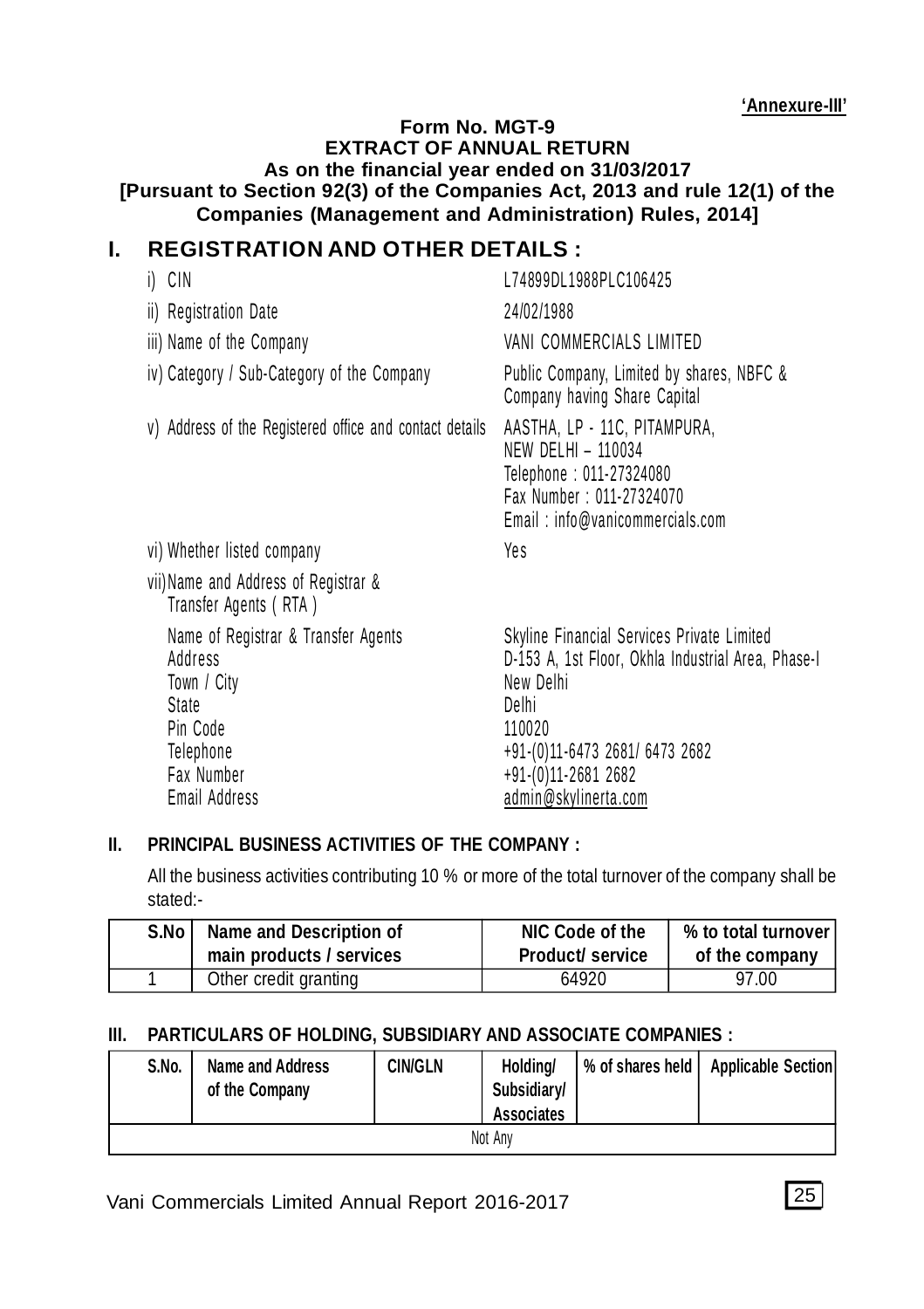| No. of Shares held at the beginning of the year<br>No. of Shares held at the end of the year |                |                         |                         |                         |                         |                         |                         |                         |                         |
|----------------------------------------------------------------------------------------------|----------------|-------------------------|-------------------------|-------------------------|-------------------------|-------------------------|-------------------------|-------------------------|-------------------------|
| Category of Shareholders                                                                     | Demat          | Physical                | Total                   | $%$ of                  | Demat                   | Physical                | Total                   | $%$ of                  | % Change                |
|                                                                                              |                |                         |                         | <b>Total Shares</b>     |                         |                         |                         | <b>Total Shares</b>     | during the year         |
| A. Promoters                                                                                 |                |                         |                         |                         |                         |                         |                         |                         |                         |
| $(1)$ Indian                                                                                 |                |                         |                         |                         |                         |                         |                         |                         |                         |
| a) Individual/HUF                                                                            | 244600         | $\mathbf{0}$            | 244600                  | 5.94                    | 244600                  | 0                       | 244600                  | 5.94                    | 0                       |
| b) Central Govt                                                                              | 0              | $\overline{0}$          | 0                       | 0                       | $\theta$                | 0                       | 0                       | 0                       | $\theta$                |
| c) State Govt (s)                                                                            | 0              | 0                       | $\overline{0}$          | 0                       | $\overline{0}$          | 0                       | 0                       | 0                       | 0                       |
| d) Bodies Corp.                                                                              | $\overline{0}$ | $\overline{0}$          | $\overline{0}$          | $\overline{\mathbf{0}}$ | $\overline{0}$          | $\overline{0}$          | $\overline{\mathbf{0}}$ | $\overline{0}$          | $\overline{0}$          |
| e) Banks / Fl                                                                                | $\theta$       | $\theta$                | $\theta$                | 0                       | $\theta$                | 0                       | 0                       | $\theta$                | 0                       |
| f) Any Other                                                                                 | $\overline{0}$ | 0                       | $\overline{0}$          | 0                       | $\pmb{0}$               | 0                       | $\overline{\mathbf{0}}$ | 0                       | 0                       |
| Sub-total (A) (1):-                                                                          | 244600         | 0                       | 244600                  | 5.94                    | 244600                  | 0                       | 244600                  | 5.94                    | 0                       |
| (2) Foreign                                                                                  |                |                         |                         |                         |                         |                         |                         |                         |                         |
| a) NRIs - Individuals                                                                        | 0              | $\mathbf{0}$            | $\theta$                | 0                       | 0                       | 0                       | 0                       | 0                       | 0                       |
| b) Other - Individuals                                                                       | 0              | $\mathbf{0}$            | 0                       | 0                       | 0                       | 0                       | $\pmb{0}$               | 0                       | 0                       |
| c) Bodies Corp.                                                                              | $\overline{0}$ | $\overline{0}$          | $\overline{0}$          | $\overline{0}$          | $\overline{0}$          | $\overline{0}$          | $\overline{0}$          | $\overline{0}$          | $\overline{0}$          |
| d) Banks / Fl                                                                                | $\overline{0}$ | $\overline{0}$          | $\overline{0}$          | $\overline{\mathbf{0}}$ | $\overline{0}$          | $\overline{0}$          | $\overline{\mathbf{0}}$ | 0                       | $\overline{0}$          |
| e) Any Other                                                                                 | $\overline{0}$ | $\overline{0}$          | $\overline{0}$          | $\overline{0}$          | $\overline{0}$          | $\overline{0}$          | $\overline{0}$          | $\overline{0}$          | $\overline{0}$          |
| Sub-total $(A)$ $(2)$ :-                                                                     | $\overline{0}$ | $\overline{\mathbf{0}}$ | $\overline{\mathbf{0}}$ | $\overline{\mathbf{0}}$ | $\overline{\mathbf{0}}$ | $\overline{\mathbf{0}}$ | $\overline{\mathbf{0}}$ | $\overline{\mathbf{0}}$ | $\overline{\mathbf{0}}$ |
| <b>Total shareholding of Promoter</b>                                                        |                |                         |                         |                         |                         |                         |                         |                         |                         |
| $(A) = (A)(1)+(A)(2)$                                                                        | 244600         | 0                       | 244600                  | 5.94                    | 244600                  | 0                       | 244600                  | 5.94                    | 0                       |
| <b>B. Public Shareholding</b>                                                                |                |                         |                         |                         |                         |                         |                         |                         |                         |
| 1. Institutions                                                                              |                |                         |                         |                         |                         |                         |                         |                         |                         |
| a) Mutual Funds                                                                              | $\overline{0}$ | $\overline{0}$          | $\overline{0}$          | $\overline{0}$          | $\overline{0}$          | $\overline{0}$          | $\overline{0}$          | $\overline{0}$          | $\overline{0}$          |
| b) Banks / FI                                                                                | 0              | $\overline{0}$          | $\overline{0}$          | 0                       | $\overline{0}$          | 0                       | 0                       | 0                       | 0                       |
| c) Central Govt                                                                              | 0              | 0                       | 0                       | 0                       | $\overline{0}$          | 0                       | 0                       | 0                       | 0                       |
| d) State Govt (s)                                                                            | 0              | 0                       | 0                       | 0                       | $\overline{0}$          | 0                       | 0                       | 0                       | 0                       |
| e) Venture Capital Funds                                                                     | 0              | 0                       | $\overline{0}$          | $\overline{0}$          | 0                       | $\overline{0}$          | $\overline{0}$          | 0                       | $\overline{0}$          |
| f) Insurance Companies                                                                       | 0              | 0                       | 0                       | 0                       | $\mathbf{0}$            | 0                       | 0                       | 0                       | 0                       |
| $q$ ) Flls                                                                                   | $\overline{0}$ | 0                       | $\overline{0}$          | 0                       | $\overline{0}$          | 0                       | $\overline{0}$          | 0                       | $\overline{0}$          |
| h) Foreign Venture Capital Funds                                                             | 0              | $\overline{0}$          | 0                       | $\overline{0}$          | $\overline{0}$          | $\overline{0}$          | 0                       | 0                       | $\overline{0}$          |
| i) Others (specify)                                                                          | 0              | 0                       | 0                       | 0                       | $\mathbf{0}$            | 0                       | 0                       | 0                       | 0                       |
| Sub-total (B)(1):-                                                                           | $\overline{0}$ | $\overline{\mathbf{0}}$ | $\overline{\mathbf{0}}$ | 0                       | $\mathbf{0}$            | $\overline{0}$          | Ō                       | 0                       | $\overline{0}$          |
| 2. Non-Institutions                                                                          |                |                         |                         |                         |                         |                         |                         |                         |                         |
| a) Bodies Corp.                                                                              |                |                         |                         |                         |                         |                         |                         |                         |                         |
| i) Indian                                                                                    | 1020000        | 67430                   | 1087430                 | 26.40                   | 1020000                 | 67430                   | 1087430                 | 26.40                   | 0                       |
| ii) Overseas                                                                                 | $\theta$       | $\mathbf{0}$            | $\overline{0}$          | 0                       | $\mathbf{0}$            | 0                       | $\overline{0}$          | 0                       |                         |
| b) Individuals                                                                               |                |                         |                         |                         |                         |                         |                         |                         |                         |
| i) Individual shareholders holding                                                           |                |                         |                         |                         |                         |                         |                         |                         |                         |
| nominal share capital upto Rs. 1 lakh                                                        | 88200          | 444070                  | 532270                  | 12.92                   | 59000                   | 424070                  | 483070                  | 11.73                   | $-1.19$                 |
| ii) Individual shareholders holding                                                          |                |                         |                         |                         |                         |                         |                         |                         |                         |
| nominal share capital in excess of                                                           |                |                         |                         |                         |                         |                         |                         |                         |                         |
| Rs 1 lakh *                                                                                  | 1020000        | 985500                  | 2005500                 | 48.68                   | 1049200                 | 1005500                 | 2054700                 | 49.87                   | 1.19                    |
| c) Others (specify)                                                                          | 250000         | 0                       | 250000                  | 6.07                    | 250000                  | 0                       | 250000                  | 6.07                    | 0                       |
| Sub-total (B)(2):-                                                                           | 2378200        | 1497000                 | 3875200                 | 94.06                   | 2378200                 | 1497000                 | 3875200                 | 94.06                   | $\overline{0}$          |
| <b>Total Public Shareholding</b>                                                             |                |                         |                         |                         |                         |                         |                         |                         |                         |
| $(B)=(B)(1)+(B)(2)$                                                                          | 2378200        | 1497000                 | 3875200                 | 94.06                   | 2378200                 | 1497000                 | 3875200                 | 94.06                   | 0                       |
| C. Shares held by Custodian for                                                              |                |                         |                         |                         |                         |                         |                         |                         |                         |
| <b>GDRs &amp; ADRs</b>                                                                       | 0              | 0                       | 0                       | 0.00                    | 0                       | 0                       | 0                       | 0.00                    | 0                       |
| Grand Total (A+B+C)                                                                          | 2622800        | 1497000                 | 4119800                 | 100.00                  | 2622800                 | 1497000                 | 4119800                 | 100.00                  | 0.00                    |

# **IV. SHARE HOLDING PATTERN (Equity Share Capital Breakup as percentage of Total Equity): A. Category-wise Share Holding**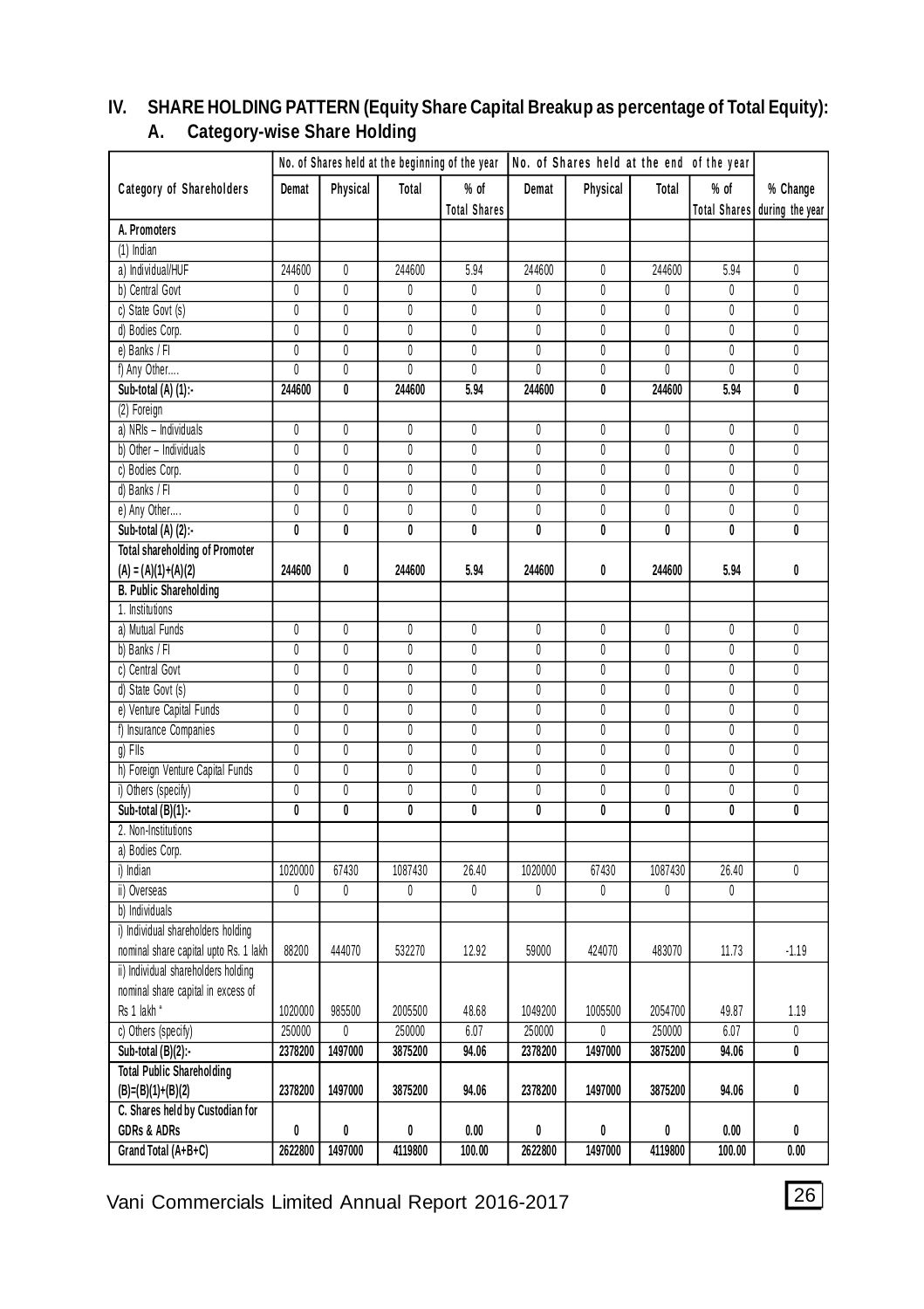#### **B. Shareholding of Promoters**

|                |                            | Shareholding at the beginning of the year |               |              |               | Shareholding at the end of the year |              |            |
|----------------|----------------------------|-------------------------------------------|---------------|--------------|---------------|-------------------------------------|--------------|------------|
| S.             | Shareholder's Name         | No. of                                    | $%$ of        | % of shares  | No. of        | $%$ of                              | % of shares  | % change   |
| No.            |                            | <b>Shares</b>                             | total         | pledged/     | <b>Shares</b> | total                               | pled ged/    | in share   |
|                |                            |                                           | <b>Shares</b> | encum-       |               | shares of                           | encum-       | hold-      |
|                |                            |                                           | of the        | bered to     |               | the                                 | bered to     | ing during |
|                |                            |                                           | company       | total shares |               | company                             | total shares | the year   |
|                | MR. GAURAV SUKHIJA         | 59000                                     | 1.43          | 0.00         | 59000         | 1.43                                | 0.00         | 0.00       |
|                | <b>MR. GAURAV BHATIA</b>   | 9200                                      | 0.22          | 0.00         | 9200          | 0.22                                | 0.00         | 0.00       |
| $\overline{3}$ | <b>MRS. RASHMI SUKHIJA</b> | 29000                                     | 0.70          | 0.00         | 29000         | 0.70                                | 0.00         | 0.00       |
| 4              | MR. O.P SUKHIJA            | 59400                                     | 1.44          | 0.00         | 59400         | 1.44                                | 0.00         | 0.00       |
| 5              | MRS. RAJ KANTA SUKHIJA     | 59200                                     | 1.44          | 0.00         | 59200         | 1.44                                | 0.00         | 0.00       |
| 6              | MRS. KOMAL SUKHIJA         | 9500                                      | 0.23          | 0.00         | 9500          | 0.23                                | 0.00         | 0.00       |
|                | <b>MS. NEELAM BHATIA</b>   | 9800                                      | 0.24          | 0.00         | 9800          | 0.24                                | 0.00         | 0.00       |
| 8              | MRS. SHILPA BHATIA         | 9500                                      | 0.23          | 0.00         | 9500          | 0.23                                | 0.00         | 0.00       |

# **C. Change in Promoters' Shareholding**

|     |                                |                    | Shareholding at the beginning of the year |               | Shareholding at the end of the year |           |  |  |  |  |
|-----|--------------------------------|--------------------|-------------------------------------------|---------------|-------------------------------------|-----------|--|--|--|--|
| S.  | Name                           | <b>Particulars</b> | No. of                                    | $%$ of        | No. of                              | $%$ of    |  |  |  |  |
| No. |                                |                    | <b>Shares</b>                             | total         | <b>Shares</b>                       | total     |  |  |  |  |
|     |                                |                    |                                           | <b>Shares</b> |                                     | shares of |  |  |  |  |
|     |                                |                    |                                           | of the        |                                     | the       |  |  |  |  |
|     |                                |                    |                                           | company       |                                     | company   |  |  |  |  |
|     | Same as mentioned in 'B' above |                    |                                           |               |                                     |           |  |  |  |  |

# **D. Shareholding Pattern of top ten Shareholders (other than Directors, Promoters and Holders of GDRs and ADRs)**

|                |                          |                    | Shareholding at the beginning of the year |               |               | Cumulative Shareholding during the year |
|----------------|--------------------------|--------------------|-------------------------------------------|---------------|---------------|-----------------------------------------|
| S.             | Name                     | <b>Particulars</b> | No. of                                    | $%$ of        | No. of        | % of                                    |
| No.            |                          |                    | <b>Shares</b>                             | total         | <b>Shares</b> | total                                   |
|                |                          |                    |                                           | <b>Shares</b> |               | shares of                               |
|                |                          |                    |                                           | of the        |               | the                                     |
|                |                          |                    |                                           | company       |               | company                                 |
|                | NAU NIDH FINANCE LIMITED | <b>BODY</b>        | 1000000                                   | 24.27         | 1000000       | 24.27                                   |
|                |                          | CORPORATE          |                                           |               |               |                                         |
| $\overline{2}$ | <b>TARSEM SINGH</b>      | <b>INDIVIDUAL</b>  | 110000                                    | 2.67          | 110000        | 2.67                                    |
| 3              | <b>JITENDER KUMAR</b>    | <b>INDIVIDUAL</b>  | 110000                                    | 2.67          | 110000        | 2.67                                    |
| 4              | SUKHDEV SINGH DHILLON    | <b>INDIVIDUAL</b>  | 110000                                    | 2.67          | 110000        | 2.67                                    |
| 5              | PRADEEP KUMAR            | <b>INDIVIDUAL</b>  | 110000                                    | 2.67          | 110000        | 2.67                                    |
| 6              | SANJEEV KUMAR            | INDIVIDUAL         | 110000                                    | 2.67          | 110000        | 2.67                                    |
|                | VIJAY KUMAR              | <b>INDIVIDUAL</b>  | 100000                                    | 2.43          | 100000        | 2.43                                    |
| 8              | HARDEEP SINGH WAHLA      | INDIVIDUAL         | 100000                                    | 2.43          | 100000        | 2.43                                    |
| 9              | SURJEET SINGH            | <b>INDIVIDUAL</b>  | 100000                                    | 2.43          | 100000        | 2.43                                    |
| 10             | <b>BOHAR SINGH</b>       | INDIVIDUAL         | 100000                                    | 2.43          | 100000        | 2.43                                    |
| 11             | <b>BALJINDER KAUR</b>    | <b>INDIVIDUAL</b>  | 100000                                    | 2.43          | 100000        | 2.43                                    |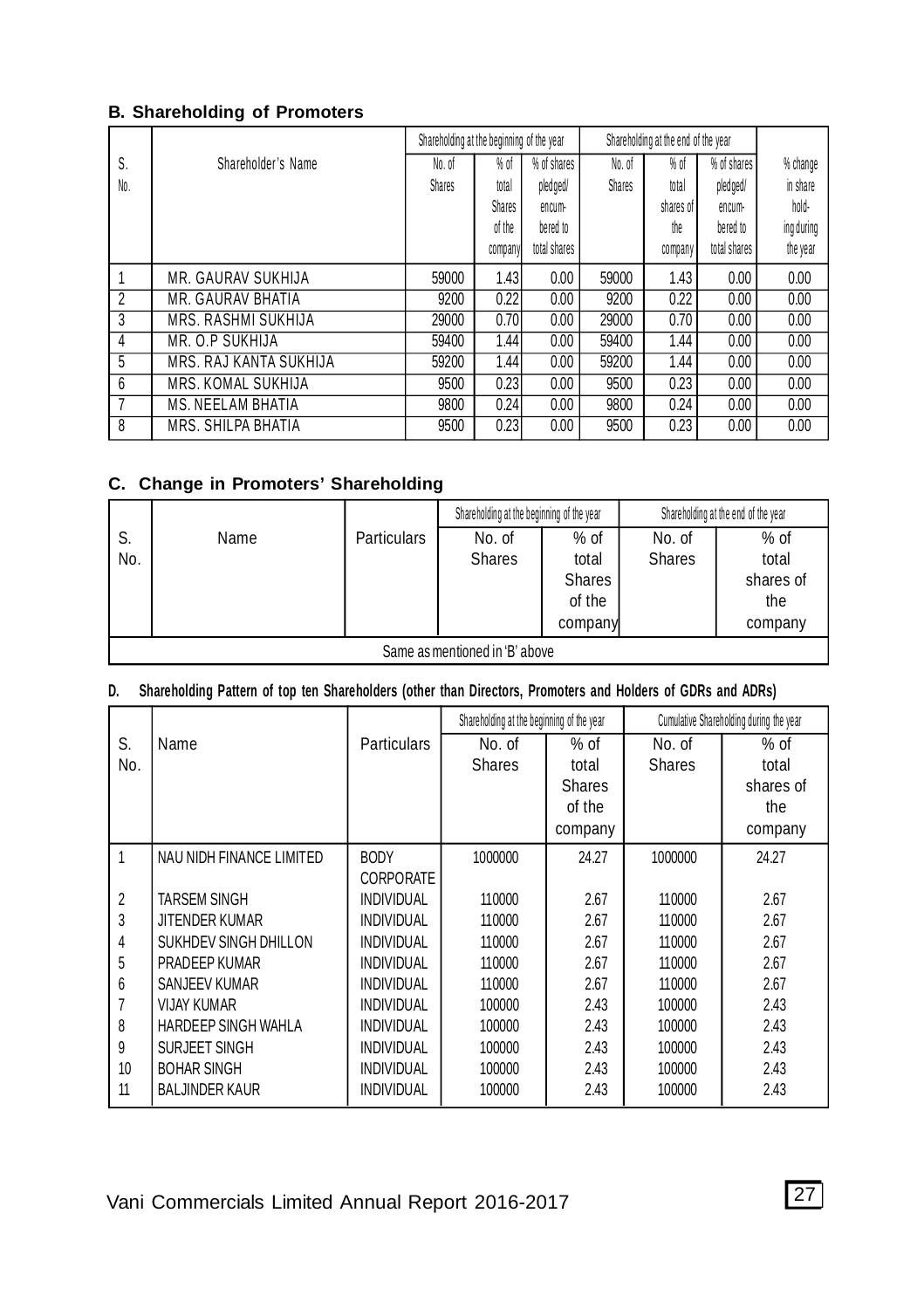#### **E. Shareholding of Directors and Key Managerial Personnel**

|                  |         |                    |                         | Shareholding at the beginning of the year | Cumulative Shareholding during the year |                                          |  |  |  |  |
|------------------|---------|--------------------|-------------------------|-------------------------------------------|-----------------------------------------|------------------------------------------|--|--|--|--|
| C<br>. J.<br>No. | Name    | <b>Particulars</b> | No. of<br><b>Shares</b> | $%$ of<br>total Shares<br>of the company  | No. of<br><b>Shares</b>                 | $%$ of<br>total shares<br>of the company |  |  |  |  |
|                  | Not Any |                    |                         |                                           |                                         |                                          |  |  |  |  |

#### **V. INDEBTEDNESS:**

| <b>Particulars</b>                                  | Secured Loans<br>excluding deposits | Unsecured<br>Loans | Deposits | Total<br>Indebtedness |
|-----------------------------------------------------|-------------------------------------|--------------------|----------|-----------------------|
| Indebtedness at the beginning of the financial year |                                     |                    |          |                       |
| <b>Principal Amount</b>                             | 0.00                                | 1000000.00         | 0.00     | 1000000.00            |
| Interest due but not paid<br>ii)                    | 0.00                                | 0.00               | 0.00     | 0.00                  |
| iii) Interest accrued but not due                   | 0.00                                | 0.00               | 0.00     | 0.00                  |
| Total (i+ii+iii)                                    | 0.00                                | 1000000.00         | 0.00     | 1000000.00            |
| Change in Indebtedness during the financial year    |                                     |                    |          |                       |
| Addition                                            | 0.00                                | 0.00               | 0.00     | 0.00                  |
| Reduction                                           | 0.00                                | 1000000.00         | 0.00     | 0.00                  |
| Net Change                                          | 0.00                                | (1000000.00)       | 0.00     | (1000000.00)          |
| Indebtedness at the end of the financial year       |                                     |                    |          |                       |
| <b>Principal Amount</b>                             | 0.00                                | 0.00               | 0.00     | 0.00                  |
| ii)<br>Interest due but not paid                    | 0.00                                | 0.00               | 0.00     | 0.00                  |
| iii) Interest accrued but not due                   | 0.00                                | 0.00               | 0.00     | 0.00                  |
| Total (i+ii+iii)                                    | 0.00                                | 0.00               | 0.00     | 0.00                  |

#### **VI. REMUNERATION OF DIRECTORS AND KEY MANAGERIAL PERSONNEL :**

#### **A. Remuneration to Managing Director, Whole-time Directors and/or Manager**

|           |                               | <b>Gross Salary</b>                                                                                     |                                                                       |                                                                                             |                        |                 | Commission     |        |              |            |                              |
|-----------|-------------------------------|---------------------------------------------------------------------------------------------------------|-----------------------------------------------------------------------|---------------------------------------------------------------------------------------------|------------------------|-----------------|----------------|--------|--------------|------------|------------------------------|
| S.<br>No. | Name of<br>MD/WTD/<br>Manager | (a) Salary as<br>per provisions<br>contained<br>in section<br>$17(1)$ of the<br>Income-tax<br>Act, 1961 | (b) Value of<br>perquisites<br>$u/s$ 17(2)<br>Income-tax<br>Act, 1961 | (c) Profits<br>in lieu of<br>salary<br>under<br>section<br>17(3)<br>Income-tax<br>Act. 1961 | <b>Stock</b><br>Option | Sweat<br>Equity | As %<br>profit | Others | Others Total |            | Ceiling<br>as per<br>the Act |
| 1.        | Mr. Divesh Kumar Bajaj        | Rs.80000/-                                                                                              | Nil                                                                   | Nil                                                                                         | Nil                    | Nil             | Nil            | Nil    | Nil          | Rs.80000/- |                              |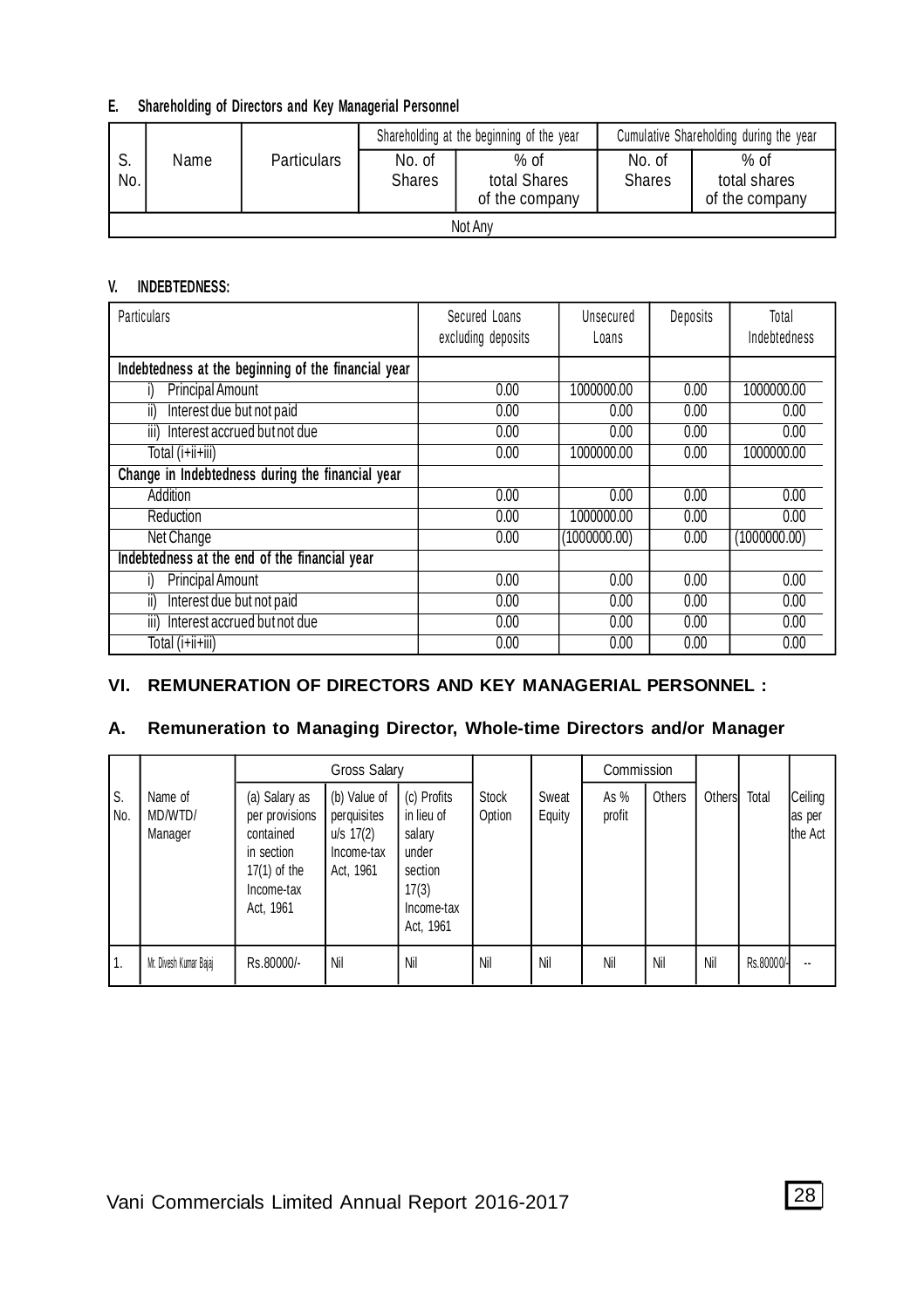#### **B. Remuneration to other directors**

|            | <b>Independent Directors</b> |                                                         |            |        | Other Non-Executive Director |                                                                       |                 |               |              |                  |                                                           |                                      |
|------------|------------------------------|---------------------------------------------------------|------------|--------|------------------------------|-----------------------------------------------------------------------|-----------------|---------------|--------------|------------------|-----------------------------------------------------------|--------------------------------------|
| ١s.<br>No. | Name of<br>Director          | Fee for<br>attending<br>board/<br>committee<br>meetings | Commission | Others | Total 1                      | Fee for<br>attend-<br>ing<br>board<br>commi-<br>ttee<br>meet-<br>ings | Comm-<br>ission | <b>Others</b> | Total<br>(2) | Total<br>$(1+2)$ | Total<br>Mana-<br>qerial<br>Remu- as per<br>nerat-<br>ion | Over-<br>l all<br>Ceiling<br>the Act |
|            | <b>NOT ANY</b>               |                                                         |            |        |                              |                                                                       |                 |               |              |                  |                                                           |                                      |

# **c. Remuneration to Key Managerial Personnel Other than MD/Manager/WTD**

|           |                                         |                                                                                                        | <b>Gross Salary</b>                                                   |                                                                                             |                        |                 | Commission     |        |        |            |
|-----------|-----------------------------------------|--------------------------------------------------------------------------------------------------------|-----------------------------------------------------------------------|---------------------------------------------------------------------------------------------|------------------------|-----------------|----------------|--------|--------|------------|
| S.<br>No. | Name of Key<br>Managerial<br>Personnel  | (a) Salary as<br>per provision<br>contained<br>in section<br>$17(1)$ of the<br>Income-tax<br>Act, 1961 | (b) Value of<br>perquisites<br>$u/s$ 17(2)<br>Income-tax<br>Act, 1961 | (c) Profits<br>in lieu of<br>salary<br>under<br>section<br>17(3)<br>Income-tax<br>Act. 1961 | <b>Stock</b><br>Option | Sweat<br>Equity | As %<br>profit | Others | Others | Total      |
| 1.        | Praveen Kumar<br>(Company<br>Secretary) | ₹ 1,10,000                                                                                             | Nil                                                                   | Nil                                                                                         | Nil                    | Nil             | Nil            | Nil    | Nil    | ₹ 1,10,000 |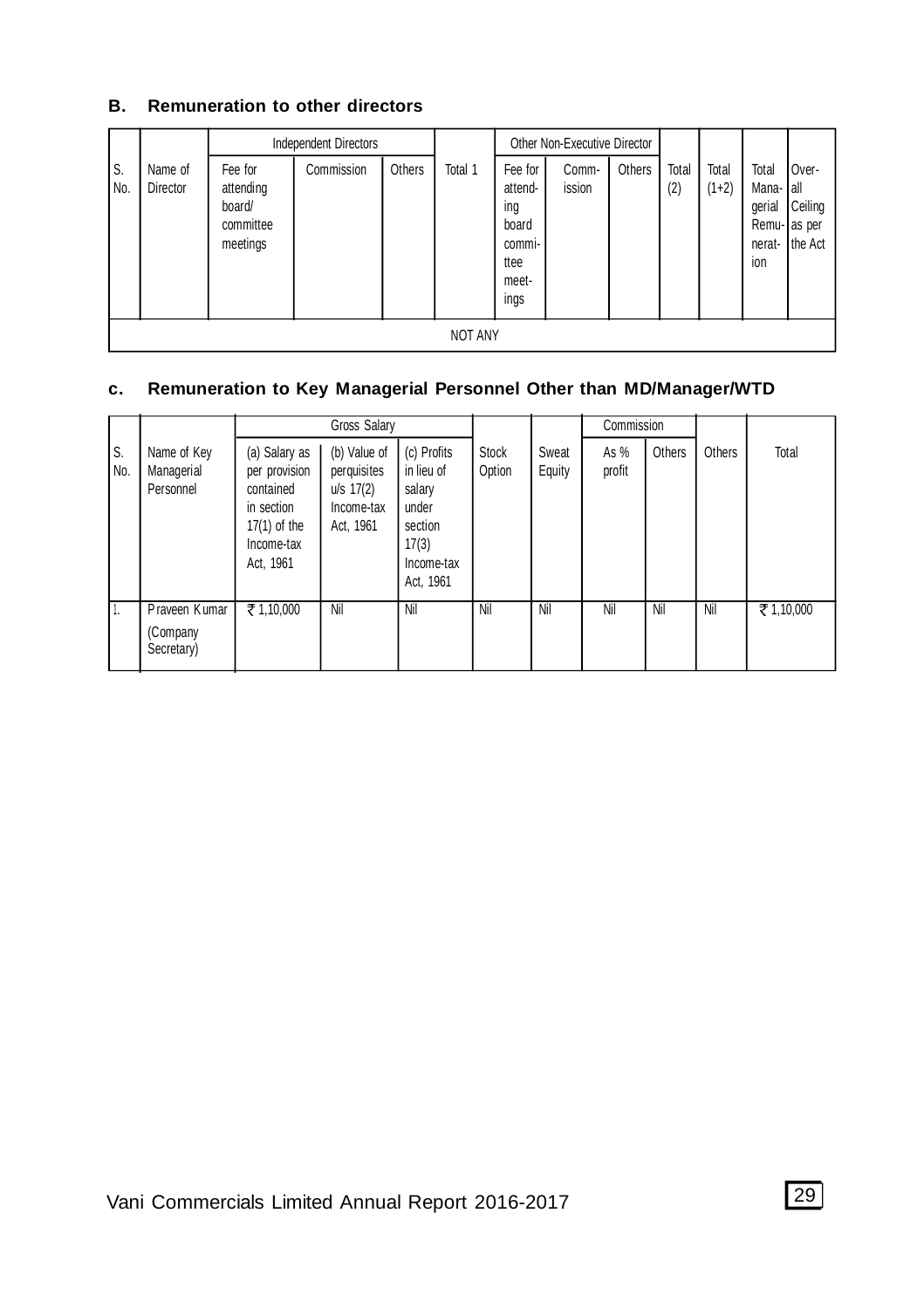# VII. PENALTIES / PUNISHMENT/ COMPOUNDING OF OFFENCES :

| Type                | Section of the<br>excluding deposits | <b>Brief</b><br>Description | Detail of<br>Penalty /Punishment/<br>Compounding<br>fees imposed | Authority [RD/NCLT]<br>Court] | Appeal made, if any<br>(give Details) |
|---------------------|--------------------------------------|-----------------------------|------------------------------------------------------------------|-------------------------------|---------------------------------------|
| A. COMPANY          |                                      |                             |                                                                  |                               |                                       |
| Penalty             |                                      |                             |                                                                  |                               |                                       |
| Punishment          |                                      |                             | <b>NOT ANY</b>                                                   |                               |                                       |
| Compounding         |                                      |                             |                                                                  |                               |                                       |
| <b>B. DIRECTORS</b> |                                      |                             |                                                                  |                               |                                       |
| Penalty             |                                      |                             |                                                                  |                               |                                       |
| Punishment          |                                      | $\mathbf{v}$                | <b>NOT ANY</b>                                                   |                               |                                       |
| Compounding         |                                      |                             |                                                                  |                               |                                       |
|                     | <b>C. OTHER OFFICERS IN DEFAULT</b>  |                             |                                                                  |                               |                                       |
| Penalty             |                                      |                             |                                                                  |                               |                                       |
| Punishment          |                                      |                             | <b>NOT ANY</b>                                                   |                               |                                       |
| Compounding         |                                      |                             |                                                                  |                               |                                       |

By order of the Board of Directors Vani Commercials Limited

Neha Ashish Karia **Managing Director** DIN: 07894660

Mukesh Kumar Sukhija Director DIN: 01038078

Date: 14/08/2017<br>Place: New Delhi

# Vani Commercials Limited

Regd. Off.: 'AASTHA', LP - 11C, Pitampura, New Delhi - 110034 CIN: L74899DL1988PLC106425 Email ID:info@vanicommercials.com

 $\mathcal{A}^{\pm}$ 

 $\mathcal{L}$ 

 $30$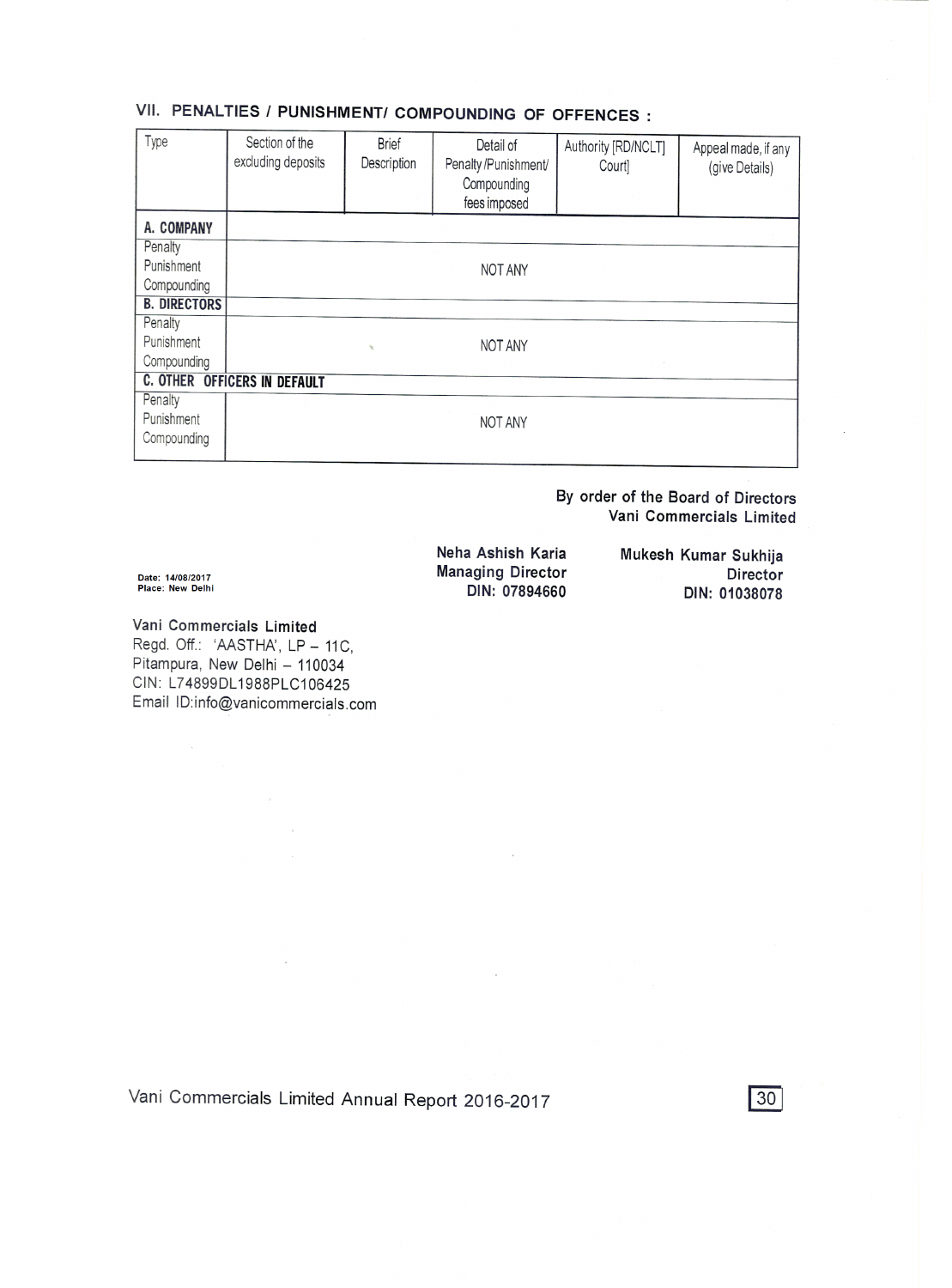#### **FORM NO. MR – 3 SECRETARIAL AUDIT REPORT FOR THE FINANCIAL YEAR ENDED 31st MARCH 2017 [Pursuant to section 204(1) of the Companies Act, 2013 and rule No. 9 of the Companies (Appointment and Remuneration of Managerial Personnel) Rules, 2014]**

**The Members M/s Vani Commercials Limited 'AASTHA', LP-11C, Pitampura, New Delhi – 110034**

I have conducted the secretarial audit of the compliance of applicable statutory provisions and the adherence to good corporate practices by M/s **VANI COMMERCIALS LIMITED**, a Company incorporated under the provisions of the Companies Act, 1956 and having its registered office at 'AASTHA', LP-11C, Pitampura, New Delhi - 110034 (hereinafter referred to as the *'Company'*) for the period commencing from 1st April 2016 till 31<sup>st</sup> March 2017 (hereinafter referred to as the *'Audit Period'*). Secretarial Audit was conducted in a manner that provided me a reasonable basis for evaluating the corporate conducts/statutory compliances and expressing my opinions thereon.

Based on my verification of the books, papers, minute books, forms and returns filed and other records maintained by the Company and also the information provided by the Company, its officers, agents and authorised representatives during the conduct of secretarial audit, I hereby report that in my opinion, the Company has, during the audit period covering the financial year ended on  $31<sup>st</sup>$  March 2017 complied with the statutory provisions listed hereunder and also that the Company has proper Board-processes and compliance-mechanism in place to the extent, in the manner and subject to the reporting made hereinafter:

I have examined the books, papers, minute books, forms and returns filed and other records maintained by the Company for the financial year ended on 31<sup>st</sup> March 2017, according to the provisions of:

- **(i)** The Companies Act, 2013 (the Act) and the rules made thereunder;
- **(ii)** The Reserve Bank of India Act, 1934;
- **(iii)** The Securities Contracts (Regulation) Act, 1956 ('SCRA') and the rules made thereunder;
- **(iv)** The Depositories Act, 1996 and the Regulations and Bye-laws framed thereunder;
- **(v)** The following Regulations and Guidelines prescribed under the Securities and Exchange Board of India Act, 1992 ('SEBI Act'):-
	- (a) The Securities and Exchange Board of India (Substantial Acquisition of Shares and Takeovers) Regulations, 2011;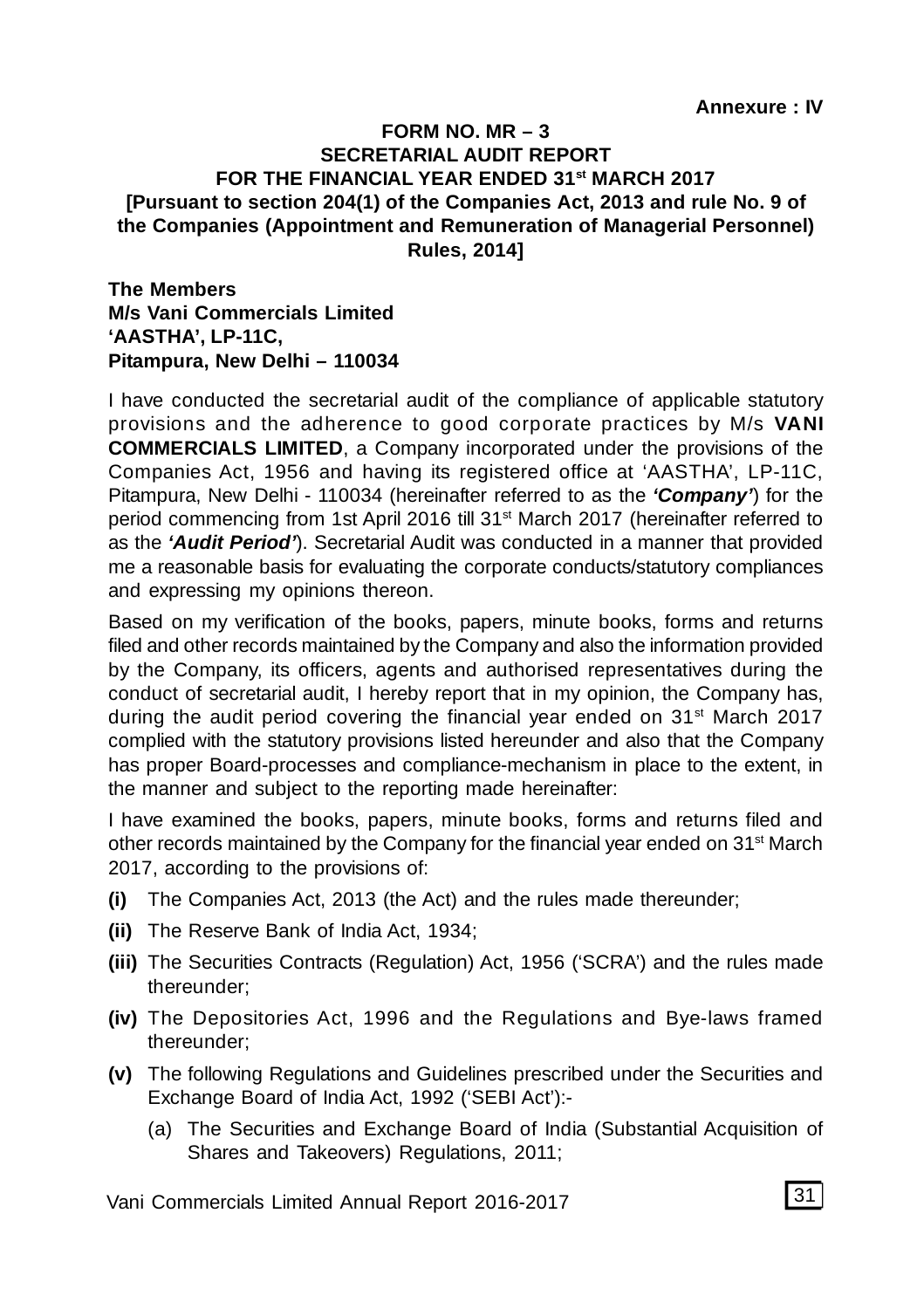- (b) The Securities and Exchange Board of India (Prohibition of Insider Trading) Regulations, 2015.
- (c) The Securities and Exchange Board of India (Listing Obligations and Disclosure Requirements) Regulations, 2015
- (d) The Securities and Exchange Board of India (Registrars to an Issue and Share Transfer Agents) Regulations, 1993 regarding the Companies Act and dealing with client

I have also examined compliance with the applicable clauses of the following:

- **(i)** The Secretarial Standards issued by The Institute of Company Secretaries of India.
- **(ii)** The Equity Listing Agreement with the Bombay Stock Exchange Limited read with SEBI (Listing Obligations and Disclosure Requirements) Regulations, 2015.

#### **I further report that**

The Board of Directors of the Company is duly constituted with proper balance of Non-Executive Directors and independent Directors. The changes in the composition of the Board of Directors that took place during the period under review were carried out in compliance with the provisions of the Act.

Adequate notice is given to all directors for the Board Meetings, agenda and detailed notes on agenda were sent at least seven days in advance, and a system exists for seeking and obtaining further information and clarifications on the agenda items before the meeting for meaningful participation at the meeting.

All decisions at Board Meetings and Committee Meetings were carried out unanimously as recorded in the minutes of the meetings of the Board of Directors or Committee of the Board, as the case may be.

I further report that there are adequate systems and processes in the Company commensurate with the size and operations of the Company to monitor and ensure compliance with the applicable laws, rules, regulations and guidelines.

I further report that during the audit period the Company has had no specific events / actions that have a major bearing on the Company's affairs in pursuance of the above referred laws, rules, regulations, guidelines, standards, etc.

|                         | Aliju Tauav                         |
|-------------------------|-------------------------------------|
| <b>Place: New Delhi</b> | <b>Practicing Company Secretary</b> |
| Dated: 28th June 2017   | CP: 12035<br>ACS: 32111             |

*Note: This report is to be read with our letter of even date which is annexed as Annexure A and forms an integral part of this report.*

Vani Commercials Limited Annual Report 2016-2017

**Anju Yadav**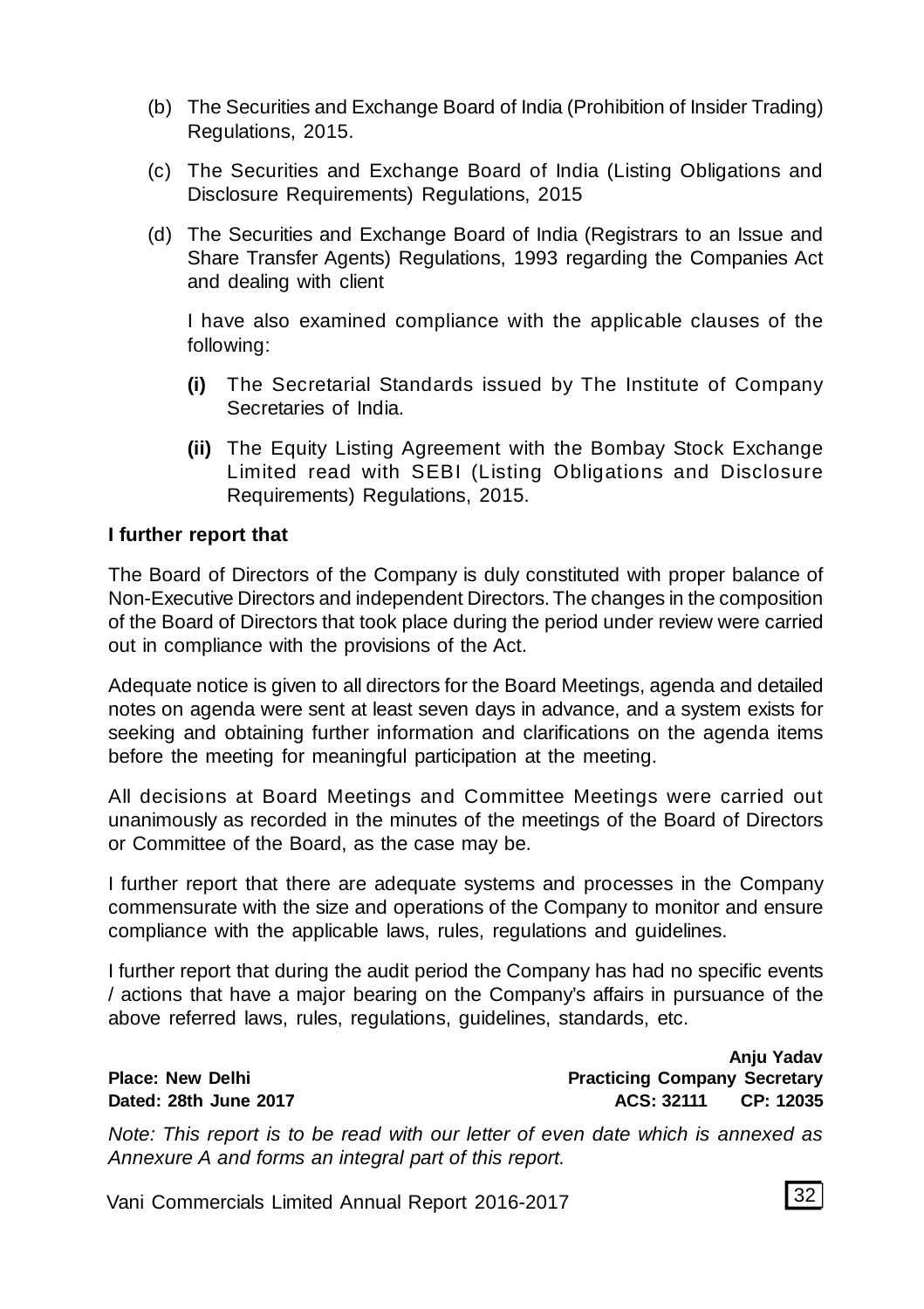To, The Members, M/s Vani Commercials Limited C/o 'AASTHA', LP-11C, Pitampura, New Delhi - 110034

#### **Our report of even date is to be read along with this letter.**

- 1. Maintenance of secretarial record is the responsibility of the management of the Company. Our responsibility is to express an opinion on these secretarial records based on our audit.
- 2. I have followed the audit practices and processes as were appropriate to obtain reasonable assurance about the correctness of the contents of the secretarial records. The verification was done on the random test basis to ensure that correct facts are reflected in secretarial records. I believe that the processes and practices, I followed provide a reasonable basis for my opinion.
- 3. I have not verified the correctness and appropriateness of financial records and Books of Accounts of the Company.
- 4. Wherever required, I have obtained the Management representation about the compliance of laws, rules and regulations and happening of events etc.
- 5. The compliance of the provisions of Corporate and other applicable laws, rules, regulations, standards is the responsibility of management. My examination was limited to the verification of procedures on the random test basis.
- 6. The Secretarial Audit report is neither an assurance as to the future viability of the company nor of the efficacy or effectiveness with which the management has conducted the affairs of the company.

**Anju Yadav Place: New Delhi Practicing Company Secretary Dated: 28th June 2017 ACS: 32111 CP: 12035**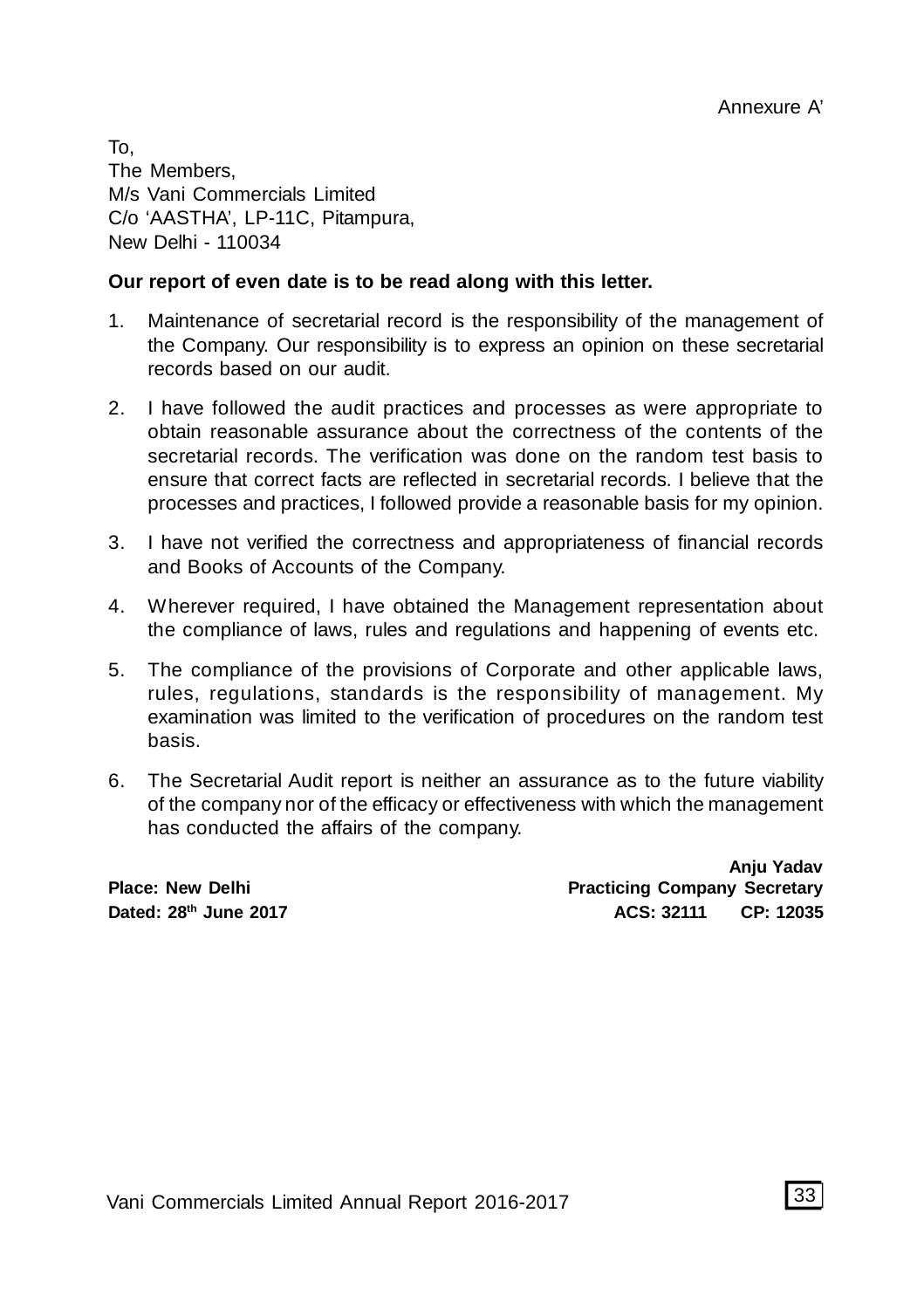# **MANAGEMENT DISCUSSION AND ANALYSIS REPORT**

The Company's main object is Non-banking Finance activities. The market for this activity offers high potential for growth. The Company is carried on business of NBFI and is operating from Delhi. There have been a number of causes behind growth of Indian economy in last couple of years. A number of market reforms have been instituted by Indian government and there has been significant amount of foreign direct investment made in India. Much of this amount has been invested into several businesses including knowledge process outsourcing industries. India's foreign exchange reserves have gone up in last few years. Real estate sector as well as information technology industries of India have taken off. Capital markets of India are doing pretty well too. All these factors have contributed to growth of Indian economy.

# **BUSINESS SCENARIO**

Non-Banking Finance Companies (NBFCs) are an integral part of the country's financial system because of their complementary as well as competitive role. They act as a critical link in the overall financial system catering to a large market of niche customers. Inspite of strong competition faced by the NBFCs, the inner strength of NBFCs viz local knowledge, credit appraisal skill, well trained collection machinery, close monitoring of borrowers and personalized attention to each client, are catering to the needs of small and medium enterprises in the rural and semi urban area. However, as a result of consolidation and restructuring in the financial sector and liberalisation and globalisation of markets only few strong NBFCs now remain in business.

On the regulatory front, NBFCs are regulated by the Reserve Bank of India (RBI) almost at par with banks. All the prudential norms for asset classification, income recognition, provisioning etc., are applicable to NBFCs in India. Given the continuously high levels of inflation throughout the year, the Reserve Bank of India (RBI) has no option but tighten monetary policies. This has resulted in an increase in domestic interest rates. The environment of high interest rates has a negative impact on sentiments of industries. Measures of risk aversion have not risen, though equity markets in most regions have posted significant gains and financial stresses have been limited.

# **OPPORTUNITIES AND THREATS**

The performance of capital market in India has a direct correlation with the prospect of economic growth and political stability. In FY17, Indian economy continued its path of expansion, crossing many hurdles along the way (like demonetization, impact of adverse geopolitical events like Brexit, US Presidential elections, etc). Indian GDP is expected to grow at 7.1% for FY17 as we continue to be the fastest growing amongst large economies in the world according to IMF. Amongst other macro-economic indicators, inflation (CPI) continued to glide lower for the entire FY17, and had averaged around 4.53% for the year FY17. The RBI has further set a target of 4% by the end of FY18. The fall has been mainly due to lower MSP increases, steady commodity prices and structural supply side reforms, further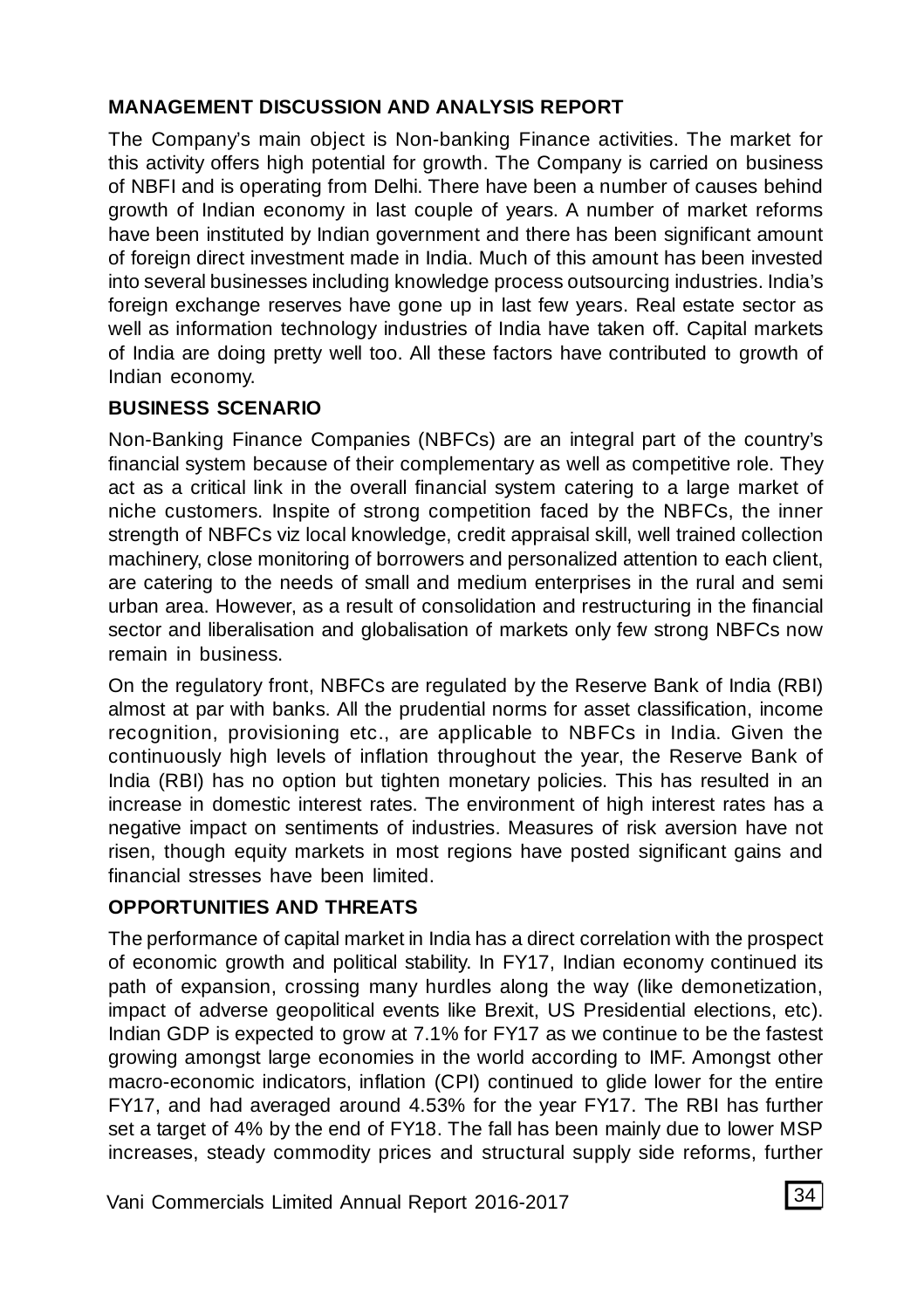aided by a good monsoon after two years of weak / drought like monsoon. Within CPI, it is the core CPI (i.e. ex food and fuel) which remains sticky. Food inflation remained low as global agri commodities prices fell and good rains kept domestic food prices in check. Industrial Production has remained the Achilles' heel for Indian economy for the past several years and still continues to be so. The IIP growth slowed down to 0.48% compared with a 2.4% growth in the previous year, largely due to excess capacity in the system. On the external trade side, exports have started to look up since the start of Q3 FY17, on account of a low base and also on account on improvement in the global economy. Moreover, the popular (and widely tracked) twin deficits of the country, CAD and Fiscal Deficit continue to improve and are expected to be around 1.3% and 3.5% respectively as compared to 1.3% and 3.9% respectively in the previous year. Accommodative monetary policies in advanced economies, coupled with better growth prospects in Emerging Markets (EMs) including India, are expected to trigger large capital 02inflows in EMs which in turn could lead to inflationary pressures and asset price bubble. Our business performance may also be impacted by increased competition from local and global players operating in India, regulatory changes and attrition of employees. With growing presence of players offering advisory service coupled with provision of funds for the clients' needs, we would face competition of unequal proportion. We continuously tackle this situation by providing increasingly superior customized services.

In financial services business, effective risk management has become very crucial. As an NBFI, your Company is exposed to credit risk, liquidity risk and interest rate risks. Your company has in place suitable mechanisms to effectively reduce such risks. All these risks are continuously analysed and reviewed at various levels of management through an effective information system.

### **OUTLOOK AND FUTURE PROSPECTS**

Competition continues to be intense, as the Indian and foreign banks have entered the retail lending business in a big way, thereby exerting pressure on margins. The erstwhile providers of funds have now become competitors. NBFIs can sustain in this competitive environment only through optimization of funding costs, identification of potential business areas, widening geographical reach, and use of technology, cost efficiencies, strict credit monitoring and raising the level of customer service.

### **RISKS & CONCERNS**

In today's complex business environment, almost every business decision requires executives and managers to balance risk and reward. Effective risk management is therefore critical to an organization's success. Globalization, with increasing integration of markets, newer and more complex products & transactions and an increasingly stringent regulatory framework has exposed organisations to newer risks. As a result, today's operating environment demands a rigorous and integrated approach to risk management. Timely and effective risk management is of prime importance to our continued success. Increased competition and market volatility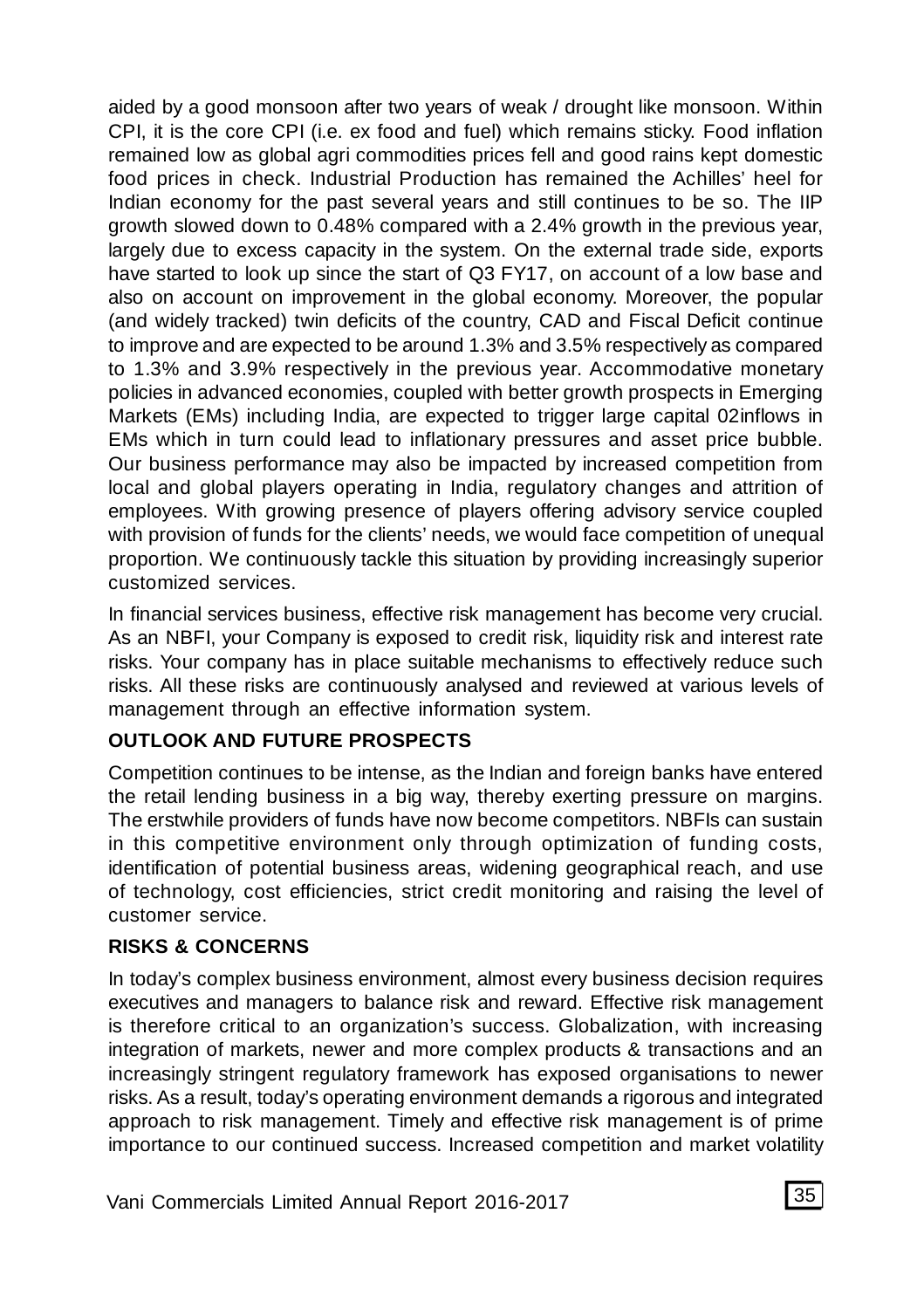has enhanced the importance of risk management. The sustainability of the business is derived from the following:

- $\div$  Identification of the diverse risks faced by the company.
- $\cdot \cdot$  The evolution of appropriate systems and processes to measure and monitor them.
- Risk management through appropriate mitigation strategies within the policy framework.
- $\div$  Monitoring the progress of the implementation of such strategies and subjecting them to periodical audit and review.
- Reporting these risk mitigation results to the appropriate managerial levels.

# **DISCUSSION ON FINANCIAL PERFORMANCE WITH RESPECT TO OPERATIONAL PERFORMANCE**

The brief on Financial Performance of the Company is already provided in the Boards' Report of the Company.

#### **HUMAN RESOURCES**

The Company's relations with the employees continued to be cordial.

#### **SEGMENT-WISE OR PRODUCT WISE PERFORMANCE**

The company operates in only single segment. Hence segment wise performance is not applicable.

### **INTERNAL CONTROL SYSTEMS AND THEIR ADEQUACY**

Your Company has an effective system of accounting and administrative controls supported by an internal audit system with proper and adequate system of internal check and controls to ensure safety and proper recording of all assets of the Company and their proper and authorised utilization.

As part of the effort to evaluate the effectiveness of the internal control systems, your Company's internal audit department reviews all the control measures on a periodic basis and recommends improvements, wherever appropriate. The internal audit department is manned by highly qualified and experienced personnel and reports directly to the Audit Committee of the Board. The Audit Committee regularly reviews the audit findings as well as the, an Information Security Assurance Service is also provided by independent external professionals. Based on their recommendations, the Company has implemented a number of control measures both in operational and accounting related areas, apart from security related measures.

### **CAUTIONARY STATEMENT**

This report describing the company's activities, projections about future estimates, assumptions with regard to global economic conditions, government policies, etc may contain "forward looking statements" based on the information available with the company. Forward-looking statements are based on certain assumptions and expectations of future events. These statements are subject to certain risks and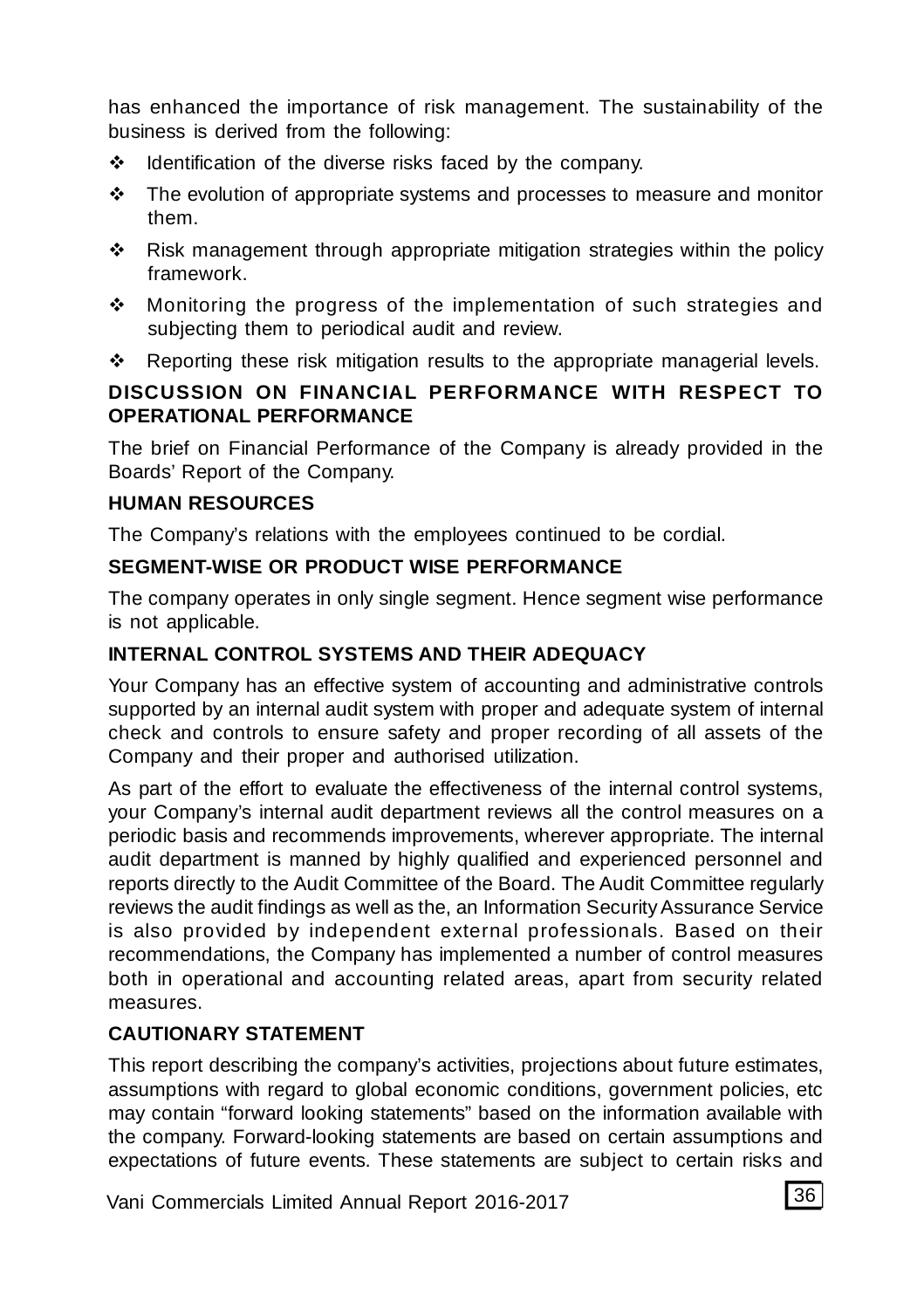uncertainties. The company cannot guarantee that these assumptions and expectations are accurate or will be realized. The actual results may be different from those expressed or implied since the company's operations are affected by the many external and internal factors, which are beyond the control of the management. Hence the company assumes no responsibility in respect of forwardlooking statements that may be amended or modified in future on the basis of subsequent developments, information or events.

Company follows all Mandatory Accounting Standards.

**By order of the Board of Directors Vani Commercials Limited**

Date: 14/08/2017 **Managing Director** 

**Neha Ashish Karia Mukesh Kumar Sukhija Place: New Delhi DIN: 07894660 DIN: 01038078**

**Vani Commercials Limited** Regd. Off.: 'AASTHA', LP – 11C, Pitampura, New Delhi – 110034 CIN: L74899DL1988PLC106425 Email ID:info@vanicommercials.com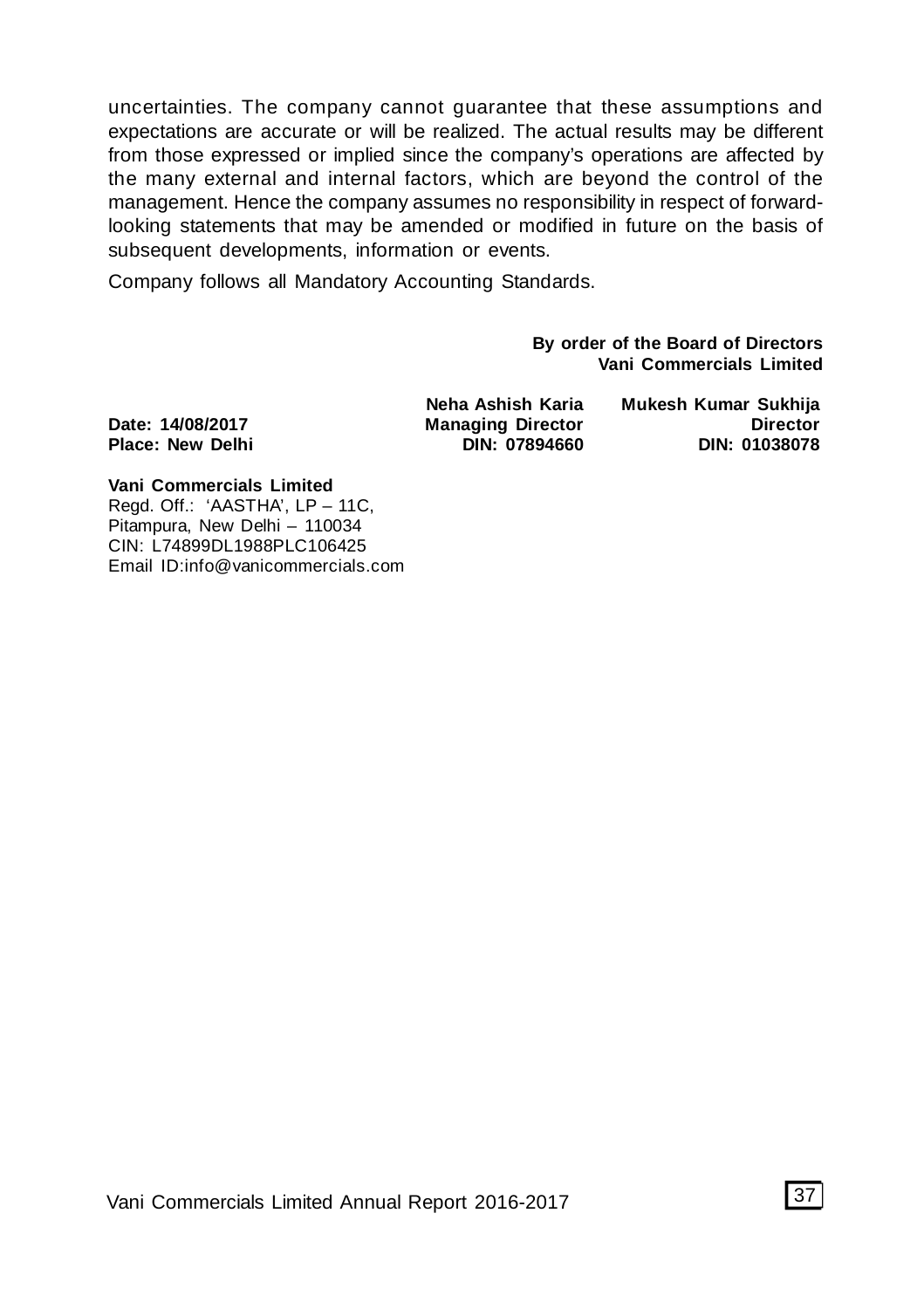#### To the Members of Vani Commercials Limited

#### **Report on the Financial Statements**

We have audited the accompanying standalone financial statements of Vani Commercials Limited ("the Company"), which comprise the Balance Sheet as at March 31, 2017, the Statement of Profit and Loss and Cash Flow Statement for the year then ended, and a summary of significant accounting policies and other explanatory information.

#### **Management's Responsibility for the Financial Statements**

The Company's Board of Directors is responsible for the matters stated in Section 134(5) of the Companies Act, 2013 ("the Act") with respect to the preparation of these standalone financial statements that give a true and fair view of the financial position, financial performance and cash flows of the Company in accordance with accounting principles generally accepted in India, including the Accounting Standards specified under section 133 of the Act, read with Rule 7 of the Companies (Accounts) Rules, 2014 and the Companies (Accounting Standards) Amendment Rules, 2016. This responsibility includes maintenance of adequate accounting records in accordance with the provisions of the Act for safeguarding of the assets of the Company and for preventing and detecting frauds and other irregularities; selection and application of appropriate accounting policies; making judgments and estimates that are reasonable and prudent; and the design, implementation and maintenance of adequate internal financial control that were operating effectively for ensuring the accuracy and completeness of the accounting records, relevant to the preparation and presentation of the financial statements that give a true and fair view and are free from material misstatement, whether due to fraud or error.

### **Auditor's Responsibility**

Our responsibility is to express an opinion on these standalone financial statements based on our audit. We have taken into account the provisions of the Act, the accounting and auditing standards and matters which are required to be included in the audit report under the provisions of the Act and the Rules made thereunder. We conducted our audit in accordance with the Standards on Auditing, issued by the Institute of Chartered Accountants of India, as specified under Section 143(10) of the Act. Those Standards require that we comply with ethical requirements and plan and perform the audit to obtain reasonable assurance about whether the financial statements are free from material misstatement.

An audit involves performing procedures to obtain audit evidence about the amounts and disclosures in the financial statements. The procedures selected depend on the auditor's judgement, including the assessment of the risks of material misstatement of the financial statements, whether due to fraud or error. In making those risk assessments, the auditor considers internal financial control relevant to the Company's preparation of the financial statements that give a true and fair view in order to design audit procedures that are appropriate in the circumstances. An audit also includes evaluating the appropriateness of accounting policies used and the reasonableness of the accounting estimates made by the Company's Directors, as well as evaluating the overall presentation of the financial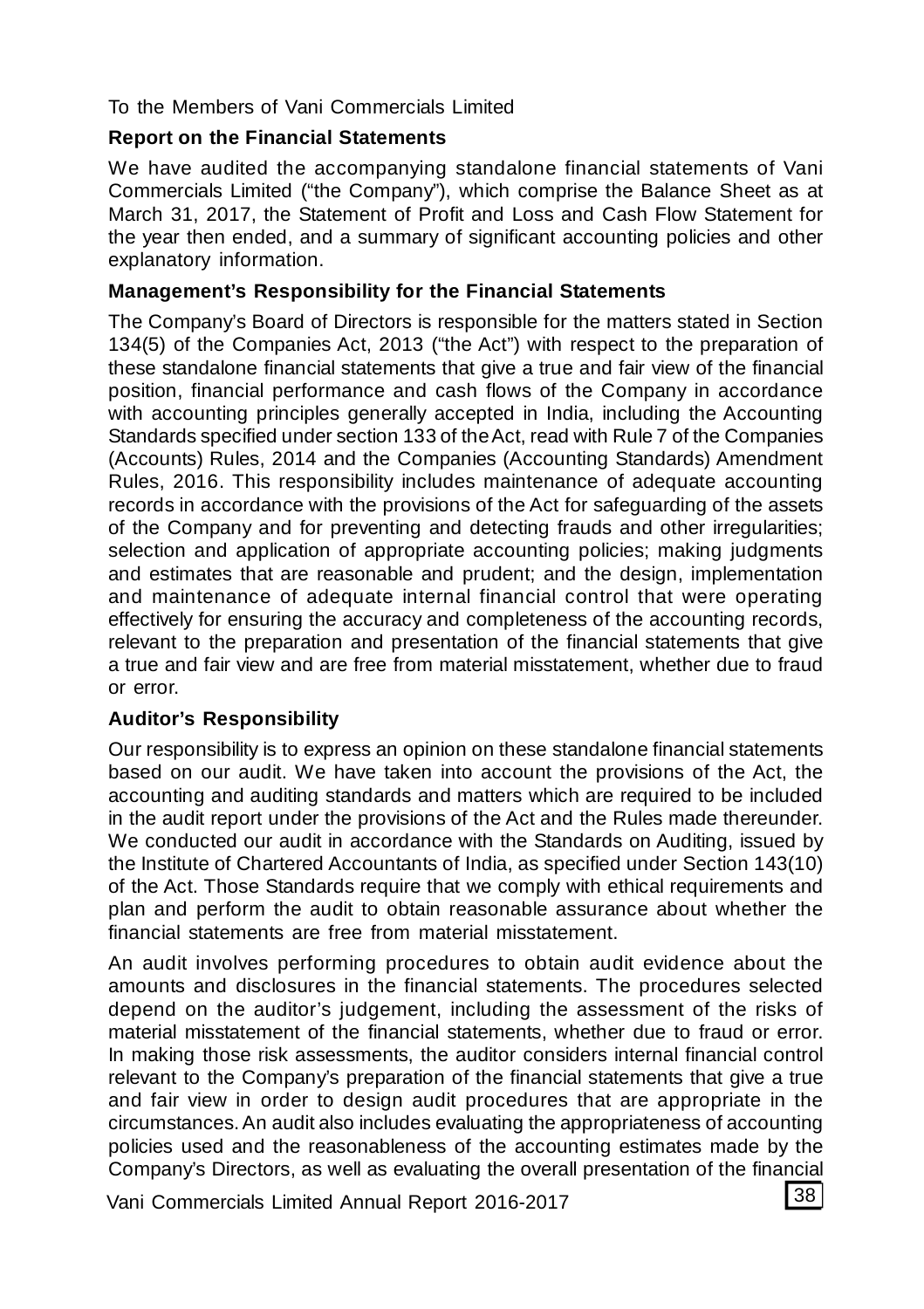statements. We believe that the audit evidence we have obtained is sufficient and appropriate to provide a basis for our audit opinion on the standalone financial statements.

# **Opinion**

In our opinion and to the best of our information and according to the explanations given to us, the standalone financial statements give the information required by the Act in the manner so required and give a true and fair view in conformity with the accounting principles generally accepted in India of the state of affairs of the Company as at  $31<sup>st</sup>$  March 2017, its profit, and its cash flows for the year ended on that date.

# **Report on Other Legal and Regulatory Requirements**

- 1. As required by the Companies (Auditor's report) Order, 2016 ("the Order") issued by the Central Government of India in terms of sub-section (11) of Section 143 of the Act, we give in the Annexure 1 a statement on the matters specified in paragraphs 3 and 4 of the Order.
- 2. As required by Section 143(3) of the Act, we report that:
	- a) We have sought and obtained all the information and explanations which to the best of our knowledge and belief were necessary for the purpose of our audit;
	- b) In our opinion proper books of account as required by law have been kept by the Company so far as it appears from our examination of those books;
	- c) The Balance Sheet, Statement of Profit and Loss, and Cash Flow Statement dealt with by this Report are in agreement with the books of account;
	- d) In our opinion, the aforesaid standalone financial statements comply with the Accounting Standards specified under Section 133 of the Act, read with Rule 7 of the Companies (Accounts) Rules, 2014 and the Companies (Accounting Standards) Amendment Rules, 2016;
	- e) On the basis of written representations received from the directors as on 31<sup>st</sup> March 2017, and taken on record by the Board of Directors, none of the directors is disqualified as on 31st March 2017, from being appointed as a director in terms of Section 164(2) of the Act;
	- f) With respect to the adequacy of the internal financial controls over financial reporting of the Company and the operating effectiveness of such controls, refer to our separate Report in "Annexure 2" to this report;
	- g) With respect to the other matters to be included in the Auditor's Report in accordance with Rule 11 of the Companies (Audit and Auditors) Rules, 2014, in our opinion and to the best of our information and according to the explanations given to us:
		- i. The Company does not have any pending litigations which would impact its financial position.
		- ii. The Company did not have any long-term contracts including deriva-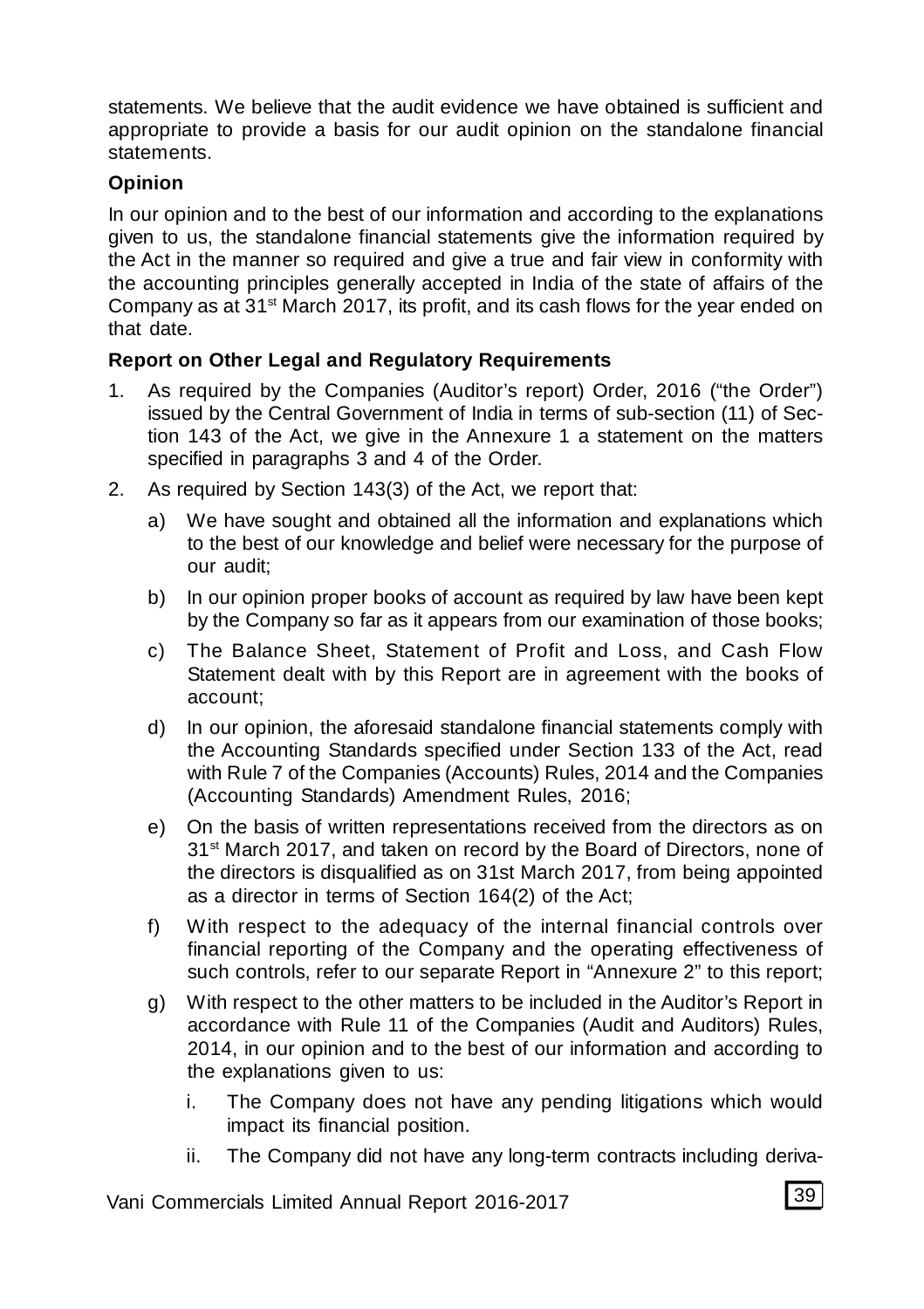tive contracts for which there were any material foreseeable losses.

- iii. There has not been an occasion, in which the company, during the year under report, to transfer any sum to the Investor Education and Protection Fund. Hence, the question of delay in transferring such sum does not arise.
- iv. The Company has provided requisite disclosures in Note No. 34 to these standalone financial statements as to the holding of Specified Bank Notes on November 8, 2016 to December 30, 2016 as well as dealings in Specified Bank Notes during the period from November 8, 2016 to December 30, 2016. Based on our audit procedures and relying on the management representation regarding the holding and nature of cash transactions, including Specified Bank Notes, we report that these disclosures are in accordance with the books of accounts maintained by the Company and as produced to us by the Management.

**For Satyendra Mrinal & Associates Chartered Accountants FRN: 017068N**

Place: New Delhi **Place:** New Delhi **Partner**<br>
Partner 19<sup>th</sup> May 2017  $Data: 29<sup>th</sup>$  May 2017

**S.K. Jain**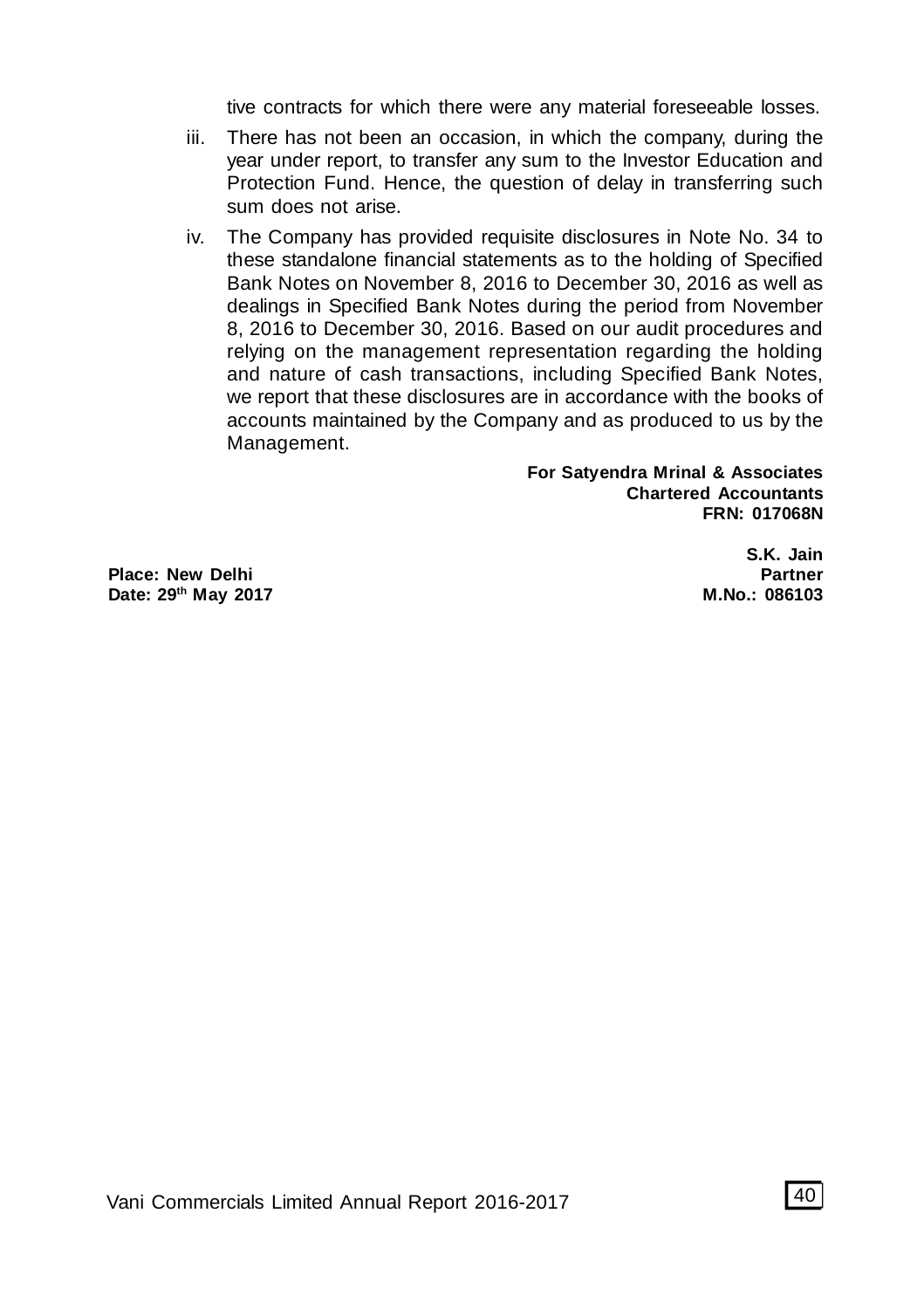**Annexure 1 referred to in paragraph 1 under the heading "Report on Other Legal and Regulatory Requirements" of our Report of even date**

- **(i) (a)** The Company has maintained proper records showing full particulars, including quantitative details and situation of fixed assets.
	- **(b)** All fixed assets have been physically verified by the management at regular intervals, as informed to us no material discrepancies were noticed on such verification.
	- **(c)** According to the information and explanations given by the management, the Company has not acquired any immovable property during the year under audit, no comments under the sub-clause are required.
- **(ii)** The Company's business does not involve inventories and, accordingly, the requirements under paragraph 3(ii) of the Order are not applicable to the Company.
- **(iii)** According to the information and explanation given to us, the Company has not granted any loans, secured or unsecured to companies, firms, Limited Liability Partnerships or other parties covered in the register maintained under Section 189 of the Act and hence clause 3(iii)(a), (b) and (c) of the Order are not applicable to the Company and hence not commented upon.
- **(iv)** In our opinion and according to the information and explanations given to us, there are no loans, investments, guarantees, and securities granted in respect of which provisions of Section 185 and 186 of the Act are applicable and hence not commented upon.
- **(v)** The Company has not accepted any deposits within the meaning of Sections 73 to 76 of the Act and the Companies (Acceptance of Deposits) Rules, 2014 (as amended). Accordingly, the provisions of clause 3(v) of the Order are not applicable.
- **(vi)** To the best of our knowledge and as explained, the Central Government has not specified the maintenance of cost records under Section 148(1) of the Act for the products/services of the Company.
- **(vii) (a)** According to the information and explanations given to us and based on the records of the company examined by us, the company is regular in depositing the undisputed statutory dues, including income-tax and other statutory dues, as applicable, with the appropriate authorities in India;
	- **(b)** According to the information and explanations given to us and based on the records of the company examined by us, there are no dues of Income tax which have not been deposited on account of any disputes. However the remaining taxes specified under the said sub-clause are not applicable to the company.
- **(viii)** In our opinion and according to the information and explanations given by the management, the Company has not availed of any loans from any financial institution, bank or government and not issued any debentures.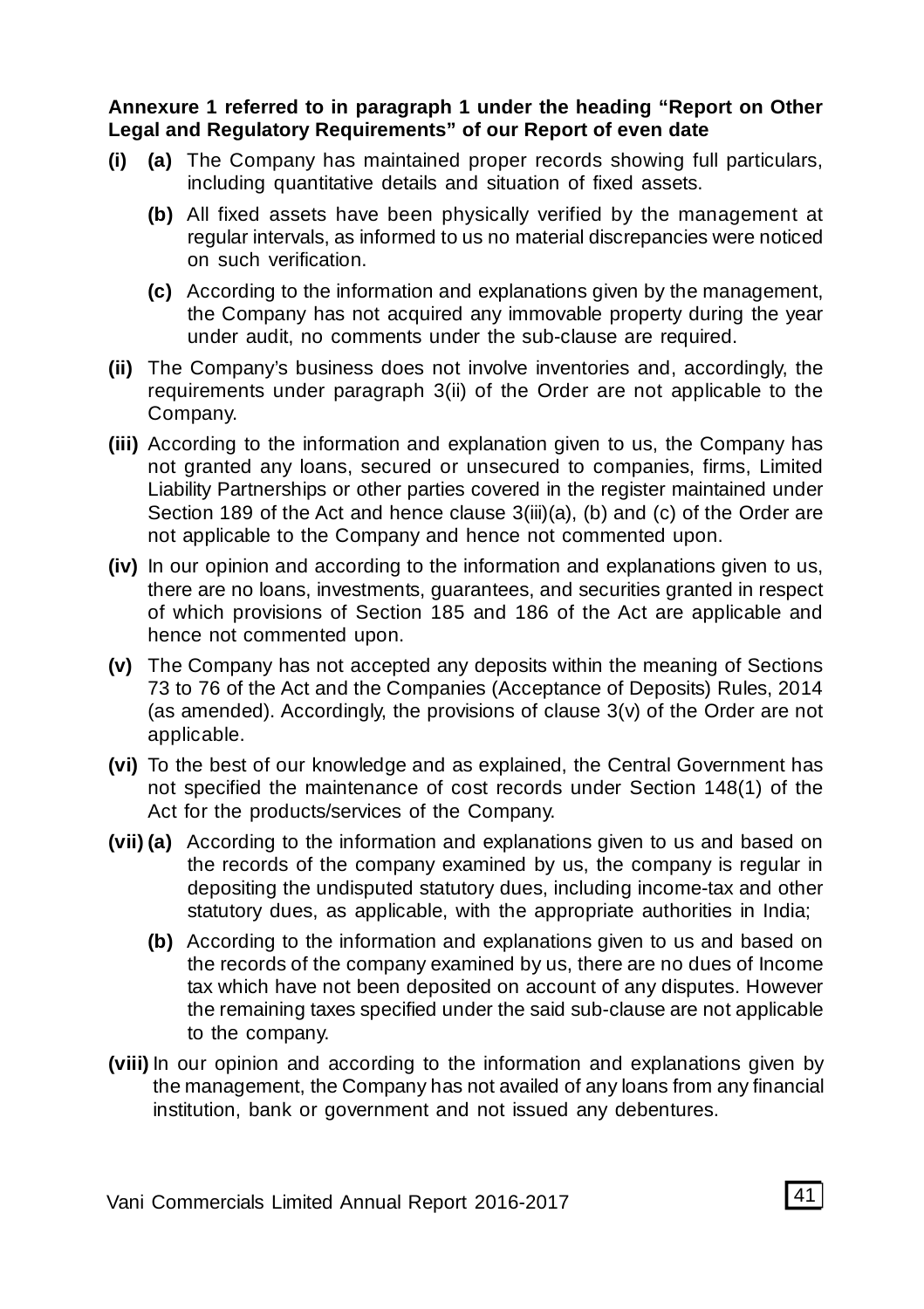- **(ix)** In our opinion and according to the information and explanations given by the management, the Company has not raised any money by way of initial public offer or further public offer (including debt instruments) and the company has not raised/taken any term loan.
- **(x)** Based upon the audit procedures performed for the purpose of reporting the true and fair view of the financial statements and according to the information and explanations given by the management, we report that no fraud by the company or no fraud on the company by the officers and employees of the Company has been noticed or reported during the year.
- **(xi)** According to the information and explanations given by the management, the company has complied with the provisions of Section 197 read with Schedule V of the Companies Act, 2013.
- **(xii)** In our opinion, the Company is not a nidhi company. Therefore, the provisions of clause 3(xii) of the order are not applicable to the Company and hence not commented upon.
- **(xiii)** According to the information and explanations given by the management, transactions with the related parties are in compliance with Section 177 and 188 of Companies Act, 2013 where applicable and the details have been disclosed in the notes to the financial statements, as required by the applicable accounting standards.
- **(xiv)** According to the information and explanations given to us and on an overall examination of the Balance Sheet, the Company has not made any preferential allotment or private placement of shares or fully or partly convertible debentures during the year under review and hence, reporting requirements under clause  $3(xiv)$  are not applicable to the Company and, not commented upon.
- **(xv)** According to the information and explanations given by the management, the Company has not entered into any non-cash transactions with the directors or persons connected with him as referred to in Section 192 of Companies Act, 2013.
- **(xvi)** According to the information and explanations given to us, the company is a Non Banking Finance Company duly registered with the Reserve Bank of India under Section 45-IA of the Act, 1934.

**For Satyendra Mrinal & Associates Chartered Accountants FRN : 017068N**

Place: New Delhi **Place: New Delhi Partner**<br>
Date: 29<sup>th</sup> May 2017  $Date: 29<sup>th</sup> May 2017$ 

**S.K. Jain**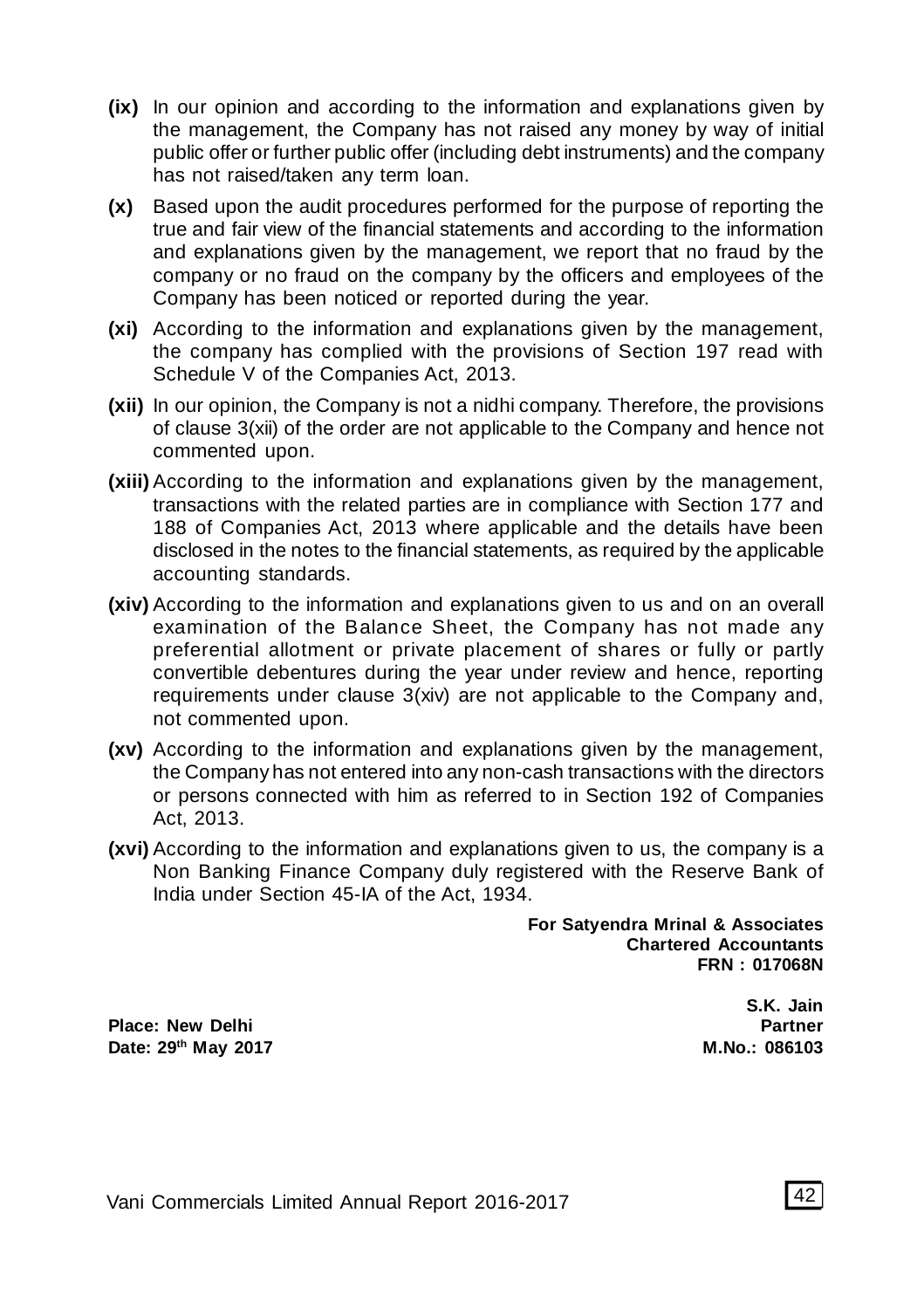#### **ANNEXURE 2 TO THE INDEPENDENT AUDITOR'S REPORT OF EVEN DATE ON THE STANDALONE FINANCIAL STATEMENTS OF VANI COMMERCIALS LIMITED**

#### **Report on the Internal Financial Controls under Clause (i) of Sub-section 3 of Section 143 of the Companies Act, 2013 ("the Act")**

To the Members of Vani Commercials Limited

We have audited the internal financial controls over financial reporting of Vani Commercials Limited ("the Company") as of 31<sup>st</sup> March 2017 in conjunction with our audit of the standalone financial statements of the Company for the year ended on that date.

#### **Management's Responsibility for Internal Financial Controls**

The Company's Management is responsible for establishing and maintaining internal financial controls based on the internal control over financial reporting criteria established by the Company considering the essential components of internal control stated in the Guidance Note on Audit of Internal Financial Controls Over Financial Reporting issued by the Institute of Chartered Accountants of India. These responsibilities include the design, implementation and maintenance of adequate internal financial controls that were operating effectively for ensuring the orderly and efficient conduct of its business, including adherence to the Company's policies, the safeguarding of its assets, the prevention and detection of frauds and errors, the accuracy and completeness of the accounting records, and the timely preparation of reliable financial information, as required under the Companies Act, 2013 ('the Act').

#### **Auditor's Responsibility**

Our responsibility is to express an opinion on the Company's internal financial controls over financial reporting based on our audit. We conducted our audit in accordance with the Guidance Note on Audit of Internal Financial Controls Over Financial Reporting (the "Guidance Note") and the Standards on Auditing as specified under section 143(10) of the Act, to the extent applicable to an audit of internal financial controls, both applicable to an audit of Internal Financial Controls and, both issued by the Institute of Chartered Accountants of India. Those Standards and the Guidance Note require that we comply with ethical requirements and plan and perform the audit to obtain reasonable assurance about whether adequate internal financial controls over financial reporting was established and maintained and if such controls operated effectively in all material respects.

Our audit involves performing procedures to obtain audit evidence about the adequacy of the internal financial controls system over financial reporting and their operating effectiveness. Our audit of internal financial controls over financial reporting included obtaining an understanding of internal financial controls over financial reporting, assessing the risk that a material weakness exists, and testing and evaluating the design and operating effectiveness of internal control based on the assessed risk. The procedures selected depend on the auditor's judgement, including the assessment of the risks of material misstatement of the financial statements, whether due to fraud or error.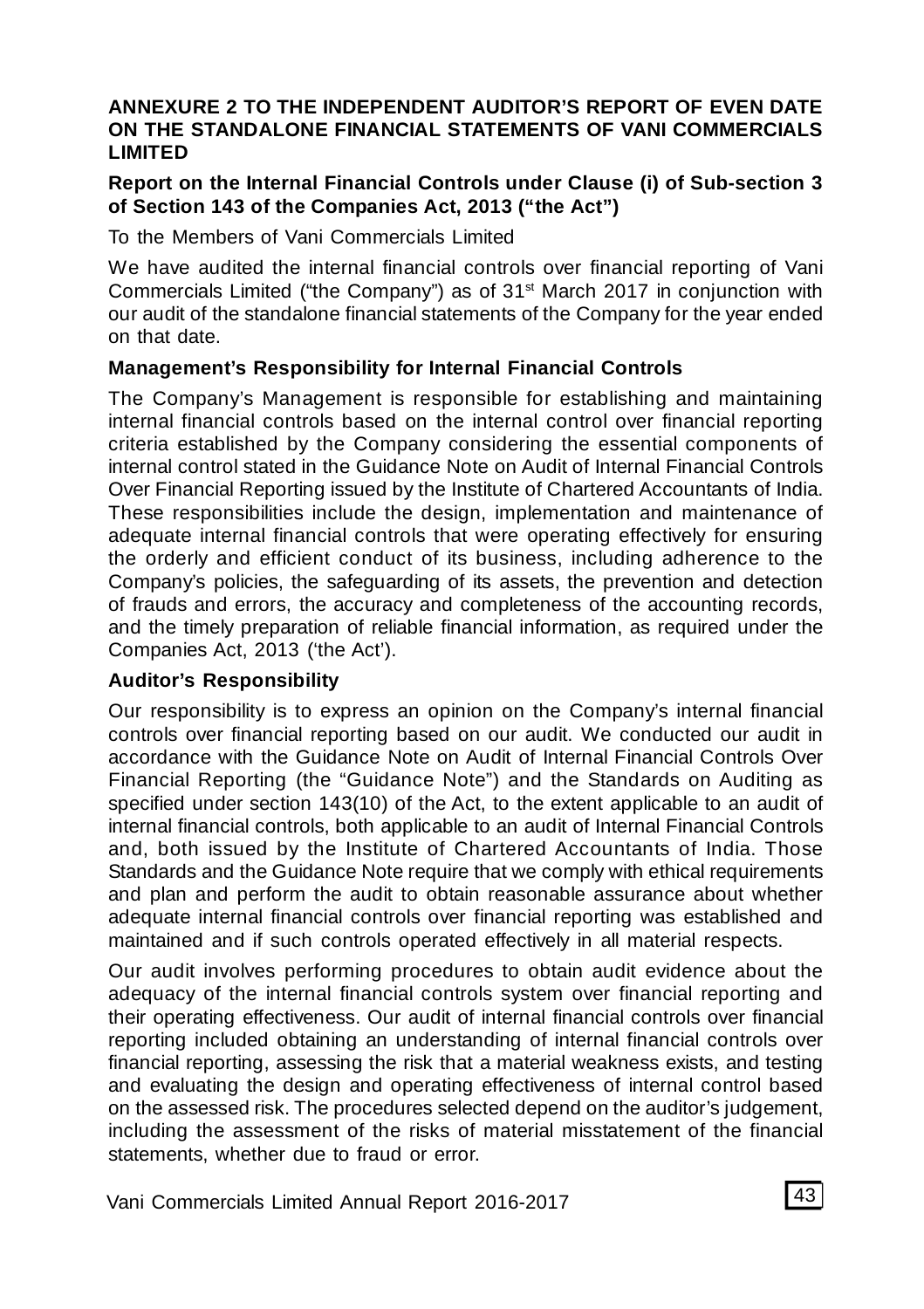We believe that the audit evidence we have obtained is sufficient and appropriate to provide a basis for our audit opinion on the internal financial controls system over financial reporting.

#### **Meaning of Internal Financial Controls Over Financial Reporting**

A company's internal financial control over financial reporting is a process designed to provide reasonable assurance regarding the reliability of financial reporting and the preparation of financial statements for external purposes in accordance with generally accepted accounting principles. A company's internal financial control over financial reporting includes those policies and procedures that (1) pertain to the maintenance of records that, in reasonable detail, accurately and fairly reflect the transactions and dispositions of the assets of the company; (2) provide reasonable assurance that transactions are recorded as necessary to permit preparation of financial statements in accordance with generally accepted accounting principles, and that receipts and expenditures of the company are being made only in accordance with authorisations of management and directors of the company; and (3) provide reasonable assurance regarding prevention or timely detection of unauthorised acquisition, use, or disposition of the company's assets that could have a material effect on the financial statements.

#### **Inherent Limitations of Internal Financial Controls Over Financial Reporting**

Because of the inherent limitations of internal financial controls over financial reporting, including the possibility of collusion or improper management override of controls, material misstatements due to error or fraud may occur and not be detected. Also, projections of any evaluation of the internal financial controls over financial reporting to future periods are subject to the risk that the internal financial control over financial reporting may become inadequate because of changes in conditions, or that the degree of compliance with the policies or procedures may deteriorate.

#### **Opinion**

In our opinion, the Company has, in all material respects, an adequate internal financial controls system over financial reporting and such internal financial controls over financial reporting were operating effectively as at 31<sup>st</sup> March 2017, based on the internal control over financial reporting criteria established by the Company considering the essential components of internal control stated in the Guidance Note on Audit of Internal Financial Controls Over Financial Reporting issued by the Institute of Chartered Accountants of India.

> For **Satyendra Mrinal & Associates Chartered Accountants FRN: 017068N**

Place: New Delhi **Place: New Delhi** Partner<br>
Date: 29<sup>th</sup> May 2017  $Data: 29<sup>th</sup> May 2017$ 

**S.K. Jain**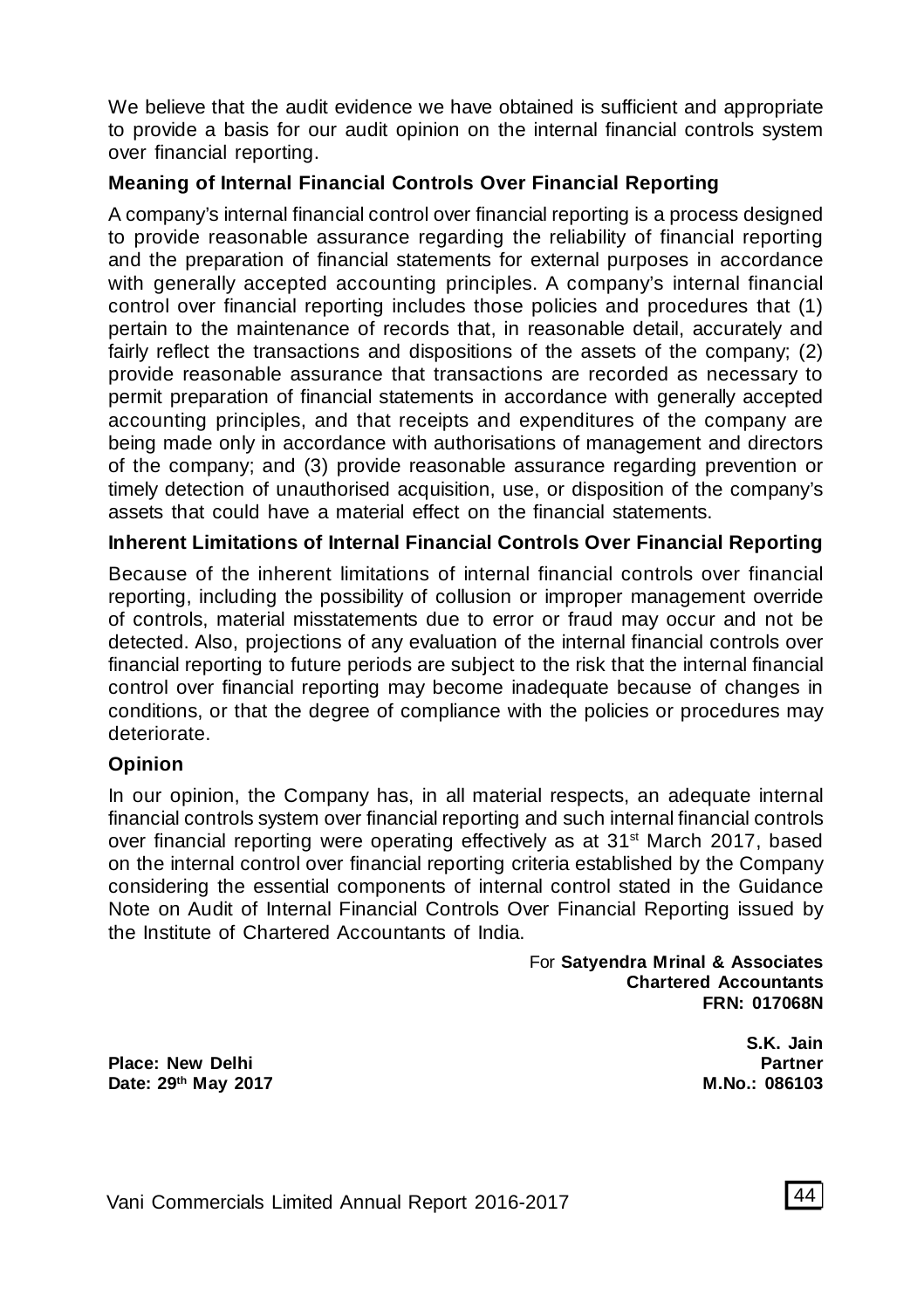#### **VANI COMMERCIALS LIMITED**

#### **BALANCE SHEET AS AT 31ST MARCH, 2017**

|     |              |                                                     |                     | 02 JULLIAJAI JI MARUU, 2017 |               | Amount in $\bar{z}$     |               |  |
|-----|--------------|-----------------------------------------------------|---------------------|-----------------------------|---------------|-------------------------|---------------|--|
|     |              | <b>Particulars</b>                                  | Note                | As At                       |               | As At                   |               |  |
|     |              |                                                     |                     | 31.03.2017                  |               | 31.03.2016              |               |  |
| lı. |              | <b>EQUITY AND LIABILITIES</b>                       |                     |                             |               |                         |               |  |
|     | (1)          | <b>Shareholder's Funds</b>                          |                     |                             |               |                         |               |  |
|     |              | (a) Share Capital                                   | $\overline{2}$      | 41,198,000.00               |               | 41,198,000.00           |               |  |
|     |              | (b) Reserves and Surplus                            | 3                   | 157,052.56                  |               | 67,424.00               |               |  |
|     |              | (c) Money received against share warrants           |                     |                             | 41,355,052.56 |                         | 41,265,424.00 |  |
|     | (2)          | Shares pending allotment                            |                     |                             |               |                         |               |  |
|     | (3)          | <b>Non-Current Liabilities</b>                      |                     |                             |               |                         |               |  |
|     |              | (a) Long-term borrowings                            | 4                   |                             |               | 1,000,000.00            |               |  |
|     |              | (b) Deferred tax liabilities (Net)                  |                     |                             |               | 1,095.00                |               |  |
|     |              | (c) Other Long term liabilities                     |                     |                             |               |                         |               |  |
|     |              | (d) Long term provisions                            | 5                   | 98,686.00                   | 98.686.00     | 51,482.00               | 1,052,577.00  |  |
|     | (4)          | <b>Current Liabilities</b>                          |                     |                             |               |                         |               |  |
|     |              | (a) Short-term borrowings                           |                     |                             |               |                         |               |  |
|     |              | (b) Trade payables<br>(c) Other current liabilities | 6<br>$\overline{1}$ |                             |               | 45.000.00               |               |  |
|     |              | (d) Short-term provisions                           | 8                   | 196,132.00<br>23,000.00     | 219,132.00    | 869,468.00<br>45,166.00 | 959,634.00    |  |
|     | <b>Total</b> |                                                     |                     |                             | 41,672,870.56 |                         | 43,277,635.00 |  |
| II. |              | <b>ASSETS</b>                                       |                     |                             |               |                         |               |  |
|     | (1)          | <b>Non-current assets</b>                           |                     |                             |               |                         |               |  |
|     |              | (a) Fixed assets                                    | 9                   |                             |               |                         |               |  |
|     |              | (i) Tangible assets                                 |                     | 61,968.00                   |               | 85,835.00               |               |  |
|     |              | (ii) Intangible assets                              |                     |                             |               |                         |               |  |
|     |              | (iii) Capital work-in-progress                      |                     |                             |               |                         |               |  |
|     |              | (iv) Intangible assets under development            |                     |                             |               |                         |               |  |
|     |              | (b) Non-current investments                         | 10                  | 19,568,500.00               |               | 19,568,500.00           |               |  |
|     |              | (c) Deferred tax assets (net)                       |                     | 1.064.00                    |               |                         |               |  |
|     |              | (d) Long term loans and advances                    | 11                  | 13,486,956.00               |               | 20,592,777.00           |               |  |
|     |              | (e) Other non-current assets                        | 12                  | 148,360.00                  | 33,266,848.00 | 296,720.00              | 40,543,832.00 |  |
|     | (2)          | <b>Current assets</b>                               |                     |                             |               |                         |               |  |
|     |              | (a) Current investments                             |                     |                             |               |                         |               |  |
|     |              | (b) Inventories                                     | 13                  | 1,192,511.39                |               |                         |               |  |
|     |              | (c) Trade receivables                               |                     |                             |               |                         |               |  |
|     |              | (d) Cash and cash equivalents                       | 14                  | 4,469,599.56                |               | 1.053.027.00            |               |  |
|     |              | (e) Short-term loans and advances                   | 15                  | 2,107,488.61                |               | 340,000.00              |               |  |
|     |              | (f) Other current assets                            | 16                  | 636.423.00                  | 8,406,022.56  | 1.340.776.00            | 2,733,803.00  |  |
|     | <b>Total</b> |                                                     |                     |                             | 41,672,870.56 |                         | 43,277,635.00 |  |
|     |              | <b>Significant Accounting Policies</b>              |                     |                             |               |                         |               |  |
|     |              | Notes on financial Statements                       | $1 - 34$            |                             |               |                         |               |  |

As per our Report of even date **For and on behalf of the Board of Directors For Satyendra Mrinal & Associates Chartered Accountants FRN: 017068N**

**Place : New Delhi Dated : 29th May 2017**

**Vani Commercials Limited** Regd. Off.: 'AASTHA', LP – 11C, Pitampura, New Delhi – 110034 CIN: L74899DL1988PLC106425 Email ID:info@vanicommercials.com

**S.K. Jain Mukesh Kumar Sukhija Pooja Bhatia Praveen Kumar Partner Director Director Director Director Company Secretary**<br> **Director Director Company Secretary**<br> **DIN: 01038078 DIN: 00188770 M.No.: A32898 M.No. 086103 DIN: 01038078 DIN: 00188770 M.No. : A32898**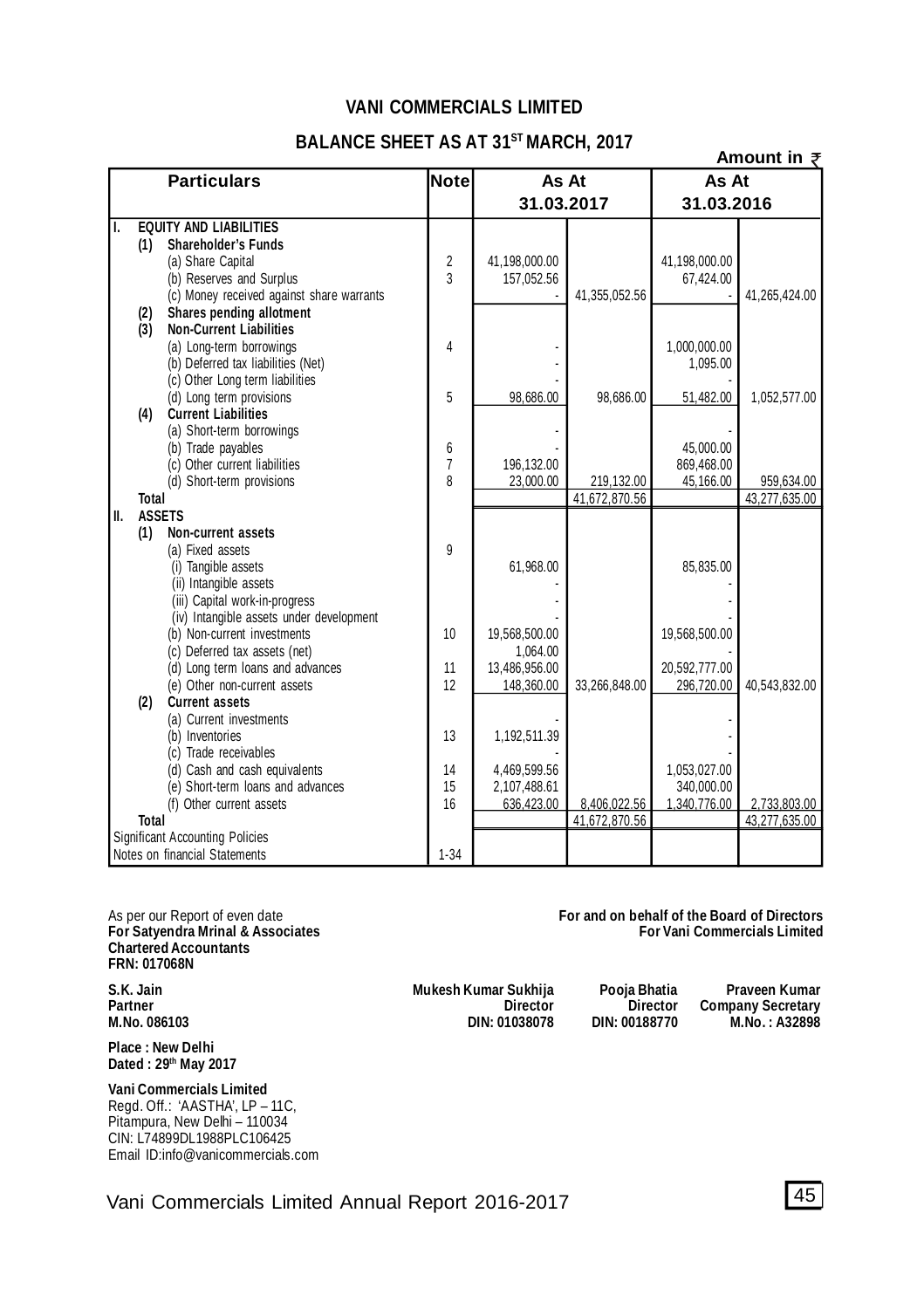#### **VANI COMMERCIALS LIMITED**

#### **STATEMENT OF PROFIT & LOSS FOR THE YEAR ENDED 31ST MARCH 2017**

#### **Amount in**

| <b>Particulars</b>                                                            | <b>Note</b> | 2016-17          | 2015-16      |
|-------------------------------------------------------------------------------|-------------|------------------|--------------|
|                                                                               | No.         |                  |              |
| I. Revenue from operations                                                    | 25          | 2,860,213.00     | 2,834,049.00 |
| II. Other Income                                                              | 26          | 88.265.00        | 155,187.00   |
| III. Total Revenue                                                            | $ +  $      | 2,948,478.00     | 2,989,236.00 |
| IV. Expenses:                                                                 |             |                  |              |
| Cost of materials consumed                                                    |             |                  |              |
| Purchase of Stock-in-Trade                                                    |             | 1,192,511.39     |              |
| Changes in inventories of finished goods, work-in-progress and Stock-in-Trade | 27          | (1, 192, 511.39) |              |
| Employee benefit expense                                                      | 28          | 1,088,000.00     | 1,281,450.00 |
| <b>Financial costs</b>                                                        | 29          | 230.00           | 573.00       |
| Depreciation and amortization expense                                         | 30          | 48.367.00        | 42.813.00    |
| Other expenses                                                                | 31          | 1,458,901.44     | 1,296,508.00 |
| IV. Total Expenses                                                            |             | 2,595,498.44     | 2,621,344.00 |
| V. Profit before exceptional and extraordinary items and tax                  | III-IV      | 352,979.56       | 367,892.00   |
| VI. Exceptional Items                                                         |             |                  |              |
| VII. Profit before extraordinary items and tax                                | $V-VI$      | 352,979.56       | 367,892.00   |
| VIII. Extraordinary Items                                                     |             |                  |              |
| IX. Profit before tax                                                         | VII-VIII    | 352,979.56       | 367,892.00   |
| X. Tax expense:                                                               |             |                  |              |
| (1) Current tax                                                               |             | 111,231.00       | 96,793.00    |
| (2) Deferred tax                                                              |             | (2, 159.00)      | (391.00)     |
| (3) Provision for standard assets of NBFCs                                    |             | 47,204.00        | 51,482.00    |
| XI. Profit(Loss) from the perid from continuing operations                    | $IX-X$      | 196,703.56       | 220,008.00   |
| XII. Profit/(Loss) from discontinuing operations                              |             |                  |              |
| XIII. Tax expense of discounting operations                                   |             |                  |              |
| XIV. Profit/(Loss) from Discontinuing operations                              | XII-XIII    |                  |              |
| XV. Profit/(Loss) for the period                                              | $XI+XIV$    | 196,703.56       | 220,008.00   |
| XVI. Earning per equity share:                                                | 32          |                  |              |
| (1) Basic                                                                     |             | 0.05             | 0.05         |
| (2) Diluted                                                                   |             | 0.05             | 0.05         |

Notes forming part of the financial statements 1-34

As per our Report of even date **For and on behalf of the Board of Directors For Satyendra Mrinal & Associates Chartered Accountants FRN: 017068N**

**S.K. Jain Mukesh Kumar Sukhija Pooja Bhatia Praveen Kumar Partner Director Director Director Director Company Secretary**<br> **Director Director Company Secretary**<br> **DIN: 01038078 DIN: 00188770 M.No.: A32898 M.No. 086103 DIN: 01038078 DIN: 00188770 M.No. : A32898**

**Place : New Delhi Dated : 29th May 2017**

**Vani Commercials Limited** Regd. Off.: 'AASTHA', LP – 11C, Pitampura, New Delhi – 110034 CIN: L74899DL1988PLC106425 Email ID:info@vanicommercials.com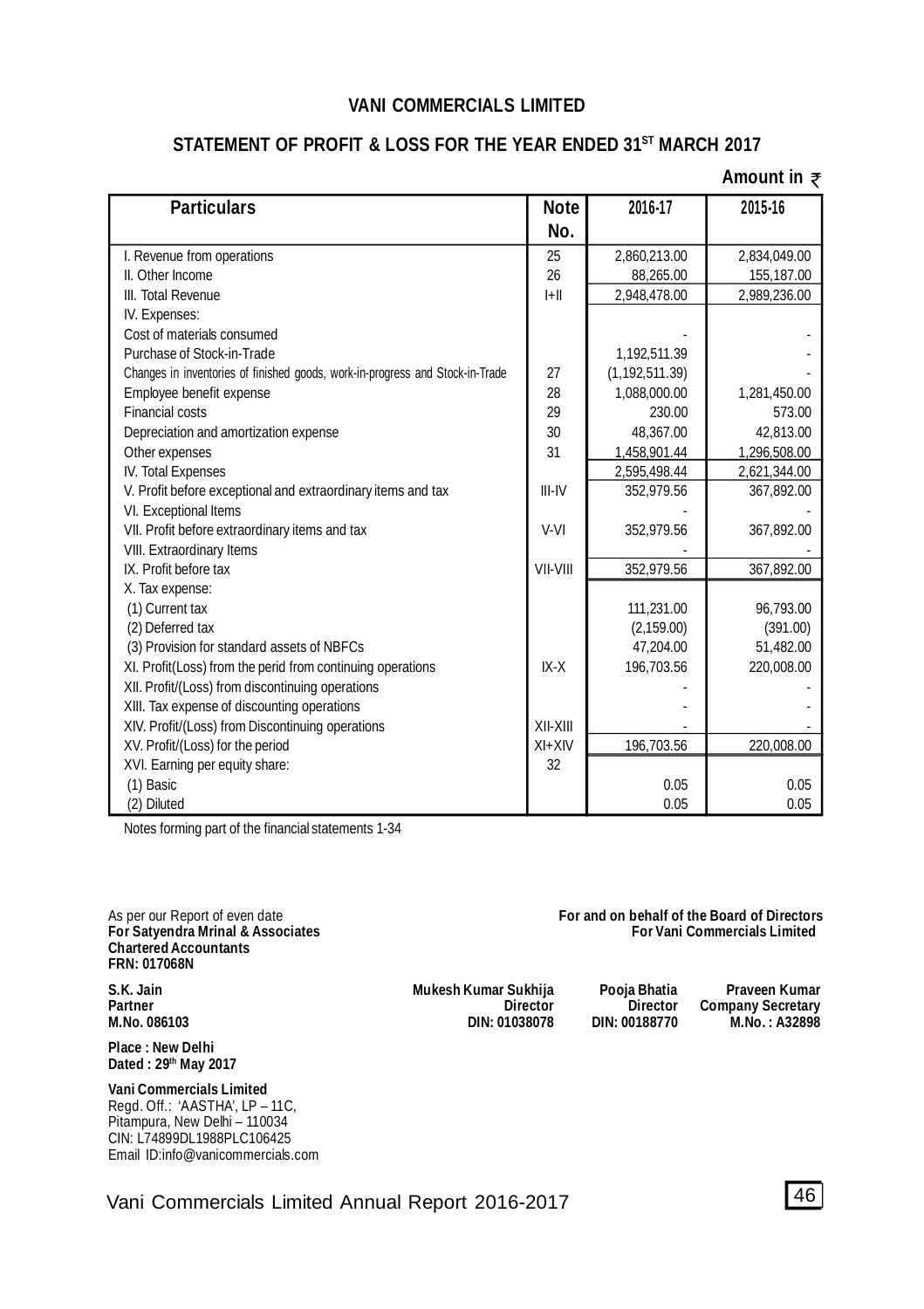# **CASH FLOW STATEMENT FOR THE YEAR ENDED 31ST MARCH, 2017**

Amount in  $\bar{z}$ 

| <b>Particulars</b>                                                                                        | 2016-17                     | 2015-16              |
|-----------------------------------------------------------------------------------------------------------|-----------------------------|----------------------|
| <b>Cash Flow from Operating Activities:</b><br>А.                                                         |                             |                      |
| Profit/(Loss) before Taxation                                                                             | 352.980                     | 367.892              |
| Adjustments for:<br>Depreciation                                                                          | 48,367                      | 42,813               |
| Prelminary Exp                                                                                            | 148,360                     | 148,360              |
| Loss / (Profit) on Sale of assets                                                                         |                             |                      |
| Finance cost                                                                                              | 230                         | 573                  |
| Interest Income<br><b>Operating Profit/(Loss) before Working Capital Changes</b>                          | 549,937                     | 559,638              |
| Adjustments for:                                                                                          |                             |                      |
| Trade and Other Receivables                                                                               |                             |                      |
| Inventories<br>Trade and Other Payables                                                                   | (1, 192, 511)<br>(718, 336) | 207,561              |
| Provisions                                                                                                | (22,166)                    | 428                  |
| Other current Assets                                                                                      | 704,353                     | (297, 720)           |
| <b>Cash Generated from Operations</b>                                                                     | (678, 724)                  | 469,907              |
| Direct Tax Paid<br>Net Cash generated from Operating Activities                                           | (218, 306)<br>(897, 030)    | (96, 793)<br>373,114 |
| В.<br><b>Cash Flow from Investing Activities</b>                                                          |                             |                      |
| Purchase of Fixed Assets                                                                                  | (24, 500)                   | (49,000)             |
| Sale of assets<br>Loans and Advances                                                                      |                             |                      |
| Investments                                                                                               | 5,338,332                   | (1,316,260)          |
| Interest Income                                                                                           |                             |                      |
| Net Cash used in Investing Activities                                                                     | 5,313,832                   | (1,365,260)          |
| C.<br><b>Cash Flow from Financing Activities</b><br>Proceeds of Borrowings                                | 1,000,000                   | 1,000,000            |
| Proceeds of Issuance of share capital                                                                     |                             |                      |
| Finance cost                                                                                              | (230)                       | (573)                |
| Net Cash generated from in Financing Activities                                                           | (1,000,230)                 | 999.427              |
| Net Increase/(Decrease) in Cash and Cash Equivalents (A+B+C)<br><b>Cash and Cash Equivalents: Opening</b> | 3,416,573<br>1,053,027      | 7,281<br>1,045,746   |
| Cash and Cash Equivalents: Closing                                                                        | 4,469,600                   | 1,053,027            |

**Notes:**

1. The above Cash Flow Statement has been prepared under the indirect method as set out in the Accounting Standard on Cash Flow Statement (AS-3).

2. Figures in Brackets indicate Cash Outflow.

3. Previous Year's figures have been recast, regrouped and restated where ever necessary.

| As per our Report of even date<br>For Satyendra Mrinal & Associates<br><b>Chartered Accountants</b><br><b>FRN: 017068N</b> |                                                          | For and on behalf of the Board of Directors<br><b>For Vani Commercials Limited</b> |                                                            |
|----------------------------------------------------------------------------------------------------------------------------|----------------------------------------------------------|------------------------------------------------------------------------------------|------------------------------------------------------------|
| S.K. Jain<br>Partner<br>M. No. 086103                                                                                      | Mukesh Kumar Sukhija<br><b>Director</b><br>DIN: 01038078 | Pooja Bhatia<br><b>Director</b><br>DIN: 00188770                                   | Praveen Kumar<br><b>Company Secretary</b><br>M.No.: A32898 |
| Place: New Delhi<br>Dated: 29th May 2017                                                                                   |                                                          |                                                                                    |                                                            |

**Vani Commercials Limited** Regd. Off.: 'AASTHA', LP – 11C, Pitampura, New Delhi – 110034 CIN: L74899DL1988PLC106425 Email ID:info@vanicommercials.com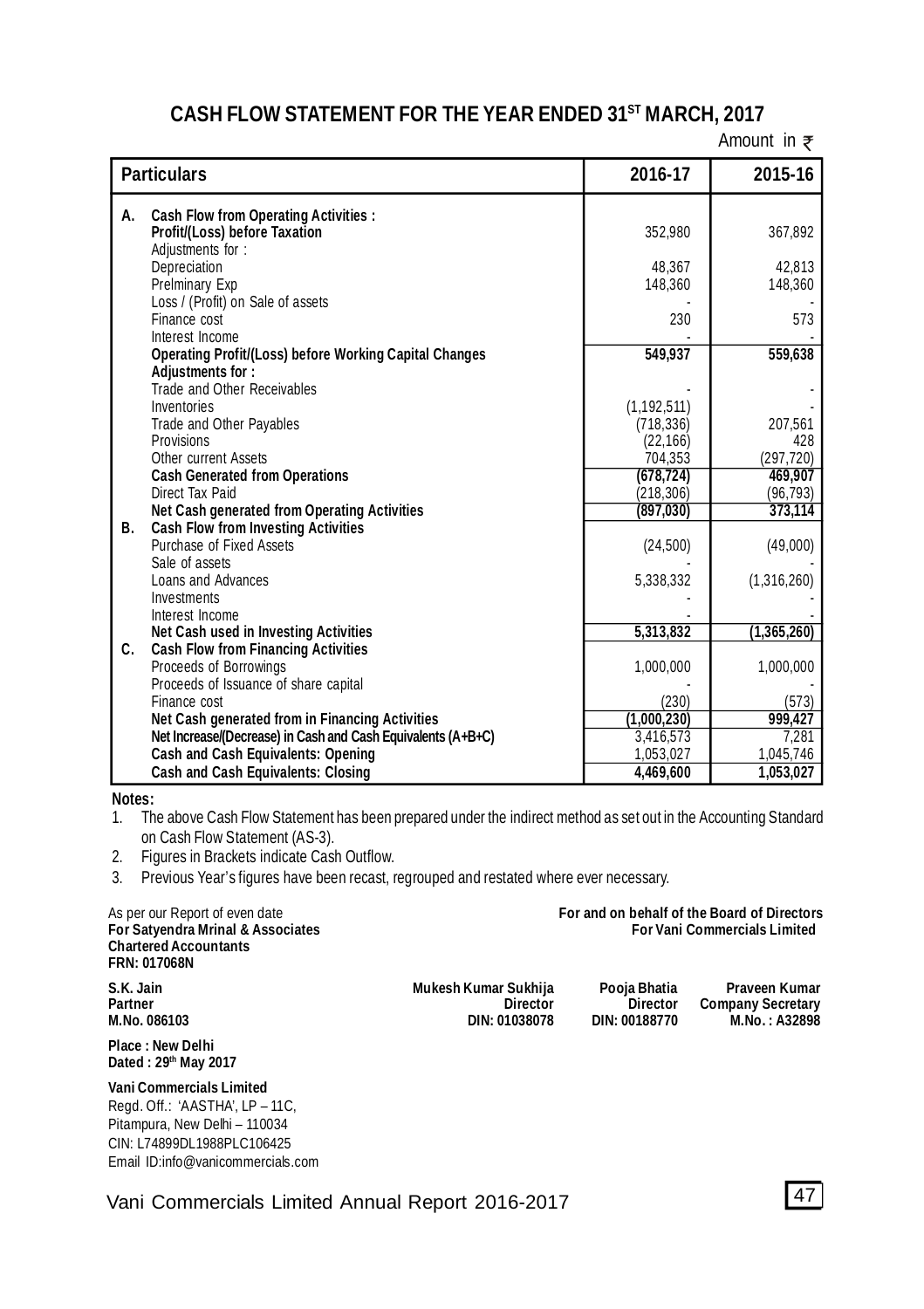Notes Forming Part of Financial Statements

NOTE: 1

# **A. CORPORATE INFORMATION**

The company is a Non-banking Financial Company (NBFC) duly registered with Reserve Bank of India and is engaged in the business of NBFI.

# **B. SIGNIFICANT ACCOUNTING POLICIES :**

# **I. BASIS OF PREPARATION**

The accompanying financial statements have been prepared and presented as a going concern, under historical cost convention, on the accrual basis of accounting unless otherwise stated in accordance with the generally accepted accounting principles in India (Indian GAAP) and comply with the Accounting Standards specified under Section 133 of the Companies Act, 2013 (The Act), read together with paragraph 7 of the Companies (Accounts) Rules, 2014 and relevant provision of the Companies Act, 2013.

The accounting policies have been consistently applied by the Company and are consistent with those used in the previous year.

All assets and liabilities have been classified as current or non-current as per the Company's normal operating cycle, and other criteria set out in the Schedule III of the Companies Act, 2013. Based on the nature of products and the time between the acquisition of assets for processing and their realisation in cash and cash equivalents, the Company has ascertained its operating cycle as up to twelve months for the purpose of current/non-current classification of assets and liabilities.

# **II. USE OF ESTIMATES**

The preparation of financial statements in conformity with Indian GAAP requires the management to make judgements, estimates and assumptions that affect the reported amounts of revenues, expenses, assets and liabilities, and disclosure of contingent liabilities, at the end of the reporting period. Although, these estimates are based on the management's best knowledge of current events and actions, uncertainty about these assumptions and estimates could result in the outcomes requiring a material adjustment to the carrying amounts of assets or liabilities in future periods.

Significant estimates used by the management in the preparation of these financial statements include the useful life of fixed assets and intangible assets and provisions for doubtful debts/advances. Difference, if any, between the actual results and estimates are recognized in the period in which the results are known/ materialized.

# **III. PROVISIONS FOR STANDARD/NON PERFORMING ASSETS**

The Company makes provision for Finance receivables based on the prudential norms issued by the RBI relating to income recognition, asset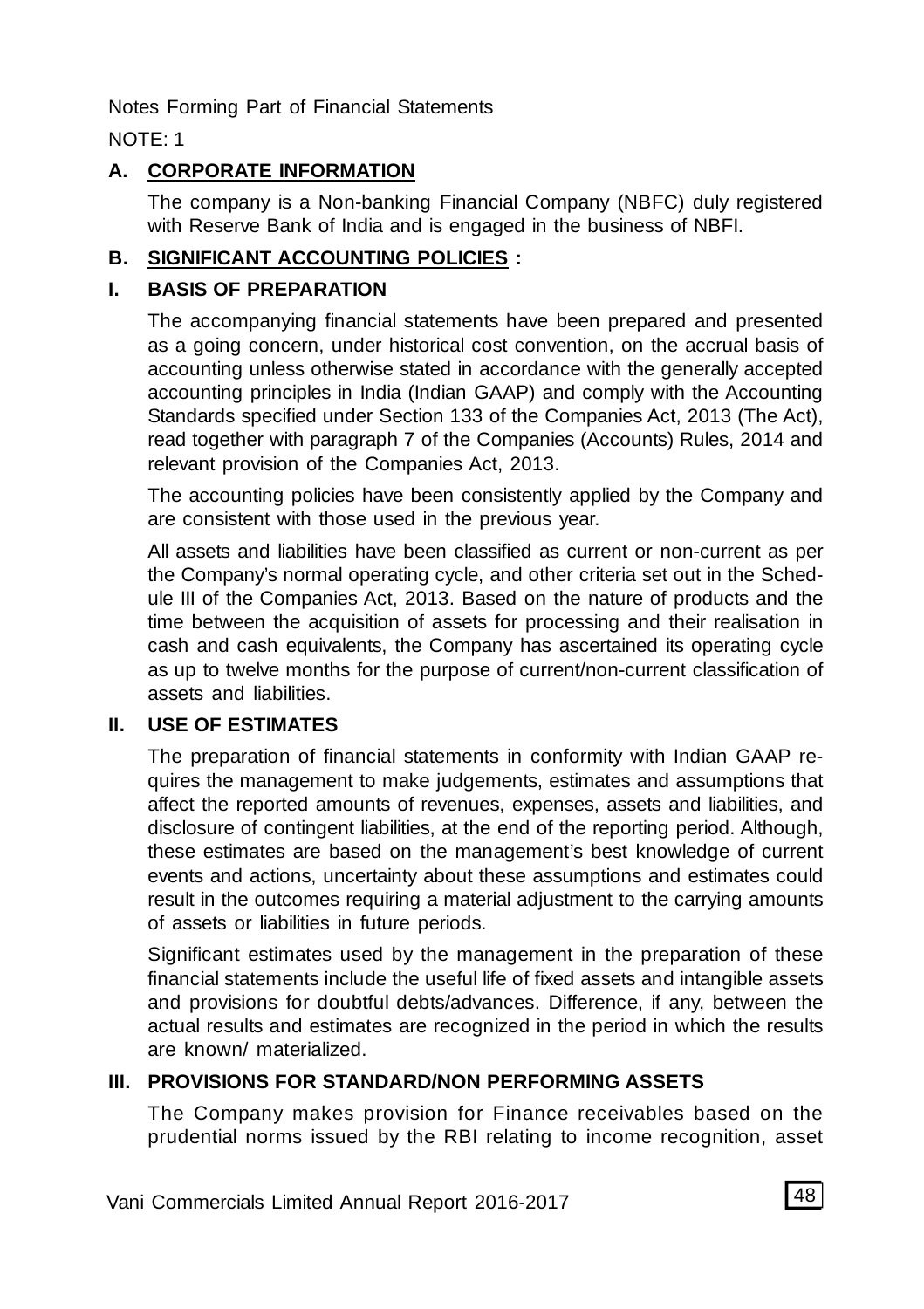classification and non-performing assets as early implemented by the Company.

The Company makes a provision on all outstanding standard assets as per the prudential norms/guidelines issued by the RBI.

# **IV. FIXED ASSETS AND DEPRECIATION**

Fixed assets are recorded at cost of acquisition and installation including freight, duties, levies less accumulated depreciation. Cost of acquisition includes rates, taxes, and any other directly attributable cost for bringing the asset to its working condition for intended use.

Depreciation on Tangible Fixed Assets is provided on Written Down Value method using the rates arrived at based on the useful lives as specified in the Schedule II of the Companies Act, 2013, or estimated by the management. The Company has used the following useful life to provide depreciation on its fixed assets.

| <b>Assets</b>                                                                                       | Useful Life as Prescribed<br>by Schedule II of the<br><b>Companies Act, 2013</b> |
|-----------------------------------------------------------------------------------------------------|----------------------------------------------------------------------------------|
| <b>Factory Building</b>                                                                             | 30 years                                                                         |
| Plant & Machinery (other than<br>continuous process plant not<br>covered under specific industries) | 15 years                                                                         |
| Furniture & Fittings                                                                                | 10 years                                                                         |
| Motor Cycles, scooters and other mopeds                                                             | 10 years                                                                         |
| Vehicles (Motor Cars)                                                                               | 8 years                                                                          |
| <b>Office Equipments</b>                                                                            | 5 years                                                                          |
| Computer, printers & data processing units                                                          | 3 years                                                                          |
| Electrical Installations                                                                            | 10 years                                                                         |

#### **(a) Assets where useful life is same as Schedule II**

#### **(b) Assets where useful life differ from Schedule II**

Fixed Assets, individually costing less than Rupees five thousand, are fully depreciated in the year of purchase.

### **(c) Depreciation**

Depreciation on the Fixed Assets added/disposed off/discarded during the year is provided on pro-rata basis with reference to the date of addition/disposal/ discarding and in the case of capitalisation of any asset, depreciation is charged from the date the same is ready/put to use to the Statement of Profit and Loss.

### **V. INTANGIBLE ASSETS AND AMORTISATION**

Intangible Assets are stated at acquisition cost, net of accumulated amortisation and accumulated impairment losses, if any. Intangible assets are amortised on a straight-line basis over their estimated useful lives.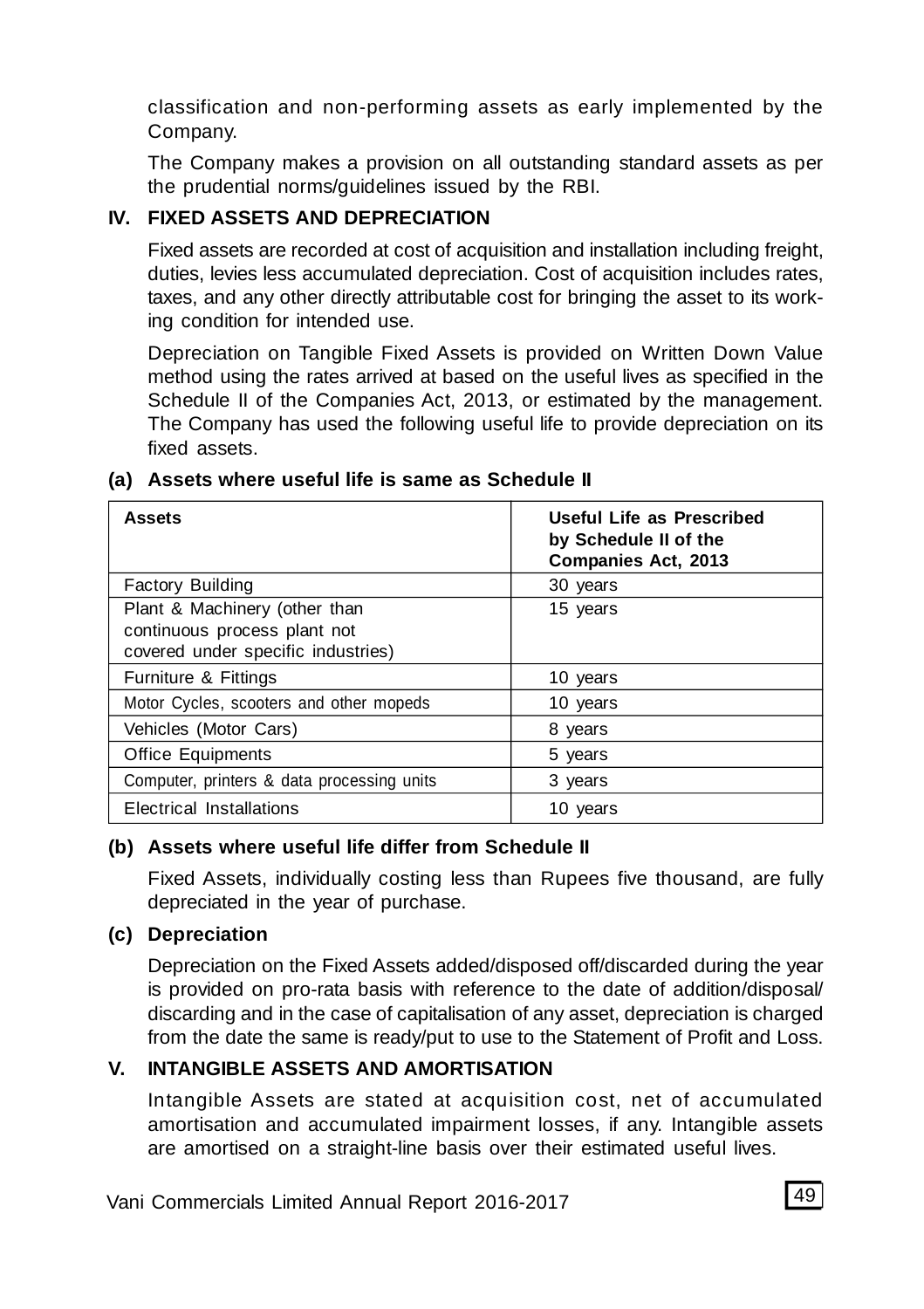The Company amortises miscellaneous expenditure representing the Company's formation expenses over a period of 5 years. Further, the cost of Direct Listing of Equity Shares on BSE Limited has also been included in the same.

#### **VI. BORROWING COSTS**

Borrowing Costs attributable to acquisition and construction of qualifying assets are capitalised as a part of the cost of such assets up to the date when such assets are ready for its intended use. Other borrowing costs are charged to the Statement of Profit and Loss in the period in which they are incurred.

#### **VII. TRANSLATION OF FOREIGN CURRENCY ITEMS**

The Company has not dealt with any foreign currency transaction during the Financial Year.

#### **VIII. INVESTMENTS**

Investments, which are readily realisable and intended to be held for not more than one year from the date on which such investments are made, are classified as current investments. All other investments are classified as longterm investments.

Investments are recorded at cost on the date of purchase, which include acquisition charges such as brokerage, stamp duty, taxes, etc. Current Investments are stated at lower of cost and net realisable value. Long-term investments are stated at cost after deducting provisions made, if any, for other than temporary diminution in the value.

# **IX. REVENUE RECOGNITION**

Revenue is recognised to the extent that it is probable that the economic benefits will flow to the Company and can be reliably measured.

Interest income is recognized on a time proportion basis taking into account the amount outstanding and the rate applicable.

Dividend income on investments is accounted for on receipt of the same.

All expenses and income to the extent considered payable and receivable respectively unless specifically stated be otherwise, are accounted for on mercantile basis.

### **X. RETIREMENT AND OTHER EMPLOYEE BENEFITS**

#### **(a) Provident Fund**

Provision of Provident Fund is not applicable to the Company.

#### **(b) Gratuity**

No provision for gratuity has been made as there is no amount due towards Gratuity payable.

#### **(c) Compensated Leaves**

Unutilized leave of staff lapses as at the year end and is not encashable.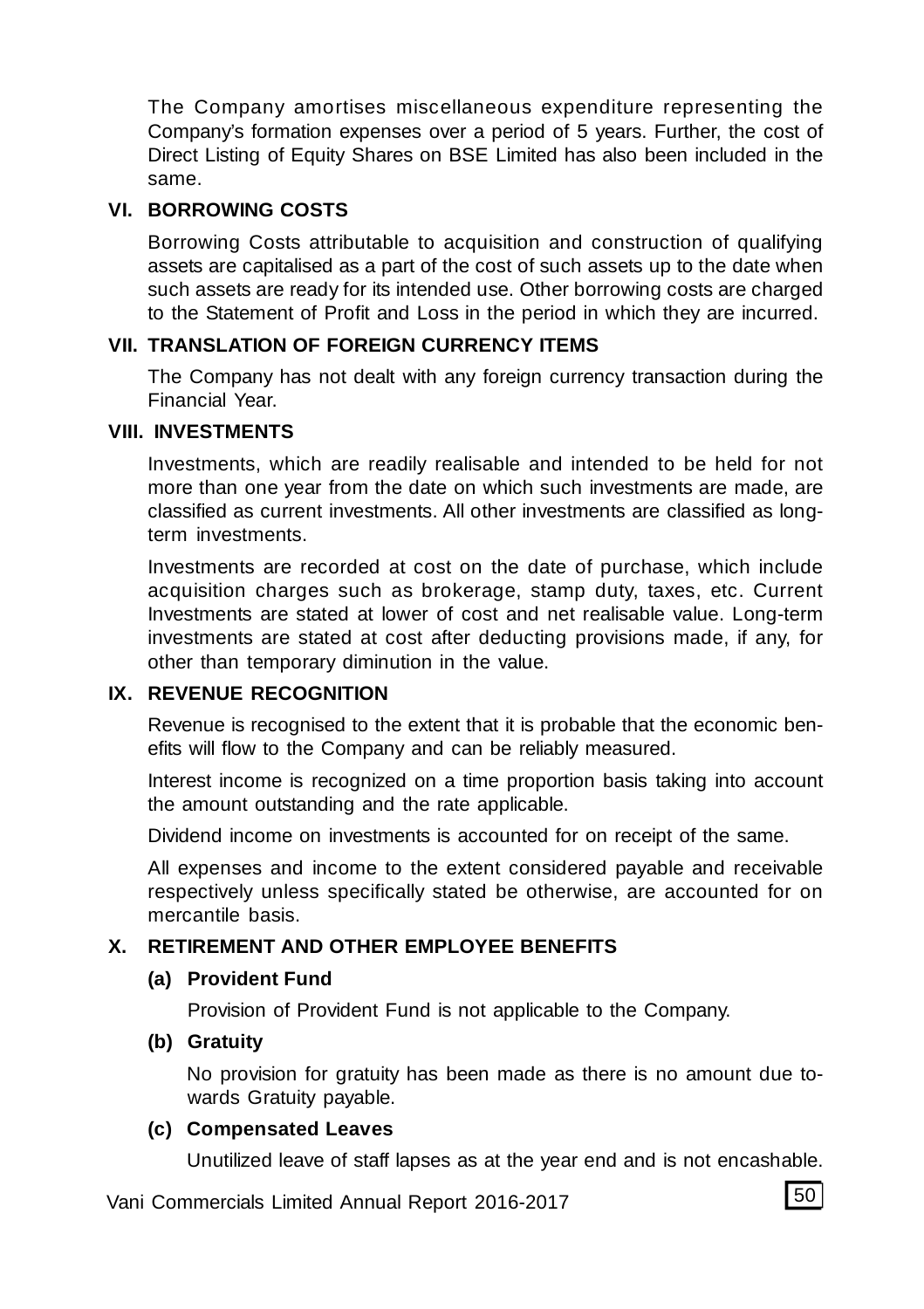Accordingly, no provision is made for compensated Leaves.

# **XI. TAXATION**

Tax expense comprises of current and deferred tax.

# **Current Tax**

Provision for current tax is made after taking into consideration benefits admissible under the provisions of the Income-tax Act, 1961. Minimum Alternative Tax (MAT) credit is recognized where there is convincing evidence that the same can be utilized in future.

Current tax assets and current tax liabilities are offset when there is a legally enforceable right to set off the recognized amounts and there is an intention to settle the asset and the liability on a net basis.

# **Deferred Tax**

The deferred tax for timing differences between the book and tax profits for the year is accounted for, using the tax rates and laws that have been substantively enacted as of the Balance Sheet date. Deferred tax assets arising from timing differences are recognised to the extent there is reasonable certainty that these would be realised in future.

The carrying amount of deferred tax assets are reviewed at each Balance Sheet date. The Company writes down the carrying amount of a deferred tax asset to the extent that it is no longer reasonably certain, that sufficient future taxable income will be available against which deferred tax asset can be realised. Any such write-down is reversed to the extent that it becomes reasonably certain, that sufficient future taxable income will be available.

In case of unabsorbed losses and unabsorbed depreciation, all deferred tax assets are recognised only if there is virtual certainty supported by convincing evidence that they can be realised against future taxable profit. At each Balance Sheet date, the Company reassesses the unrecognised deferred tax assets.

# **XII. CASH FLOW STATEMENT**

Cash flows are reported using the indirect method, whereby the net profit before tax is adjusted for the effects of transactions of a non-cash nature, any deferrals or accruals of past or future operating cash receipts or payments and item of income or expenses associated with investing or financing cash flows. The cash flows from operating, investing and financing activities of the Company are segregated.

# **XIII. EARNINGS PER SHARE**

Basic earnings per share are calculated by dividing the net profit for the year attributable to equity shareholders (after deducting preference dividends and attributable taxes, if any) by the weighted-average number of equity shares outstanding during the period. The weighted-average number of equity shares outstanding during the period and for all periods presented is adjusted for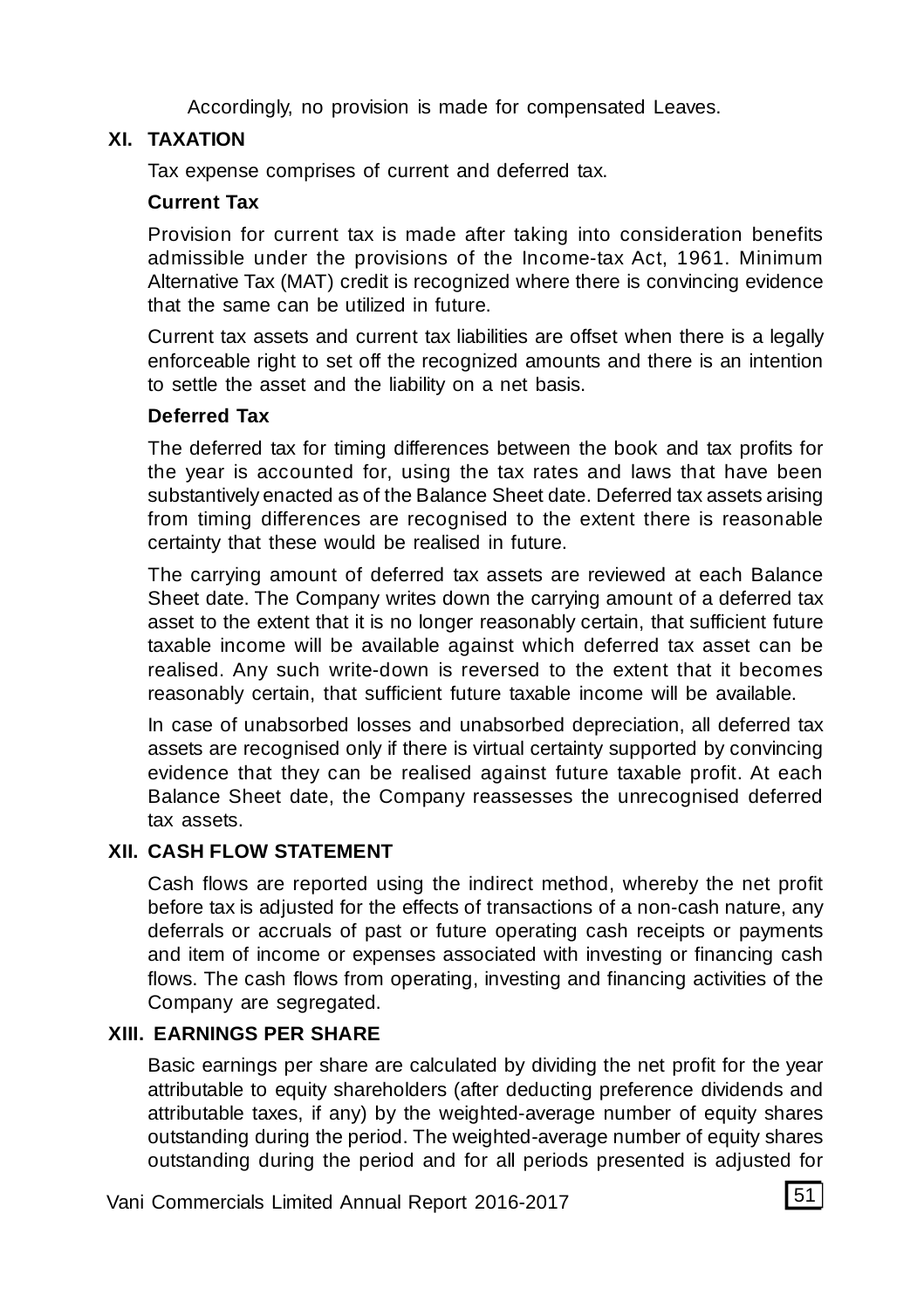events such as bonus issue; bonus element in a rights issue to existing shareholders; share split; and reverse share split (consolidation of shares) that have changed the number of equity shares outstanding, without a corresponding change in resources.

For the purpose of calculating diluted earnings per share, the net profit or loss for the year attributable to equity shareholders and the weighted-average number of shares outstanding during the period are adjusted for the effects of all dilutive potential equity shares.

#### **XIV. CONTINGENT LIABILITIES AND PROVISIONS**

Contingent Liabilities are possible but not probable obligations as on Balance Sheet date, based on the available evidence.

Provisions are recognised when there is a present obligation as a result of past events, and it is probable that an outflow of resources will be required to settle the obligation, in respect of which a reliable estimate can be made.

Provisions are not discounted to its present value and are determined based on best estimate required to settle the obligation at the Balance Sheet date.

# **C. OTHER SIGNIFICANT NOTES :**

- 1. There are no dues to micro and small-scale enterprises as per The Micro, Small and Medium Enterprises Development Act, 2006 based on information available with the Company.
- 2. The management has confirmed that adequate provisions have been made for all the known and determined liabilities and the same is not in excess of the amounts reasonably required.
- 3. No expenses have been admitted other than those reflected in financial **Statements**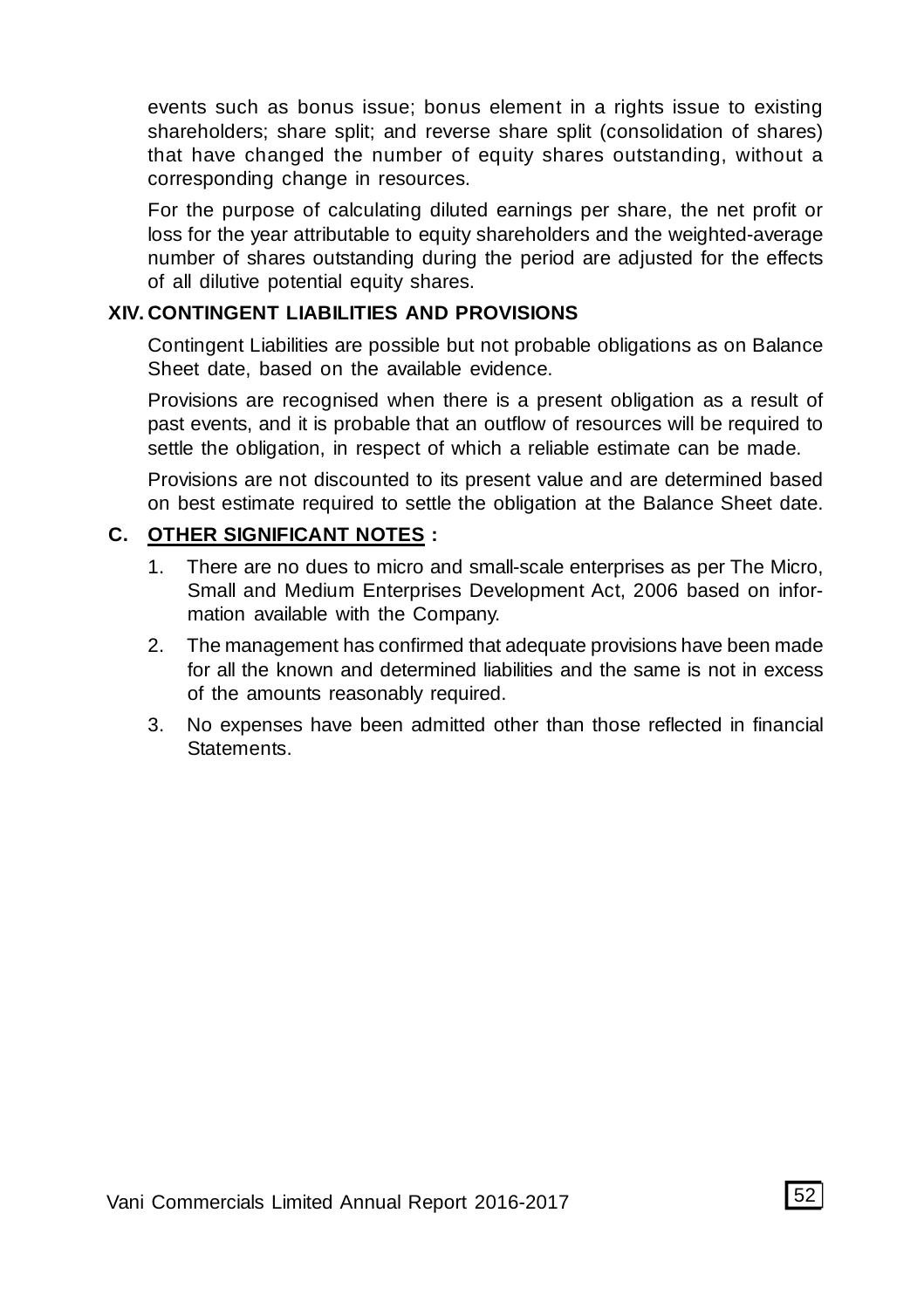#### **VANI COMMERCIALS LIMITED**

Regd. Off : 'AASTHA' LP-11C PITAMPURA, NEW DELHI-110034

# **Notes on Finacial Statements for the Year ended 31st March 2017**

Previous year figures have been regrouped/re-calssified, wherever necessary to conform to current year presentation .

# **2. SHARE CAPITAL**

| <b>Share Capital</b>                         | 31.03.2017    |               |               | 31.03.2016    |
|----------------------------------------------|---------------|---------------|---------------|---------------|
|                                              | <b>Number</b> | Amount        | <b>Number</b> | Amount        |
| Authorised                                   |               |               |               |               |
| Equity Shares of Rs.10/- each                | 5,050,000     | 50.500.000.00 | 5,050,000     | 50,500,000.00 |
| Issued                                       |               |               |               |               |
| Equity Shares of Rs.10/- each                | 4,119,800     | 41,198,000.00 | 4,119,800     | 41,198,000.00 |
| Subscribed & Paid up                         |               |               |               |               |
| Equity Shares of Rs.10/- each fully paid     | 4,119,800     | 41.198.000.00 | 4,119,800     | 41.198.000.00 |
| Subscribed but not fully Paid up             |               |               |               |               |
| Equity Shares of Rs.10/- each not fully paid | 4,119,800     | 41,198,000.00 | 4,119,800     | 41,198,000.00 |
| Total                                        | 4,119,800     | 41,198,000.00 | 4,119,800     | 41,198,000.00 |

2.2. The reconciliation of the number of shares outstanding is set our below :-

| <b>Particulars</b>                                                                                                     | <b>Equity Shares</b> |            |
|------------------------------------------------------------------------------------------------------------------------|----------------------|------------|
|                                                                                                                        | Number               | Amount     |
| Shares outstanding at the beginning of the year<br>Shares Issued during the year<br>Shares bought back during the year | 4.119.800            | 41.198.000 |
| Shares outstanding at the end of the year                                                                              | 4.119.800            | 41.198.000 |

2.3. The detail of shareholders holding more than 5% shares :-

| <b>NAME OF SHARE HOLDER</b> | 31.03.2017                   |                        | 31.03.2016                   |                        |
|-----------------------------|------------------------------|------------------------|------------------------------|------------------------|
|                             | NO. OF<br><b>SHARES HELD</b> | % OF<br><b>HOLDING</b> | NO. OF<br><b>SHARES HELD</b> | % OF<br><b>HOLDING</b> |
| NAU NIDH FINANCE LIMITED    | 1,000,000                    | 24%                    | 1,000,000                    | 24%                    |
|                             |                              | 0%                     |                              | 0%                     |
|                             |                              | 0%                     |                              | 0%                     |
|                             |                              | 0%                     |                              | 0%                     |
|                             | $\overline{\phantom{a}}$     | 0%                     | ۰                            | 0%                     |
| Total                       | 1,000,000                    | 24%                    | 1,000,000                    | 24%                    |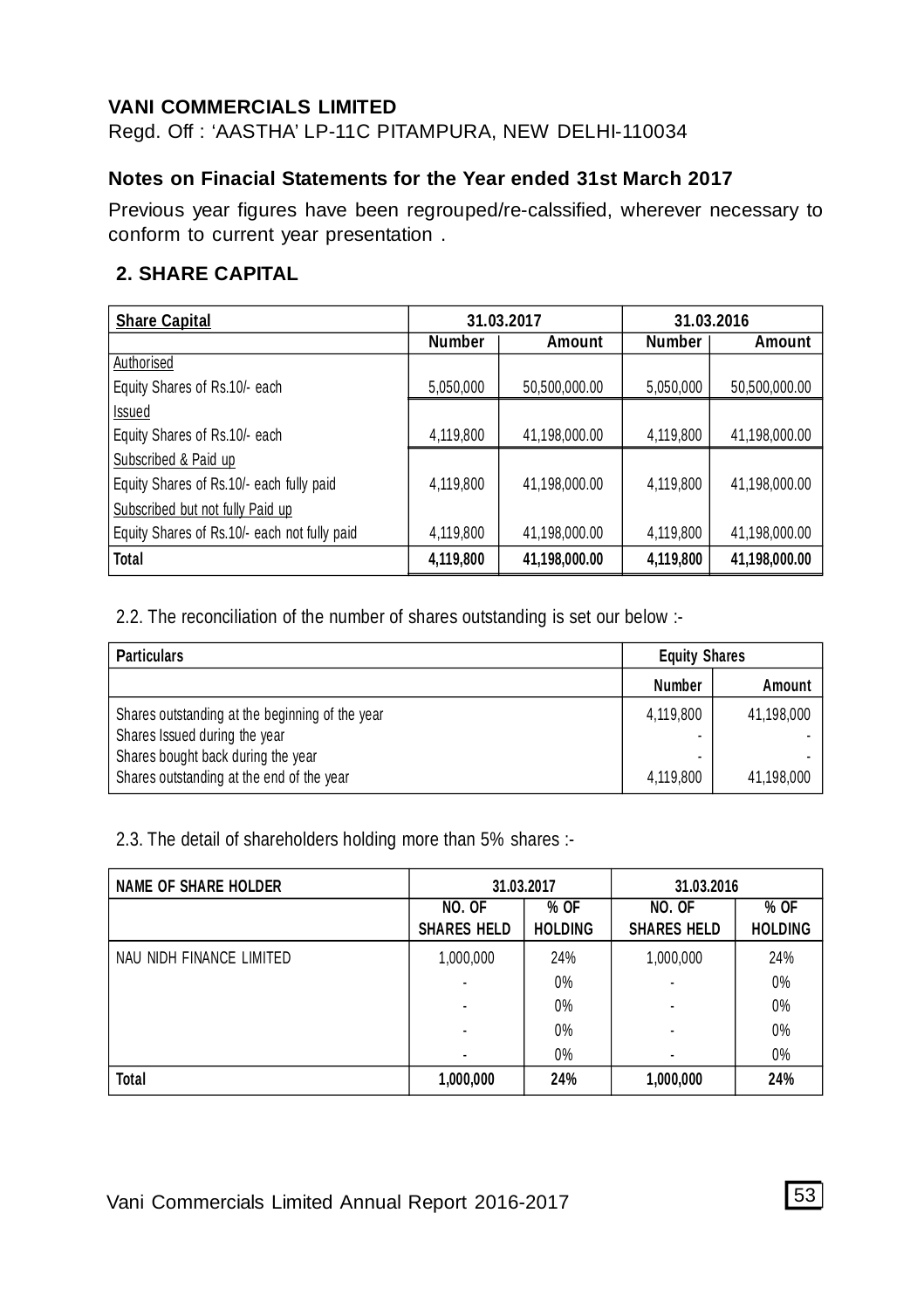2.4 Change in capital for the period of 5 yrs immediately preceding the date as at which the Balance Sheet is prepared due to :-

| <b>Particulars</b>                            | Year (Aggregate No. of Shares) |         |         |          |          |
|-----------------------------------------------|--------------------------------|---------|---------|----------|----------|
|                                               | 31.3.12                        | 31.3.13 | 31.3.14 | 31.03.16 | 31.03.17 |
| Equity Shares:                                |                                |         |         |          |          |
| Fully paid up pursuant to contract(s) without |                                |         |         |          |          |
| payment being received in cash                |                                |         |         |          |          |
| Fully paid up by way of bonus shares          |                                |         |         |          |          |
| Shares bought back                            |                                |         |         |          |          |

#### 2.5. Details of Unpaid calls : NIL (Prvs yr : NIL)

| Unpaid Calls             | Amount |
|--------------------------|--------|
| By Directors             |        |
| <sup>I</sup> By Officers |        |

- 2.6. The company do not have any preference share capital
- 2.7. All equity shares of the company rank parri passu with regards to the rights, preferences & restrictions attaching them.
- 2.8. Forfeited shares (amount originally paid up) : NIL
- 2.9. The company does not have any holding company.

#### **3. RESERVES & SURPLUS**

| <b>Particulars</b>                             | 31.03.2017<br>Amount | 31.03.2016<br>Amount |
|------------------------------------------------|----------------------|----------------------|
| A. Special Reserve (NBFC)                      |                      |                      |
| <b>Opening Balance</b>                         | 150,162.00           | 106,160.00           |
| Add: additions during the year                 | 39.341.00            | 44.002.00            |
| Closing Balance                                | 189.503.00           | 150.162.00           |
| <b>B.</b> Surplus                              |                      |                      |
| Opening balance                                | (82, 738.00)         | (258, 744.00)        |
| (+) Net Profit/(Net Loss) For the current year | 196.703.56           | 220.008.00           |
| (+) Transfer from Reserves                     |                      |                      |
| (-) Proposed Dividends/Interim Dividends       |                      |                      |
| (-) prov for tax for prvs years                | (107, 075.00)        |                      |
| (-) Transfer to Reserves : special reserve     | (39, 341.00)         | (44,002.00)          |
| Closing Balance                                | (32, 450.44)         | (82, 738.00)         |
| <b>Total</b>                                   | 157.052.56           | 67.424.00            |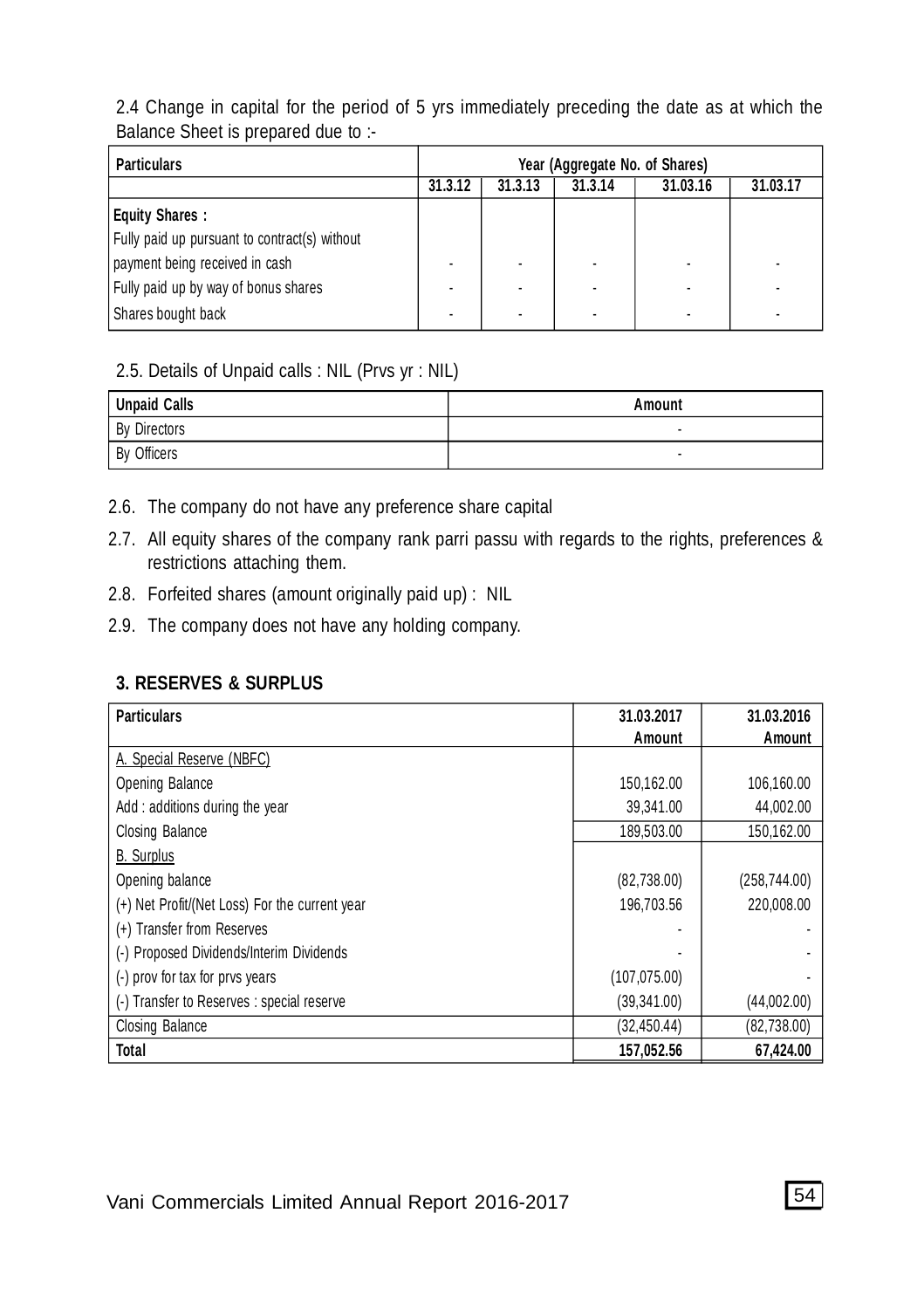#### **4. LONG TERM BORROWINGS**

| <b>Particulars</b>                                                                                                  | 31.3.2017<br><b>Non Current</b> | 31.3.2017<br>Current | 31.3.2016<br><b>Non Current</b> | 31.3.2016<br>Current |
|---------------------------------------------------------------------------------------------------------------------|---------------------------------|----------------------|---------------------------------|----------------------|
|                                                                                                                     | Amount                          | Amount               | Amount                          | Amount               |
| A.Secured                                                                                                           |                                 |                      |                                 |                      |
|                                                                                                                     |                                 |                      |                                 |                      |
| <b>B.Unsecured</b>                                                                                                  |                                 |                      |                                 |                      |
| Term Loans - banks<br>a.                                                                                            |                                 |                      |                                 |                      |
| - other parties                                                                                                     |                                 |                      |                                 |                      |
| b.<br>Loans and advances from related parties                                                                       |                                 |                      | 1.000.000.00                    |                      |
| Other loans and advances (specify nature)<br>C.                                                                     |                                 |                      |                                 |                      |
| <b>Total B</b>                                                                                                      |                                 |                      | 1.000.000.00                    |                      |
| In case of continuing default as on the balance sheet date in repayment of loans and interest with respect to above |                                 |                      |                                 |                      |
| 1. Period of default                                                                                                |                                 |                      |                                 |                      |
| l 2. Amount                                                                                                         |                                 |                      |                                 |                      |
| Total Long Term Borrowings (A+B)                                                                                    |                                 |                      | 1.000.000.00                    |                      |

4.1. Loans and advances from related parties : Includes Unsecured loan taken from Directors of the company

# **5. LONG TERM PROVISIONS**

|     | <b>Particulars</b>                     | 31.03.2017<br>Amount | 31.03.2016<br>Amount |
|-----|----------------------------------------|----------------------|----------------------|
| (a) | Provision for employee benefits        |                      |                      |
| (b) | <b>Others</b>                          |                      |                      |
|     | Provision for standard assets of NBFCs |                      |                      |
|     | <b>Opening Balance</b>                 | 51,482.00            |                      |
|     | Add: additions during the year         | 47.204.00            | 51,482.00            |
|     | Closing Balance                        | 98.686.00            | 51,482.00            |
|     | Total                                  | 98,686.00            | 51,482.00            |

#### **6. TRADE PAYABLES**

|    | <b>Particulars</b> | 31.03.2017<br>Amount | 31.03.2016<br>Amount |
|----|--------------------|----------------------|----------------------|
| a. | Trade Payables     | ۰                    | 45.000.00            |
| b. | <b>Others</b>      | ۰                    |                      |
|    | Total              | $\blacksquare$       | 45,000.00            |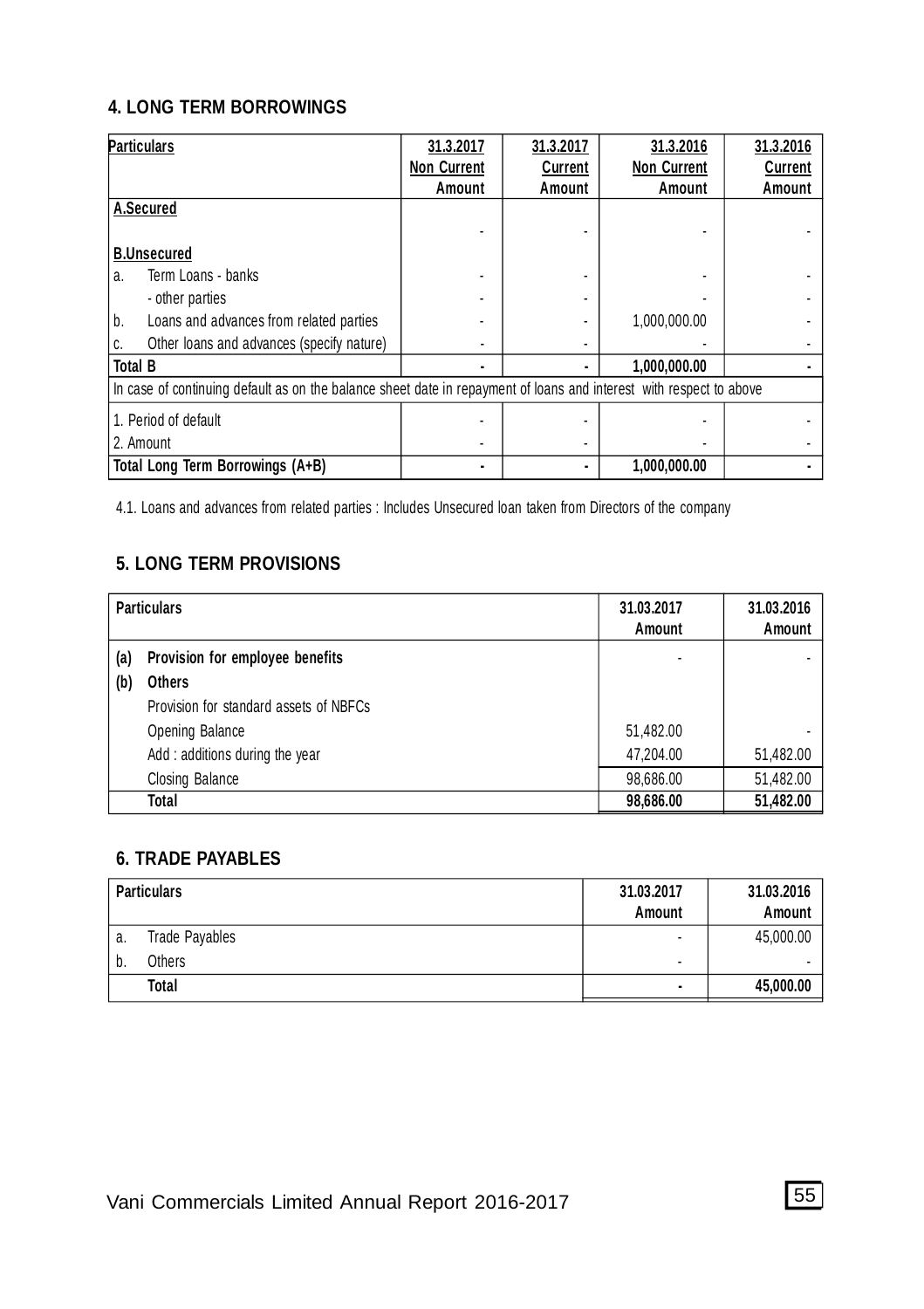# **7. OTHER CURRENT LIABILITIES**

| <b>Particulars</b>                             | 31.03.2017 | 31.03.2016    |
|------------------------------------------------|------------|---------------|
|                                                | Amount     | <b>Amount</b> |
| (a) Current maturities of long-term debt       | ۰          |               |
| (b) Interest accrued but not due on borrowings |            |               |
| (c) Interest accrued and due on borrowings     |            |               |
| (d) Income received in advance                 |            |               |
| (b) Other payables *                           | 196.132.00 | 869.468.00    |
| Total                                          | 196.132.00 | 869,468.00    |

\* Includes statutory dues, security deposit and advance from customers

# **8. SHORT TERM PROVISIONS**

| <b>Particulars</b>                     | 31.03.2017<br>Amount | 31.03.2016<br>Amount |
|----------------------------------------|----------------------|----------------------|
| (a)<br>Provision for employee benefits | ۰                    |                      |
| Others (Audit fees)<br>(b)             | 23,000.00            | 45.166.00            |
| Total                                  | 23,000.00            | 45,166.00            |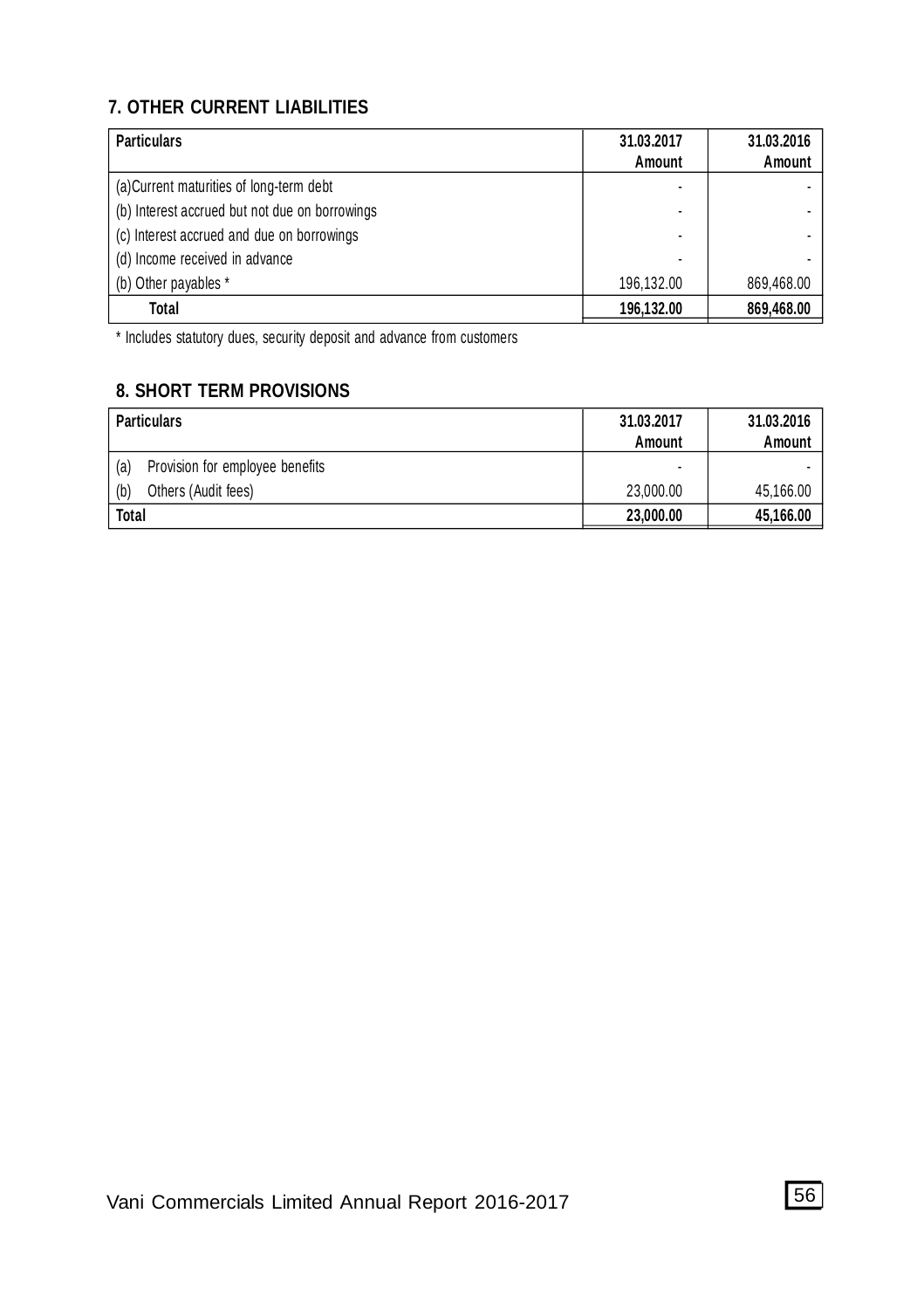#### **9. FIXED ASSETS**

|                                                                        | <b>Gross Block</b> |                                  |                       |                | <b>Accumulated Depreciation</b> |           |           |                   | <b>Net Block</b> |            |           |           |         |
|------------------------------------------------------------------------|--------------------|----------------------------------|-----------------------|----------------|---------------------------------|-----------|-----------|-------------------|------------------|------------|-----------|-----------|---------|
| <b>Particulars</b>                                                     | Balance            | Additions/   Acquired   Revalua- |                       |                | <b>Balance</b>                  | Balance   | Depre-    | Adjust-           | On               | balance    | Balance   | Balance   | Rate    |
|                                                                        | as at              | (Disposals)                      | through               | tions/         | as at                           | as at     |           | ciation ment duel | dis-             | as at      | as at     | as at     | of      |
|                                                                        | 1/4/16             |                                  | business <sup> </sup> | (impair-       | 31/3/17                         | 1/4/16    | for the   | to reval- posals  |                  | 31/3/17    | 31/3/17   | 31/3/16   | Depre   |
|                                                                        |                    |                                  | combin-               | ments)         |                                 |           | Year      | uations           |                  |            |           |           | ciation |
|                                                                        |                    |                                  | nations               |                |                                 |           |           |                   |                  |            |           |           |         |
| A Tangible Assets<br><b>OWNASSETS:</b>                                 |                    |                                  |                       |                |                                 |           |           |                   |                  |            |           |           |         |
| Land                                                                   |                    |                                  |                       |                |                                 |           |           |                   |                  |            |           |           |         |
| Buildings                                                              |                    |                                  |                       |                |                                 |           |           |                   |                  |            |           |           | 10%     |
| Plant and Equipment                                                    |                    |                                  |                       |                |                                 |           |           |                   |                  |            |           |           | 13.91%  |
| Furniture and Fixtures                                                 |                    |                                  |                       |                |                                 |           |           |                   | Ĭ.               |            |           |           | 18.10%  |
| Vehicles                                                               | 43.373.00          |                                  |                       |                | 43,373.00                       | 13,303.00 | 7,804.00  |                   | l,               | 21,107.00  | 22,266.00 | 30,070.00 | 25.89%  |
| Office equipment                                                       |                    |                                  |                       |                |                                 |           |           |                   |                  |            |           |           |         |
| Computers                                                              | 98.600.00          | 24.500.00                        |                       | ٠              | 123.100.00                      | 42.835.00 | 40.563.00 |                   | ł,               | 83.398.00  | 39.702.00 | 55.765.00 | 40%     |
| Others (specify nature)                                                |                    |                                  |                       |                |                                 |           |           |                   |                  |            |           |           |         |
| Sub-Total                                                              | 141,973.00         | 24,500.00                        |                       |                | 166,473.00                      | 56.138.00 | 48.367.00 |                   |                  | 104.505.00 | 61,968.00 | 85,835.00 |         |
| <b>LEASEDASSETS:</b>                                                   |                    |                                  |                       |                |                                 |           |           |                   |                  |            |           |           |         |
| Plant and Equipment                                                    |                    |                                  |                       |                |                                 |           |           |                   |                  |            |           |           |         |
| Others (specify nature)                                                |                    |                                  |                       |                |                                 |           |           |                   |                  |            |           |           |         |
| Sub-Total                                                              |                    |                                  |                       |                |                                 |           |           |                   |                  |            |           |           |         |
| <b>Total A</b>                                                         | 141,973.00         | 24.500.00                        |                       |                | 166.473.00                      | 56.138.00 | 48.367.00 |                   |                  | 104.505.00 | 61,968.00 | 85.835.00 |         |
| <b>B</b> Intangible Assets                                             |                    |                                  |                       |                |                                 |           |           |                   |                  |            |           |           |         |
| Goodwill                                                               |                    |                                  |                       |                |                                 |           |           |                   |                  |            |           |           |         |
| Others (specify nature)                                                |                    |                                  |                       |                |                                 |           |           |                   |                  |            |           |           |         |
| <b>Total B</b>                                                         |                    |                                  | ÷                     | $\overline{a}$ |                                 |           |           |                   |                  |            |           |           |         |
| Total A+B                                                              | 141.973.00         | 24.500.00                        |                       |                | 166.473.00                      | 56.138.00 | 48.367.00 |                   |                  | 104.505.00 | 61.968.00 | 85.835.00 |         |
| <b>PREVIOUS YEAR</b>                                                   | 92,973.00          | 49.000.00                        |                       |                | 141.973.00                      | 13.325.00 | 42.813.00 |                   |                  | 56.138.00  | 85.835.00 | 79,648.00 |         |
| C Capital Work In Progress<br>D Intangible assets under<br>Development |                    |                                  |                       |                |                                 |           |           |                   |                  |            |           |           |         |
|                                                                        |                    |                                  |                       |                |                                 |           |           |                   |                  |            |           |           |         |

Note : Depreciation on fixed assets has been provided as per WDV rates given in the Companies Act, 2 013.

# **10.NON CURRENT INVESTMENTS**

| <b>Particulars</b>                                         | 31.03.2017    | 31.03.2016    |
|------------------------------------------------------------|---------------|---------------|
|                                                            | Amount        | Amount        |
| Trade Investments (Refer A below)                          |               |               |
| (a)<br><b>Investment Properties</b>                        |               |               |
| (b)<br>Investment in Equity instruments                    | 19.568.500.00 | 19.568.500.00 |
| Other non-current investments<br>(C)                       |               |               |
| Total (A)                                                  | 19,568,500.00 | 19.568.500.00 |
| Other Investments (Refer B below)                          |               |               |
| Other non-current investments<br>(a)                       |               |               |
| Total (B)                                                  |               |               |
| Grand Total $(A + B)$                                      | 19,568,500.00 | 19.568.500.00 |
| Less: Provision for dimunition in the value of Investments |               |               |
| <b>Total</b>                                               | 19,568,500.00 | 19.568.500.00 |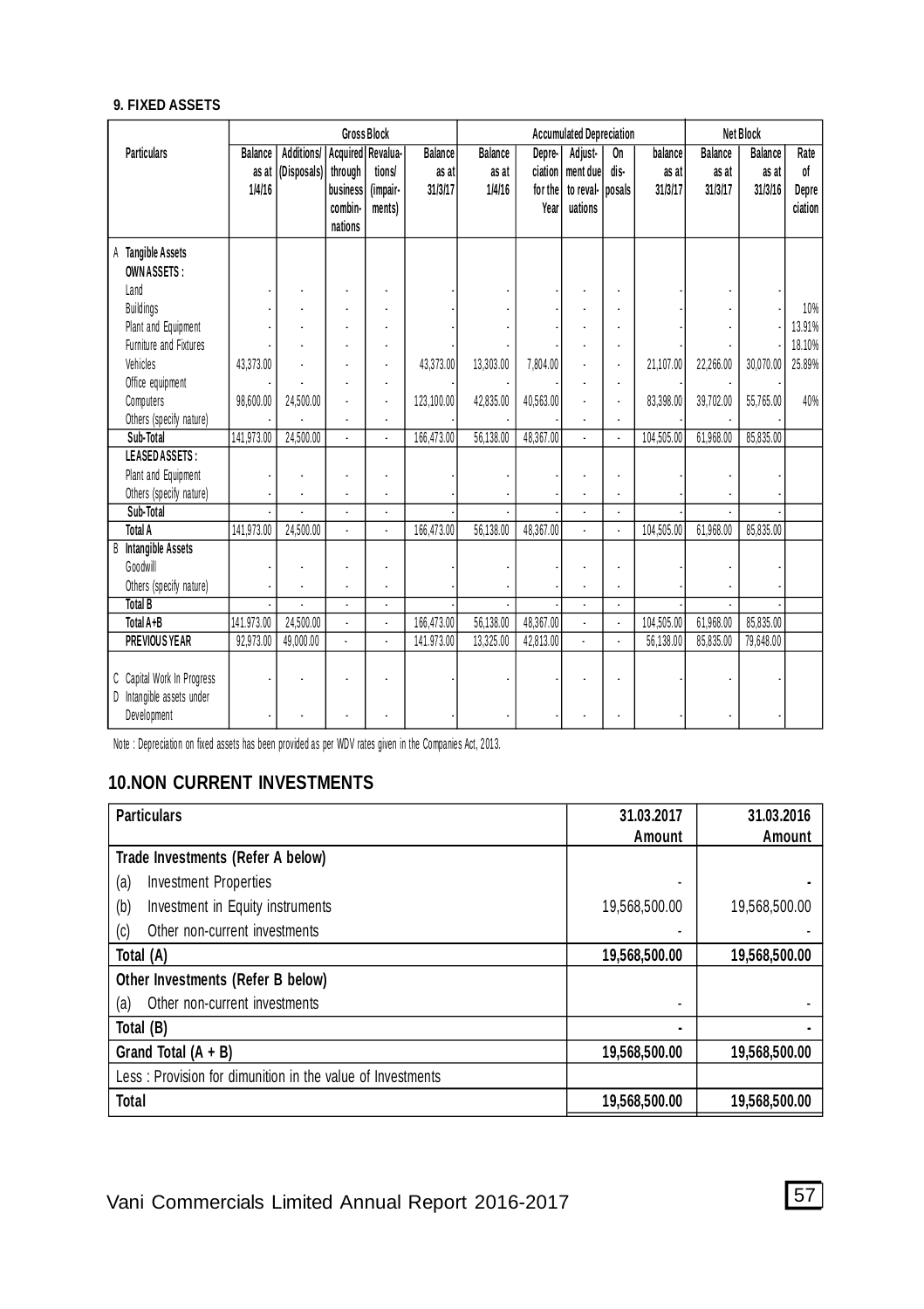| <b>Particulars</b>                                          | 31.3.2017<br>Amount | 31.3.2016<br>Amount |
|-------------------------------------------------------------|---------------------|---------------------|
| Aggregate amount of quoted investments (Market value of Rs. |                     |                     |
| 1,39,77500/- (Previous Year ₹1,53,75,250/-)                 | 19.568.500.00       | 19.568.500.00       |
| Aggregate amount of unquoted investments (Previous Year ')  | -                   |                     |

# **11. LONG TERM LOANS & ADVANCES**

(Unsecured and Considered Good)

| <b>Particulars</b>                    | 31.03.2017<br>Amount | 31.03.2016<br>Amount |
|---------------------------------------|----------------------|----------------------|
| Capital Advances                      |                      |                      |
| <b>Security Deposits</b>              | ۰                    |                      |
| Loans and advances to related parties | ۰                    |                      |
| Advance Income Tax                    |                      |                      |
| Other loans and advances              | 13,486,956.00        | 20,592,777.00        |
| <b>Total</b>                          | 13,486,956.00        | 20,592,777.00        |

# **11.1 Loans and advances due by directors / officers or any of their related party**

| <b>Particulars</b>                            | 31.03.2017<br>Amount | 31.03.2016<br>Amount |
|-----------------------------------------------|----------------------|----------------------|
| <b>Directors</b>                              | ٠                    |                      |
| Other officers of the Company                 | -                    |                      |
| Firm in which director is a partner           |                      |                      |
| Private Company in which director is a member | -                    |                      |
| <b>Total</b>                                  |                      |                      |

# **12. OTHER NON CURRENT ASSETS**

(Unsecured and Considered Good)

| <b>Particulars</b>                                                 | 31.03.2017 | 31.03.2016 |
|--------------------------------------------------------------------|------------|------------|
|                                                                    | Amount     | Amount     |
| Long term trade receivables (incld. trade receivables on deferred) |            |            |
| Others (Preliminery Expenses to be Not w/off)                      | 148,360.00 | 296.720.00 |
| Debts due by related parties                                       | -          |            |
| Total                                                              | 148,360.00 | 296.720.00 |

# **12.1 Debts due by directors / officers or any of their related party**

| <b>Particulars</b>                            | 31.03.2017<br>Amount | 31.03.2016<br>Amount |
|-----------------------------------------------|----------------------|----------------------|
| <b>Directors</b>                              |                      |                      |
| Other officers of the Company                 |                      |                      |
| Firm in which director is a partner           |                      |                      |
| Private Company in which director is a member |                      |                      |
| <b>Total</b>                                  |                      |                      |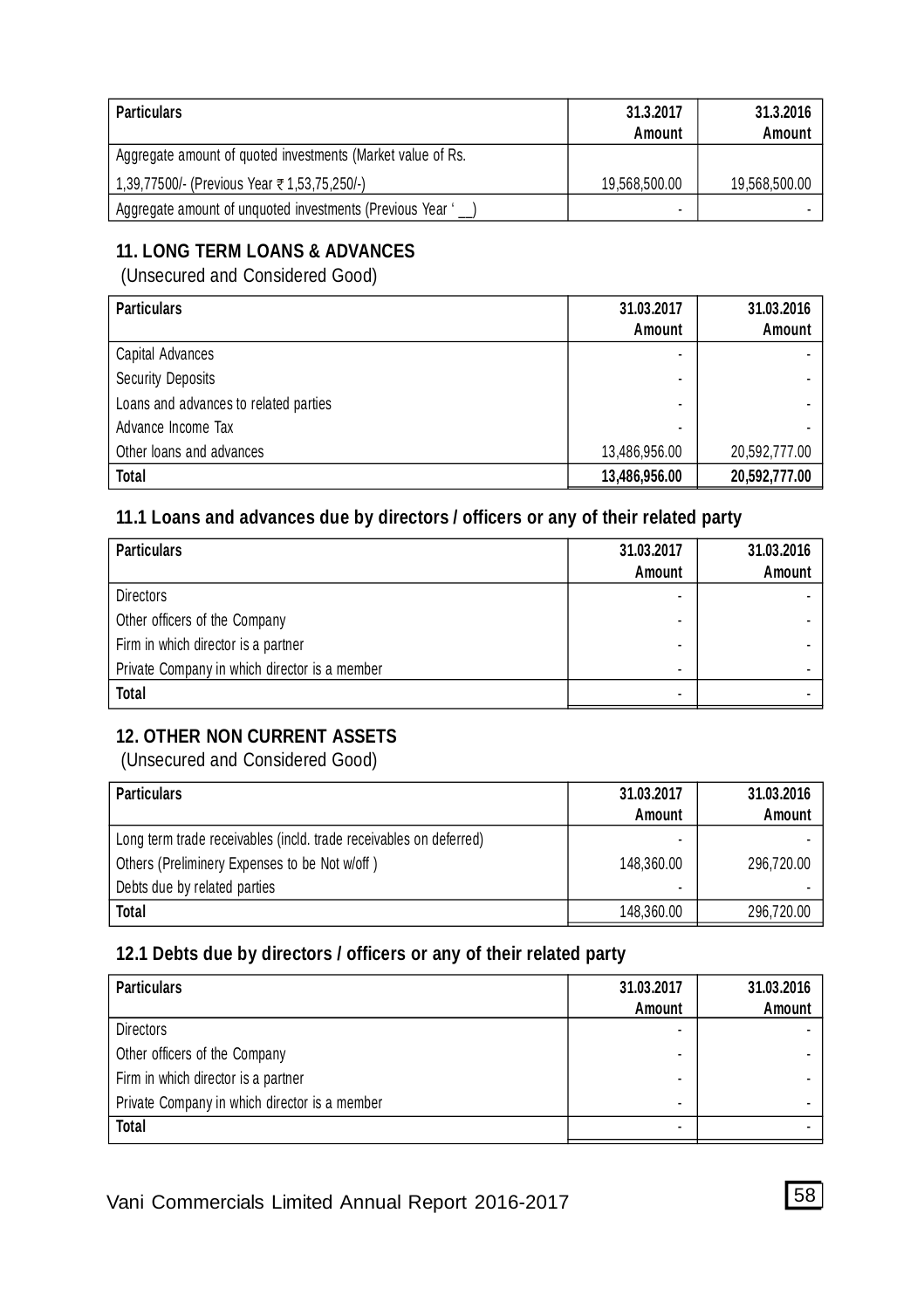#### **13. SHORT TERM LOANS & ADVANCES**

(Unsecured and Considered Good)

| Particulars                            | 31.03.2017<br>Amount | 31.03.2016<br>Amount |
|----------------------------------------|----------------------|----------------------|
| Stock-in-trade (Valued at cost-Shares) | 1.192.511.39         |                      |
| <b>Total</b>                           | 1.192.511.39         |                      |

#### **14. CASH AND CASH EQUIVALENTS**

| <b>Particulars</b>         | 31.03.2017<br>Amount | 31.03.2016<br>Amount |
|----------------------------|----------------------|----------------------|
| Balances with banks        | 86.040.56            | 752,309.00           |
| Bank deposits              | 4,200,000.00         |                      |
| b. Cheques, drafts on hand |                      |                      |
| Cash in hand               | 141,059.00           | 102.718.00           |
| Others (Cheques in hand)   | 42.500.00            | 198,000.00           |
| <b>Total</b>               | 4,469,599.56         | 1,053,027.00         |

\*Deposits with banks include, deposit of Rs. NIL (Prev.Yr : Rs.NIL) with maturity of more than 12 months.

#### **15. SHORT TERM LOANS & ADVANCES**

(Unsecured and Considered Good)

| <b>Particulars</b>                    | 31.03.2017<br>Amount | 31.03.2016<br>Amount |
|---------------------------------------|----------------------|----------------------|
| Loans and advances to related parties | ۰                    |                      |
| Other loans and advances              | 2.107.488.61         | 340,000.00           |
| <b>Total</b>                          | 2.107.488.61         | 340,000.00           |

#### **16. OTHER CURRENT ASSETS (specify nature)**

| <b>Particulars</b>                     | 31.03.2017<br>Amount | 31.03.2016<br><b>Amount</b> |
|----------------------------------------|----------------------|-----------------------------|
| Interest Accrued on Investments / FDRs | 21.660.00            |                             |
| Others                                 | 614.763.00           | 1,340,776.00                |
| <b>Total</b>                           | 636.423.00           | 1,340,776.00                |

- 17. Contingent liabilities and commitments (to the extent not provided for): NIL (Previous Year NIL)
- 18. The management confirms that adequate provisions have been made for all the known and determined liabilities and the same is not in excess of the amounts reasonably required.
- 19. No expenses have been admitted other than those reflected in financial Statements.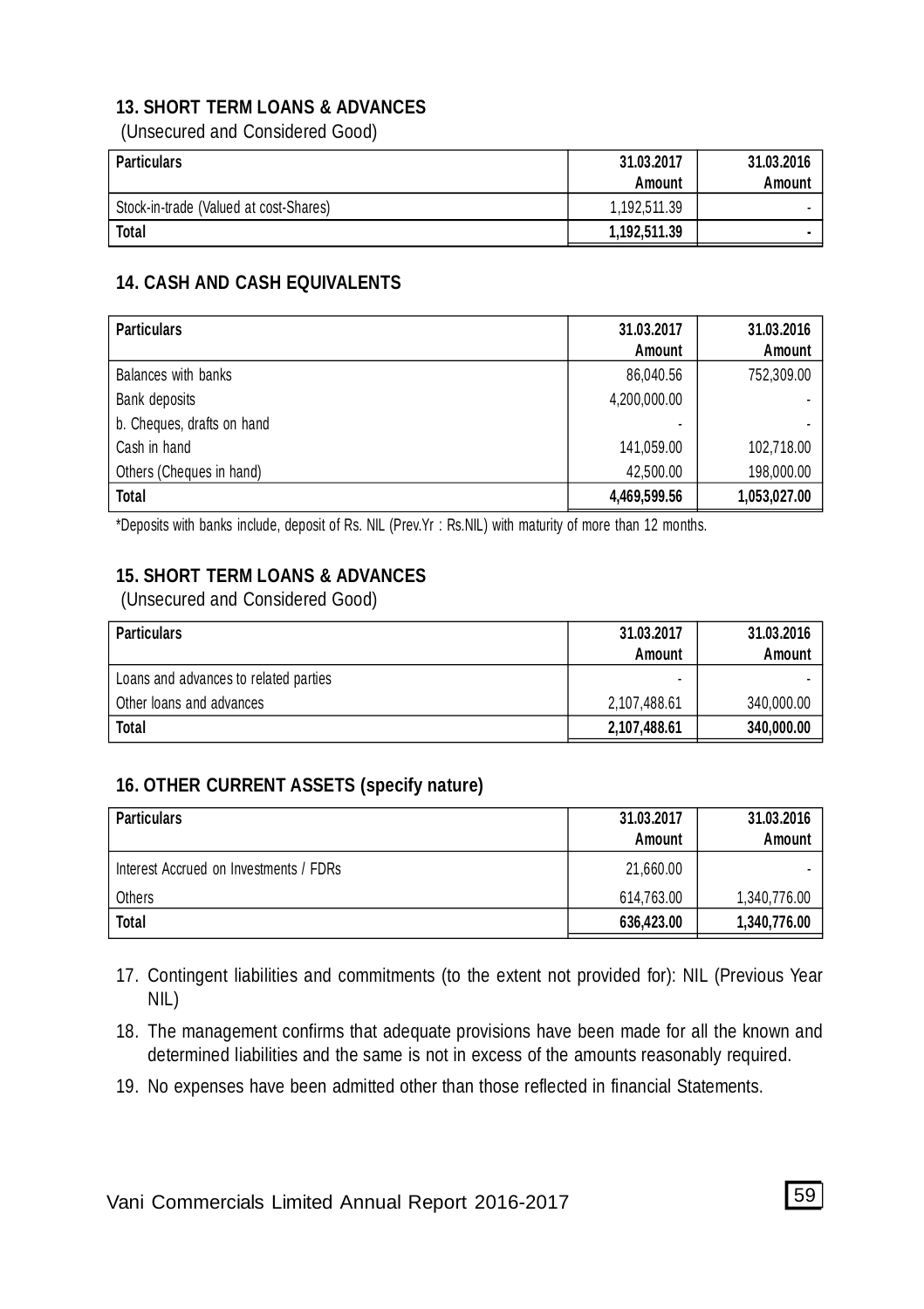#### 20. Disclosure as to relisable value :

In the opinion of the Board, all assets other than fixed assets and non current investments, have a realisable value in the ordinary course of business which is not different from the amount at which it is stated, except as stated below:

| Name of Assets | Realisable Value | Value in Balance Sheet | <b>Opinion of Board</b> |
|----------------|------------------|------------------------|-------------------------|
|                |                  | <b>NIL</b>             |                         |

- 21. The balances of sundry creditors, sundry debtors and other parties are subject to confirmation.
- 22. The Company has no subsidiaries.
- 23. During the year under reference the Company did not have any employee(s) drawing remuneration equal to or more than the prescribed limits.
- 24. As per prudential Norms for Income Recognition issued by RBI for NBFC's assets have been duly classified into the category of Non-Performing assets and others. However, there are no non-performing assets/assets doubtful of recovery as on the date of Balance Sheet.

#### **25. REVENUE FROM OPERATIONS**

| <b>Particulars</b>                    | 31.03.2017<br>Amount | 31.03.2016<br>Amount |
|---------------------------------------|----------------------|----------------------|
| Interest Income from Loans & Advances | 2.860.213.00         | 2.834.049.00         |
| <b>Total</b>                          | 2,860,213.00         | 2,834,049.00         |

#### **26. OTHER INCOME**

| <b>Particulars</b> | 31.03.2017 | 31.03.2016 |
|--------------------|------------|------------|
|                    | Amount     | Amount     |
| Interest           | 67.432.00  | 141.209.00 |
| Dividend           | -          | 13,978.00  |
| Other Income       | 20.833.00  |            |
| <b>Total</b>       | 88.265.00  | 155,187.00 |

#### **27. CHANGES IN INVENTOARIES OF FINISHED GOODS, STOCK-IN-PROCESS AND STOCK-IN-TRADE**

| <b>Particulars</b>            | 31.03.2017       | 31.03.2016 |
|-------------------------------|------------------|------------|
|                               | Amount           | Amount     |
| Investories (at commencement) |                  |            |
| <b>Finished Goods</b>         | ۰                |            |
| Stock in trade                | ۰                |            |
| Stock in Process              | ۰                |            |
| Others                        | ۰                |            |
| Sub-total                     | ۰                |            |
| Investories (at close)        |                  |            |
| <b>Finished Goods</b>         |                  |            |
| Stock in trade-Shares         | 1,192,511.39     |            |
| Stock in Process              |                  |            |
| Others                        | ۰                |            |
| Sub-total                     | 1,192,511.39     |            |
| <b>Total</b>                  | (1, 192, 511.39) |            |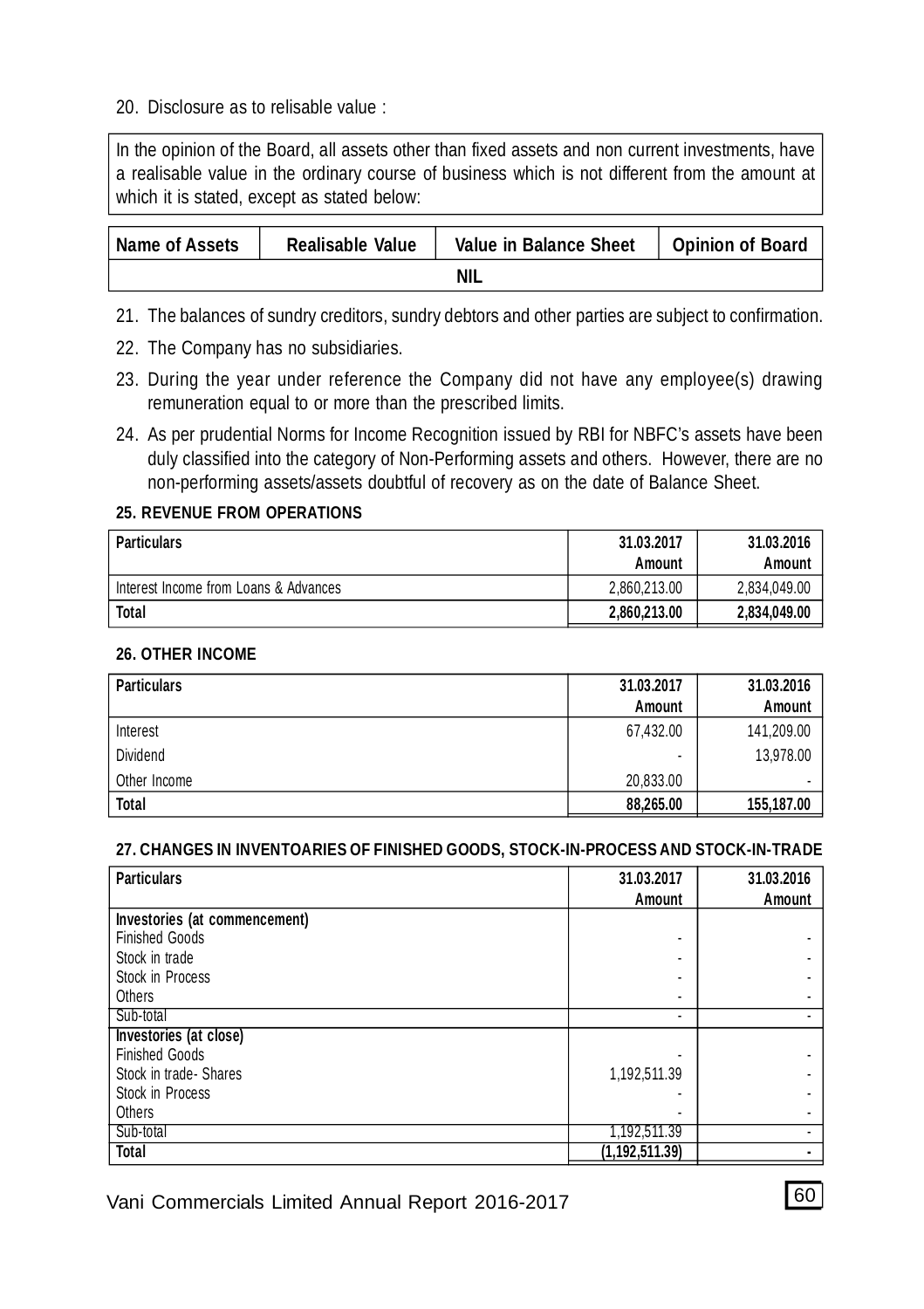#### **28. EMPLOYEE BENEFITS EXPENSE**

| <b>Particulars</b>                                 | 31.03.2017<br>Amount | 31.03.2016<br>Amount |
|----------------------------------------------------|----------------------|----------------------|
| Salary & Wages (including managerial remuneration) | 1,088,000.00         | 1,281,450.00         |
| Contribution to Providend Funds & Other Funds      |                      |                      |
| <b>Bonus</b>                                       |                      |                      |
| Others                                             | ۰                    |                      |
| <b>Total</b>                                       | 1,088,000.00         | 1,281,450.00         |

#### **29. FINANCE COSTS**

| <b>Particulars</b>                                                        | 31.03.2017 | 31.03.2016 |
|---------------------------------------------------------------------------|------------|------------|
|                                                                           | Amount     | Amount     |
| <b>Bank Charges</b>                                                       | 230.00     | 573.00     |
| Other borrowing costs                                                     |            |            |
| Applicable net gain/loss on foreign currency transactions and translation |            |            |
| Total                                                                     | 230.00     | 573.00     |

#### **30. DEPRECIATION AND AMORTISATION EXPENSES**

| <b>Particulars</b>       | 31.03.2017 | 31.03.2016 |
|--------------------------|------------|------------|
|                          | Amount     | Amount     |
| Depreciation             | 48,367.00  | 42,813.00  |
| Amortisation of expenses | -          |            |
| Others                   | ٠          |            |
| <b>Total</b>             | 48,367.00  | 42,813.00  |

#### **31. OTHER EXPENSES**

| <b>Particulars</b>                        | 31.03.2017 | 31.03.2016 |
|-------------------------------------------|------------|------------|
|                                           | Amount     | Amount     |
| <b>Accounting Charges</b>                 | 36,000.00  | 27,000.00  |
| <b>Advertisement Expenses</b>             | 61,921.19  | 41.494.00  |
| Amortisation of expesnes- Prelminary Exp. | 148.360.00 | 148.360.00 |
| Amount W/Off                              |            | 70,826.00  |
| Cibil Exp                                 |            |            |
| <b>Computer Expenses</b>                  | 15,200.00  | 3,874.00   |
| Conveyance                                | 65,427.00  | 61,873.00  |
| Courier & Postage                         |            | 20,240.00  |
| Demat Exp                                 |            |            |
| Fees To Rta                               | 5,750.00   | 22,800.00  |
| <b>Festival Expenses</b>                  |            | 52,780.00  |
| Filing Fee                                | 7.800.00   | 14,400.00  |
| Listing Fees & Demat Charges              | 270.864.00 | 257,043.00 |
| Meeting Exp                               | 48.740.00  | 53,200.00  |
| Misc. Expenses                            | 428,863.25 | 89,880.00  |
| News Paper & Periodicals                  | 5.437.00   | 9,606.00   |
| Payments To Auditors                      | 23,000.00  | 22,900.00  |
| Printing & Stationery                     | 50,200.00  | 62.263.00  |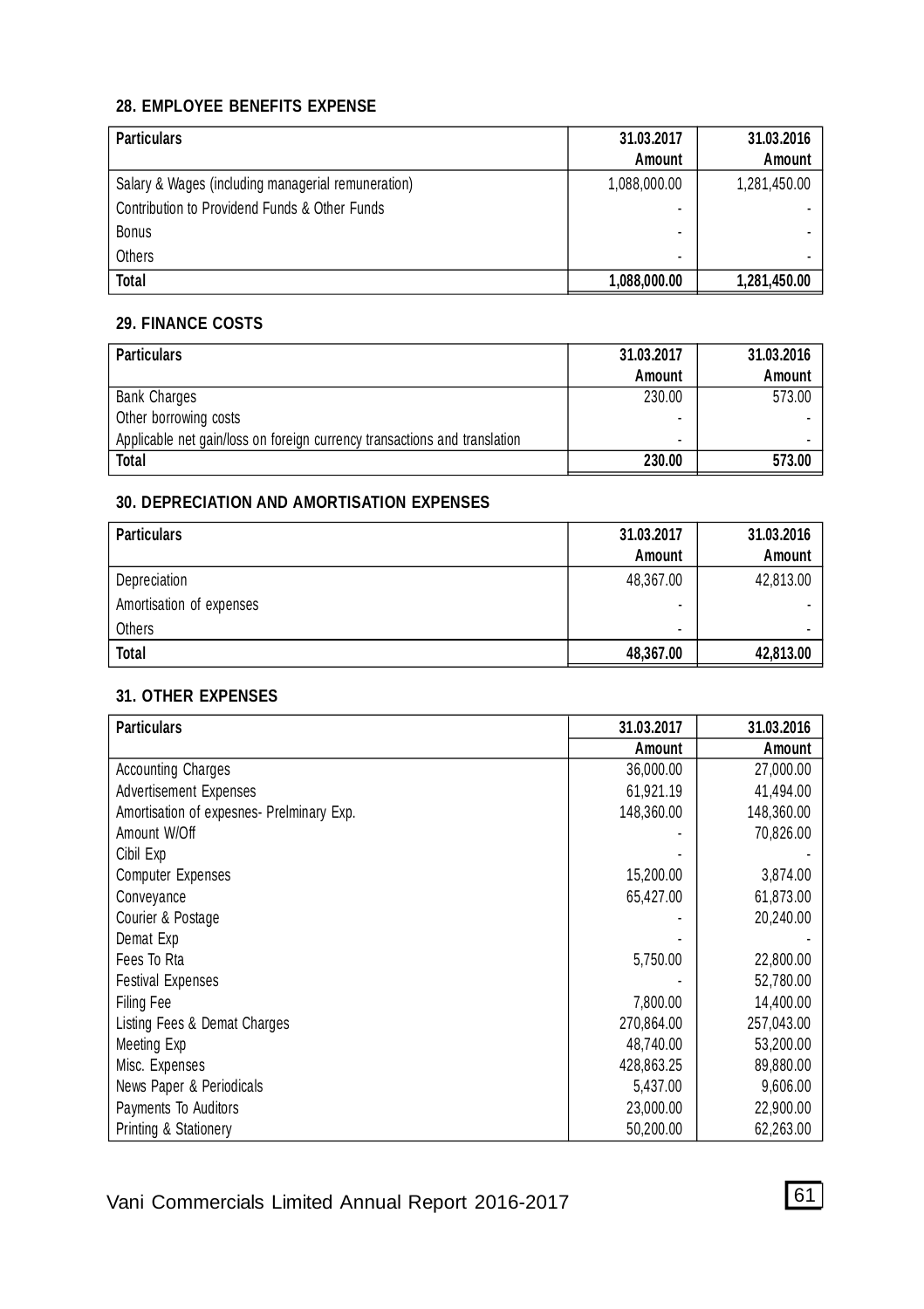| Professional Fees      | 20.250.00    | 19,000.00    |
|------------------------|--------------|--------------|
| Rent                   | 150,000.00   | 150,000.00   |
| Repair & Maintainence  | 20.080.00    | 18,180.00    |
| Staff welfare expenses | 38.002.00    | 37.892.00    |
| Travelling Exp         | 60.057.00    | 112,897.00   |
| Website Expenses       | 2.950.00     |              |
| Total                  | 1.458.901.44 | 1,296,508.00 |

#### **31.1 PAYMENT TO AUDITORS**

| <b>Particulars</b>               | 31.03.2017 | 31.03.2016 |
|----------------------------------|------------|------------|
|                                  | Amount     | Amount     |
| a. auditor                       | 23,000.00  | 22,900.00  |
| b. for taxation matters          |            |            |
| c. for company law matters       | ۰          |            |
| d. for management services       | ۰          |            |
| e, for other services            | ۰          |            |
| f. for reimbursement of expenses | ۰          |            |
| <b>Total</b>                     | 23,000.00  | 22,900.00  |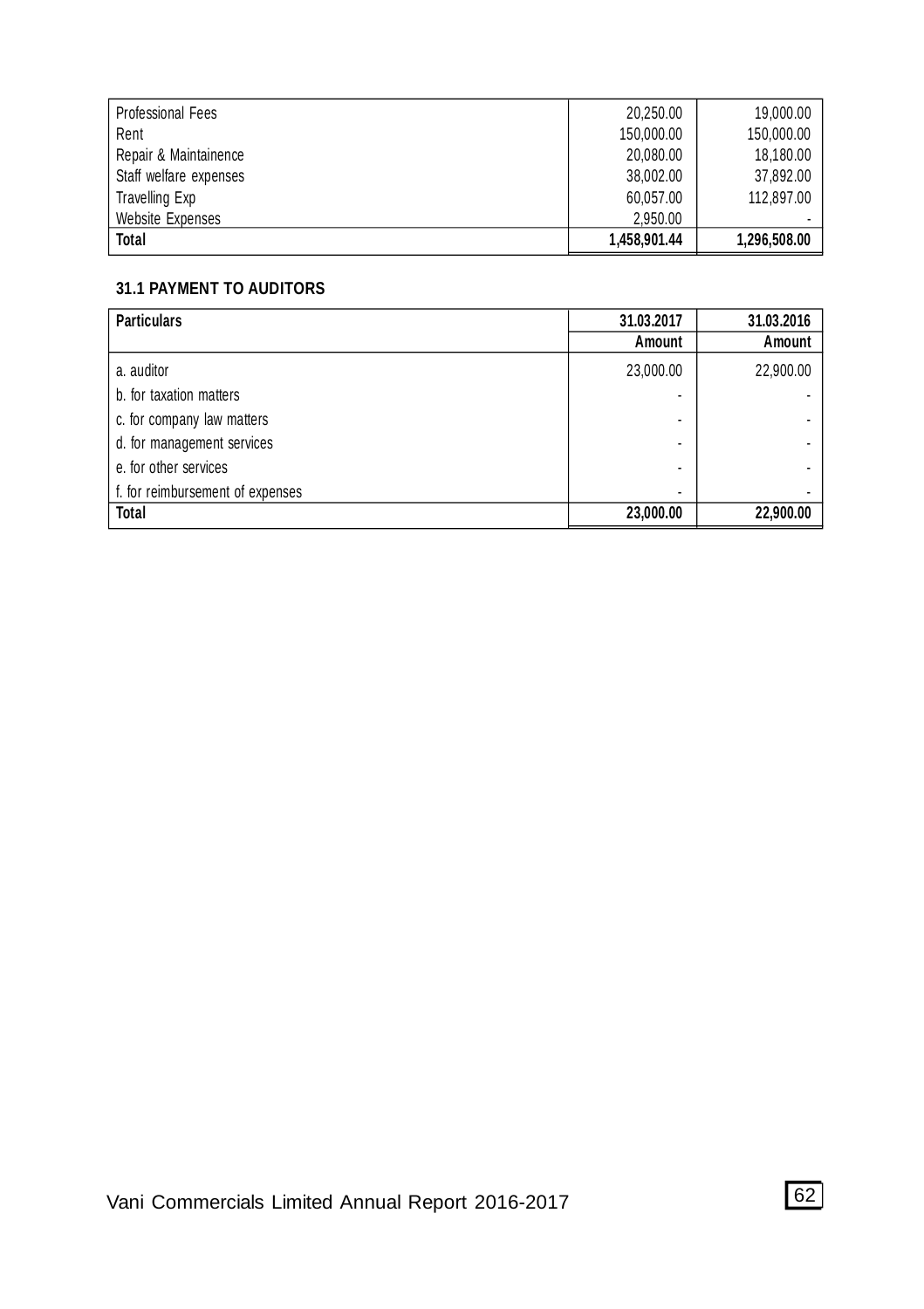#### **32. EARNING PER SHARE**

| <b>Particulars</b>                                                     | 31.03.2017 | 31.03.2016 |
|------------------------------------------------------------------------|------------|------------|
|                                                                        | Amount     | Amount     |
| Net Profit after tax as per statement of profit & loss attributable to |            |            |
| <b>Equity Shareholders</b>                                             | 196,703.56 | 220,008.00 |
| Weighted Average number of equity shares used as denominator           |            |            |
| for calculating EPS                                                    | 4,119,800  | 4,119,800  |
| Basic and Diluted EPS (Rs)                                             | 0.05       | 0.06       |
| Face Value per Equity Shares (Rs.)                                     | 10.00      | 10.00      |

#### **33. RELATED PARTY DISCLOSURE**

#### **Related parties as per AS 18 with whom transactions have taken place during the year List of Related Parties & relationship**

| Name of Party                              | Relationship                                    |
|--------------------------------------------|-------------------------------------------------|
| Mr. Divesh Kumar Bajaj                     | Managing Director & CFO                         |
| Mr. Mukesh Kumar Sukhija                   | Director                                        |
| Ms. Pooja Bhatia                           | Director                                        |
| Ranjitgarh Finance Company Private Limited | Mr. Mukesh Kumar Sukhija is the common director |

#### **Income and Expenses**

| Name of related party      | <b>Nature</b>     | Relationship             | 31.03.17 | 31.03.16  |
|----------------------------|-------------------|--------------------------|----------|-----------|
| Mr. Divesh Kumar Bajaj     | Remuneration      | Director                 | 485,000  | 800,000   |
| Mr. Mukesh Kumar Sukhija   | Rent              | Director                 | 150,000  | 150,000   |
| Ranjitgarh Finance Company | Share Application | Mr. Mukesh Kumar Sukhija |          | 3.500.000 |
| Private Limited            |                   | is the common director   |          |           |

#### **Liabilities and Assets**

| <b>Particulars</b>                         | bal<br>Op. | Receipts / Cr | Payments / Dr | Cl. Bal |
|--------------------------------------------|------------|---------------|---------------|---------|
| Ranjitgarh Finance Company Private Limited | 3.500.000  | 3.500.000     |               | Nil     |

#### **34. DISCLOSURE REGARDING SPECIFIED BANK NOTES**

| <b>Particulars</b>                        | <b>Specified</b><br>Bank<br><b>Notes</b> | Other<br><b>Denomination</b><br><b>Notes</b> | Total   |
|-------------------------------------------|------------------------------------------|----------------------------------------------|---------|
| Closing Cash in hand as on 08th Nov, 2016 | 898,000                                  | 3.685                                        | 901.685 |
| (+)Permitted Receipts                     |                                          |                                              |         |
| (+)Permitted Payments                     |                                          |                                              |         |
| (-) Amount Deposited in Banks             | 898,000                                  |                                              | 898,000 |
| Closing Cash in had as on 30th Dec, 2016  |                                          | 1.280                                        | 1.280   |